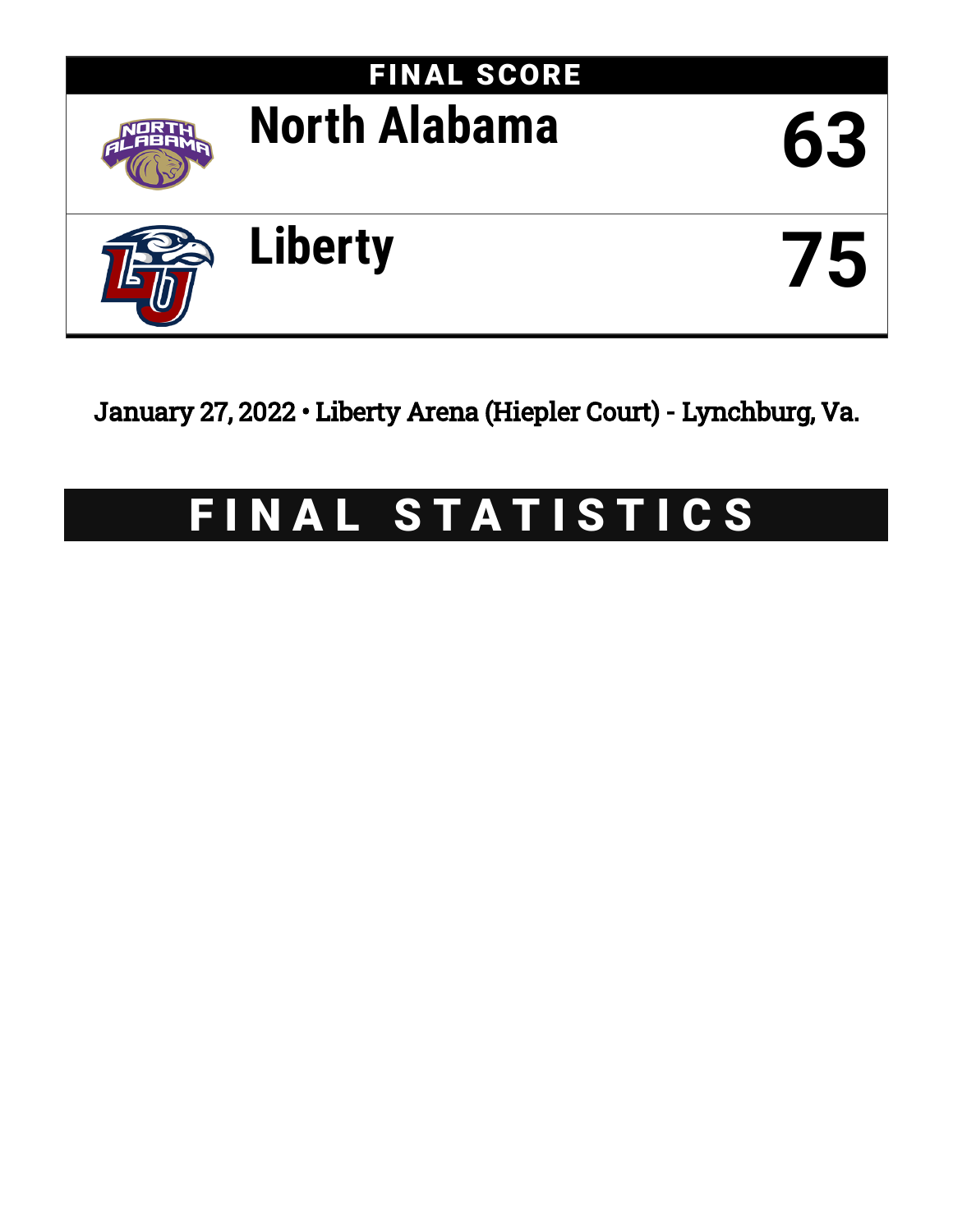# **Official Box Score North Alabama vs Liberty Game Totals -- Final Statistics January 27, 2022 at Liberty Arena (Hiepler Court) - Lynchburg, Va.**



# **North Alabama 63**

| No. | Plaver                 | S  | <b>Pts</b> | FG.      | 3FG       | FТ        | 0 <sub>R</sub> | DR | TR | РF       | A  | TO | <b>Blk</b> | Stl      | Min | $+/-$        |
|-----|------------------------|----|------------|----------|-----------|-----------|----------------|----|----|----------|----|----|------------|----------|-----|--------------|
| 02  | MOORE, JADE            | G  | 3          | $1 - 6$  | $1-5$     | $0-0$     | 0              | 2  | 2  |          | 0  |    |            | 0        | 25  | $-14$        |
| 13  | STRACHAN, JULIA        | G  | 9          | $3 - 10$ | $3-9$     | $0 - 0$   | 0              |    |    |          |    | 3  | $\Omega$   |          | 27  | $-11$        |
| 22  | JAWORSKA, PATRYCJA     | G  | 8          | $2 - 4$  | $1 - 3$   | $3 - 4$   | 2              | 5  |    |          |    | 2  | $\Omega$   | 0        | 30  | $-4$         |
| 24  | SUZUKI, HINA           | G  | 8          | $3 - 11$ | $1 - 5$   | $1 - 1$   | 0              | 3  | 3  | 2        |    |    | $\Omega$   | $\Omega$ | 40  | $-12$        |
| 32  | GILL, SKYLER           | F  | 13         | $5 - 10$ | $0 - 1$   | $3 - 4$   | 1              | 2  | 3  | 2        | 0  |    |            | $\Omega$ | 25  | $-19$        |
| 04  | LEE, MACEY             | G  | 9          | $3-9$    | $1 - 4$   | $2 - 2$   | 2              | 5  |    |          |    | 0  | $\Omega$   | 0        | 23  | -3           |
| 15  | <b>CALLINS, ALEXIS</b> | G  | 13         | $4-6$    | $3 - 3$   | $2 - 2$   | 0              | 2  | 2  | 4        |    | 2  |            |          | 25  | $-2$         |
| 20  | JONES, OLIVIA          | G  | 0          | $0 - 0$  | $0 - 0$   | $0 - 0$   | 0              | 0  | 0  | $\Omega$ | 0  |    | $\Omega$   | 0        | 1   | $\mathbf{0}$ |
| 23  | HUNE, REAGAN           | F. | 0          | $0-0$    | $0 - 0$   | $0 - 0$   |                | 0  | 1  | 0        | 0  |    | 0          | 0        | 4   | 5            |
|     | <b>TEAM</b>            |    |            |          |           |           | 3              | 2  | 5  | 0        |    | 0  |            |          |     |              |
|     | <b>TOTALS</b>          |    |            | 63 21-56 | $10 - 30$ | $11 - 13$ | 9              | 22 | 31 | $12-$    | 11 | 12 | 3          | 2        | 199 |              |

| <b>Shooting By Period</b> |           |       |           |       |           |       |
|---------------------------|-----------|-------|-----------|-------|-----------|-------|
| Period                    | FG        | FG%   | 3FG       | 3FG%  | FT        | FT%   |
| 1st Qtr                   | $8 - 14$  | 57%   | $6 - 11$  | 55%   | 1-1       | 100%  |
| 2nd Qtr                   | $5 - 14$  | 36%   | $2 - 8$   | 25%   | $2 - 2$   | 100%  |
| 3rd Qtr                   | $5 - 16$  | 31%   | $1 - 8$   | 13%   | $2 - 2$   | 100%  |
| 4th Qtr                   | $3 - 12$  | 25%   | $1 - 3$   | 33%   | $6 - 8$   | 75%   |
| 1st Half                  | $13 - 28$ | 46%   | $8 - 19$  | 42%   | $3 - 3$   | 100%  |
| 2nd Half                  | $8 - 28$  | 29%   | $2 - 11$  | 18%   | $8 - 10$  | 80%   |
| Game                      | 21-56     | 37.5% | $10 - 30$ | 33.3% | $11 - 13$ | 84.6% |

*Deadball Rebounds:* 1,0 *Last FG:* 4th-02:02 *Biggest Run:* 9-0 *Largest lead:* By 7 at 2nd-07:51 *Technical Fouls:* None.

# **Liberty 75**

| No. | Player                      | S  | <b>Pts</b> | FG       | 3FG      | FT      | <b>OR</b>      | DR       | TR           | PF            | A        | TO             | <b>B</b> lk   | Stl            | Min            | $+/-$ |
|-----|-----------------------------|----|------------|----------|----------|---------|----------------|----------|--------------|---------------|----------|----------------|---------------|----------------|----------------|-------|
| 01  | WILLIAMS, KENNEDI           | G  | 2          | $1 - 2$  | $0 - 1$  | $0-0$   | 0              | 0        | $\mathbf{0}$ |               | 5        | 0              | 0             |                | 26             | 17    |
| 12  | <b>BROWN, DEE</b>           | G  | 9          | $4 - 7$  | $0 - 0$  | $1 - 2$ | $\overline{2}$ | 4        | 6            | $\Omega$      | 4        |                | 0             | 2              | 26             | 17    |
| 20  | <b>BERKMAN, MYA</b>         | С  | 19         | $9 - 12$ | $0 - 0$  | $1 - 1$ | $\overline{2}$ | 6        | 8            | $\mathcal{P}$ | 3        | 0              | $\Omega$      | $\Omega$       | 23             | 20    |
| 21  | <b>RETTSTATT, BRIDGETTE</b> | F  | 14         | $7 - 12$ | $0 - 0$  | $0 - 0$ | 3              | 4        |              |               | 5        |                | 0             | $\overline{2}$ | 25             | 15    |
| 30  | SMEENGE, PRISCILLA          | G  | 4          | $2 - 5$  | $0 - 2$  | $0 - 0$ | 0              |          |              | 2             | 0        | 0              | 0             | 0              | 21             | 7     |
| 00  | <b>HODGES, JORDAN</b>       | G  | $\Omega$   | $0 - 1$  | $0 - 0$  | $0 - 0$ | 1.             | $\Omega$ |              |               | $\Omega$ | $\overline{2}$ | $\Omega$      | $\Omega$       | $\overline{4}$ | $-5$  |
| 02  | STALLINGS, NYAH             | G  | 2          | $1 - 1$  | $0 - 0$  | $0 - 0$ | 0              | 0        | $\mathbf{0}$ | 0             | $\Omega$ | 0              | 0             | $\Omega$       | 3              | -5    |
| 04  | LINDSTROM, NENNA            | G  | $\Omega$   | $0 - 2$  | $0 - 1$  | $0 - 0$ | $\mathbf{0}$   |          | 1            | $\mathcal{P}$ |          | 0              | $\mathbf{0}$  | $\Omega$       | 14             | $-5$  |
| 22  | <b>BAILEY, JORDAN</b>       | F. | 10         | $4 - 9$  | $2 - 4$  | $0 - 0$ | 1.             | 2        | 3            | 3             | 1        |                |               | 0              | 14             | 4     |
| 23  | <b>HESS, EMMA</b>           | G  | 9          | $3 - 7$  | $3-6$    | $0 - 2$ | 0              | 2        | 2            | 2             | 0        | 0              | $\mathcal{P}$ | 1              | 19             | 5     |
| 24  | <b>IVERSON, ALYSSA</b>      | G  | 0          | $0 - 1$  | $0 - 1$  | $0 - 0$ | 1              | 0        |              |               | 4        | 0              | $\mathbf{0}$  | 0              | 10             | 0     |
| 25  | MARKOVA, ALISE              | F  | $\Omega$   | $0 - 2$  | $0 - 1$  | $0 - 0$ | 1.             | 1        | 2            | $\Omega$      | $\Omega$ |                | $\Omega$      | $\Omega$       | $\overline{4}$ | $-5$  |
| 31  | SMUDA, BELLA                | С  | 6          | $2 - 5$  | $0 - 0$  | $2 - 2$ | 2              | 4        | 6            | 0             | $\Omega$ |                | 2             | $\Omega$       | 11             | $-5$  |
|     | <b>TEAM</b>                 |    |            |          |          |         | 0              | 2        | 2            | $\Omega$      |          |                |               |                |                |       |
|     | <b>TOTALS</b>               |    | 75         | 33-66    | $5 - 16$ | $4 - 7$ | 13             | 27       | 40           | 15            | 23       | 8              | 5             | 6              | 199            |       |

| <b>Shooting By Period</b> |           |       |          |        |         |       | Deadball Rebounds: 1.0           |
|---------------------------|-----------|-------|----------|--------|---------|-------|----------------------------------|
| Period                    | FG        | FG%   | 3FG      | 3FG%   | FT      | FT%   | Last FG: 4th-01:42               |
| 1st Qtr                   | $7-13$    | 54%   | $1-2$    | 50%    | $2 - 2$ | 100%  | Biggest Run: 12-0                |
| 2nd Qtr                   | $10 - 20$ | 50%   | 4-8      | 50%    | $0 - 3$ | 00%   | Largest lead: By 17 at 4th-05:22 |
| 3rd Qtr                   | $9 - 18$  | 50%   | $0 - 3$  | $00\%$ | $0-0$   | 0%    | Technical Fouls: None.           |
| 4th Qtr                   | $7 - 15$  | 47%   | $0 - 3$  | $00\%$ | $2 - 2$ | 100%  |                                  |
| 1st Half                  | $17 - 33$ | 52%   | $5 - 10$ | 50%    | $2 - 5$ | 40%   |                                  |
| 2nd Half                  | 16-33     | 48%   | $0 - 6$  | 00%    | $2 - 2$ | 100%  |                                  |
| Game                      | $33 - 66$ | 50.0% | $5 - 16$ | 31.3%  | $4 - 7$ | 57.1% |                                  |

| Game Notes:                                                            | <b>Score</b>                                    |    | 1st 2nd 3rd     |    |    | 4th TOT | <b>Points</b>     | <b>UNA</b>     | LIB            |
|------------------------------------------------------------------------|-------------------------------------------------|----|-----------------|----|----|---------|-------------------|----------------|----------------|
| Officials: Toni Patillo, Danielle Jackson, Courtney<br><b>Robinson</b> | UNA                                             | 23 | 14              | 13 | 13 | 63      | In the Paint      | 22             | 52             |
| Attendance: 687                                                        | LIB                                             |    | 24              | 18 | 16 | 75      | Off Turns         |                | 13             |
|                                                                        |                                                 |    |                 |    |    |         | 2nd Chance        |                | 15             |
| Start Time: 03:31 PM ET<br>End Time: 05:16 PM ET                       | UNA led for 11:20. LIB led for 27:08.           |    |                 |    |    |         | <b>Fast Break</b> |                |                |
| Game Duration: 1:45                                                    | Game was tied for 1:19.<br>Times tied: <b>1</b> |    | Lead Changes: 2 |    |    |         | Bench             | 22             | 27             |
| Conference Game:                                                       |                                                 |    |                 |    |    |         | Per Poss          | 0.969<br>26/65 | 1.210<br>35/62 |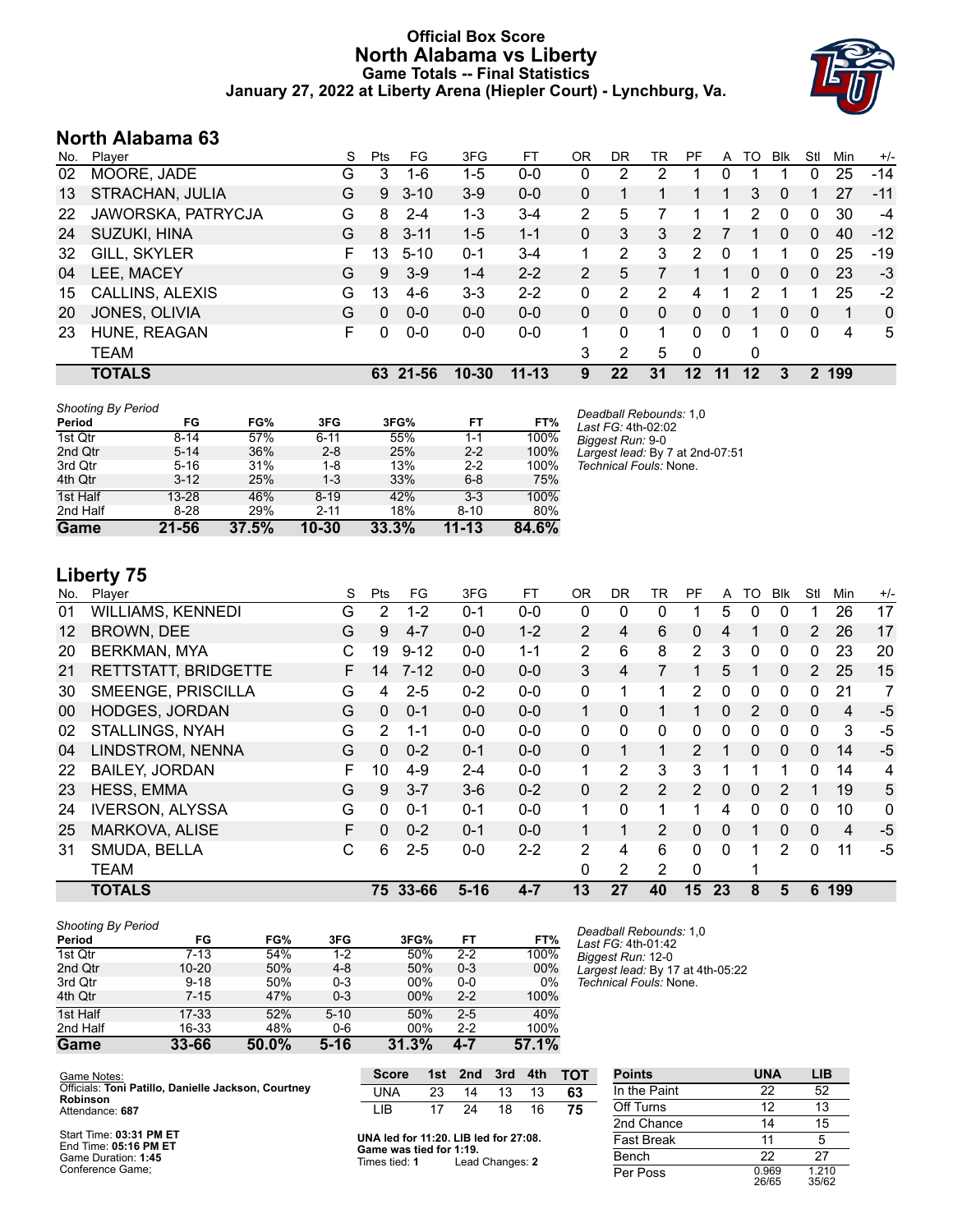## **Official Box Score North Alabama vs Liberty First Half Statistics Only January 27, 2022 at Liberty Arena (Hiepler Court) - Lynchburg, Va.**



# **North Alabama 37**

|     | <b>TOTALS</b>          |   | 37           | $13 - 28$ | $8 - 19$ | $3 - 3$   |                | 11        | 15            | 8         | 8        |               |            | 0            | 100         |              |
|-----|------------------------|---|--------------|-----------|----------|-----------|----------------|-----------|---------------|-----------|----------|---------------|------------|--------------|-------------|--------------|
|     | TEAM                   |   | 0            | $0 - 0$   | $0 - 0$  | $0 - 0$   | 0              | 0         | 0             | $\Omega$  | 0        | 0             | $\Omega$   | 0            | $\mathbf 0$ |              |
| 32  | GILL, SKYLER           | F | 4            | $2 - 3$   | $0 - 1$  | $0 - 0$   | 0              | $\Omega$  | 0             | 2         | $\Omega$ | $\Omega$      | $\Omega$   | 0            | 5           | -11          |
| 24  | SUZUKI, HINA           | G | 6            | $2 - 5$   | $1 - 3$  | $1 - 1$   | 0              | 2         | $\mathcal{P}$ |           | 4        | $\Omega$      | $\Omega$   | $\Omega$     | 20          | $-4$         |
| 23  | HUNE, REAGAN           | F | 0            | $0 - 0$   | $0 - 0$  | $0 - 0$   | 0              | 0         | 0             | 0         | 0        | 0             | $\Omega$   | 0            | 0           | $\mathbf{0}$ |
| 22  | JAWORSKA, PATRYCJA     | G | 3            | $1 - 3$   | $1 - 3$  | $0 - 0$   | $\overline{2}$ | 2         | 4             |           |          | $\mathcal{P}$ | $\Omega$   | 0            | 17          | $\mathbf{0}$ |
| 20  | JONES, OLIVIA          | G | $\mathbf{0}$ | $0 - 0$   | $0 - 0$  | $0 - 0$   | 0              | 0         | 0             | 0         | 0        |               | 0          | 0            | 1           | 0            |
| 15  | <b>CALLINS, ALEXIS</b> | G | 8            | $2 - 3$   | $2 - 2$  | $2 - 2$   | 0              | 2         | 2             |           |          |               | $\Omega$   | $\mathbf{0}$ | 14          | $\mathbf{0}$ |
| 13  | STRACHAN, JULIA        | G | 6            | $2 - 4$   | 2-4      | $0 - 0$   | 0              | 0         | 0             |           |          | 3             | 0          | 0            | 14          | -3           |
| 04  | LEE, MACEY             | G |              | $3 - 7$   | $1 - 3$  | $0-0$     | $\overline{2}$ | 4         | 6             |           |          | 0             | 0          | 0            | 16          | 1            |
| 02  | MOORE, JADE            | G | 3            | $1 - 3$   | 1-3      | $0-0$     | 0              |           |               |           | 0        | 0             |            | 0            | 12          | $-3$         |
| No. | Player                 | S | <b>Pts</b>   | FG        | 3FG      | <b>FT</b> | 0R             | <b>DR</b> | TR            | <b>PF</b> | A        | TO            | <b>Blk</b> | Stl          | Min         | $+/-$        |

| <b>Shooting By Period</b><br>Period | FG        | FG%   | 3FG       | 3FG%  | FT        | FT%   | Deadball Rebounds: 1,0<br>Last FG Half: UNA 2nd-02:19 |
|-------------------------------------|-----------|-------|-----------|-------|-----------|-------|-------------------------------------------------------|
| 1st Qtr                             | $8 - 14$  | 57%   | $6 - 11$  | 55%   | $1 - 1$   | 100%  |                                                       |
| 2nd Otr                             | $5 - 14$  | 36%   | $2 - 8$   | 25%   | $2 - 2$   | 100%  |                                                       |
| 1st Half                            | $13 - 28$ | 46%   | $8 - 19$  | 42%   | $3-3$     | 100%  |                                                       |
| Game                                | 21-56     | 37.5% | $10 - 30$ | 33.3% | $11 - 13$ | 84.6% |                                                       |

# **Liberty 41**

| No. | Player                   | S  | Pts           | FG        | 3FG      | <b>FT</b> | <b>OR</b>      | <b>DR</b>      | <b>TR</b>    | PF            | A        | <b>TO</b> | <b>Blk</b>   | Stl            | Min          | $+/-$          |
|-----|--------------------------|----|---------------|-----------|----------|-----------|----------------|----------------|--------------|---------------|----------|-----------|--------------|----------------|--------------|----------------|
| 00  | HODGES, JORDAN           | G  | 0             | $0 - 0$   | $0-0$    | $0-0$     | 0              | 0              | $\mathbf{0}$ | 0             | 0        | 0         | 0            | 0              | 0            | 0              |
| 01  | <b>WILLIAMS, KENNEDI</b> | G  | $\mathcal{P}$ | $1 - 1$   | $0 - 0$  | $0 - 0$   | $\mathbf{0}$   | 0              | $\mathbf{0}$ |               | 3        | 0         | $\mathbf{0}$ | 0              | 12           | $\overline{2}$ |
| 02  | STALLINGS, NYAH          | G  | 0             | $0 - 0$   | $0 - 0$  | $0 - 0$   | $\Omega$       | $\mathbf{0}$   | $\Omega$     | 0             | 0        | 0         | 0            | 0              | $\mathbf{0}$ | $\mathbf{0}$   |
| 04  | LINDSTROM, NENNA         | G  | 0             | $0 - 0$   | $0 - 0$  | $0 - 0$   | 0              | 0              | $\Omega$     |               | 0        | 0         | $\mathbf{0}$ | $\Omega$       | 8            | 2              |
| 12  | <b>BROWN, DEE</b>        | G  | 4             | $2 - 4$   | $0 - 0$  | $0 - 1$   | $\overline{2}$ | 1              | 3            | 0             | 1        |           | 0            | $\overline{2}$ | 12           | 2              |
| 20  | <b>BERKMAN, MYA</b>      | C  | 10            | $5 - 5$   | $0 - 0$  | $0 - 0$   | $\overline{2}$ | 3              | 5            | $\Omega$      | $\Omega$ | 0         | $\mathbf{0}$ | 0              | 10           | 5              |
| 21  | RETTSTATT, BRIDGETTE     | F  | 0             | $0 - 4$   | $0 - 0$  | $0 - 0$   | 0              |                | 1            |               | 2        |           | 0            | 2              | 12           | 0              |
| 22  | <b>BAILEY, JORDAN</b>    | F. | 8             | $3-6$     | $2 - 3$  | $0 - 0$   | $\mathbf{0}$   | $\overline{2}$ | 2            | $\mathcal{P}$ |          | 0         |              | $\Omega$       | 10           | 6              |
| 23  | <b>HESS, EMMA</b>        | G  | 9             | $3 - 5$   | $3-5$    | $0 - 2$   | $\Omega$       | 0              | $\Omega$     |               | 0        | 0         |              | 0              | 10           | 6              |
| 24  | <b>IVERSON, ALYSSA</b>   | G  | 0             | $0 - 1$   | $0 - 1$  | $0 - 0$   | $\mathbf{1}$   | 0              | 1            |               | 4        | 0         | $\mathbf{0}$ | $\Omega$       | 8            | $\overline{2}$ |
| 25  | MARKOVA, ALISE           | F  | $\Omega$      | $0-0$     | $0 - 0$  | $0-0$     | $\mathbf{0}$   | 0              | $\mathbf{0}$ | $\Omega$      | 0        | 0         | $\mathbf{0}$ | $\Omega$       | $\mathbf{0}$ | 0              |
| 30  | SMEENGE, PRISCILLA       | G  | 2             | $1 - 3$   | $0 - 1$  | $0 - 0$   | 0              | $\mathbf{1}$   |              | 2             | $\Omega$ | 0         | $\Omega$     | $\Omega$       | 10           | $-2$           |
| 31  | SMUDA, BELLA             | C  | 6             | $2 - 4$   | $0 - 0$  | $2 - 2$   | $\mathcal{P}$  | 3              | 5            | 0             | $\Omega$ |           |              | $\Omega$       | 8            | $-3$           |
|     | <b>TEAM</b>              |    | 0             | $0 - 0$   | $0 - 0$  | $0 - 0$   | 0              | 0              | 0            | $\Omega$      | 0        | 0         | $\mathbf{0}$ | 0              | $\mathbf 0$  |                |
|     | <b>TOTALS</b>            |    | 41            | $17 - 33$ | $5 - 10$ | $2 - 5$   | 7              | 11             | 18           | 9             | 11       | 3         | 3            | 4              | 100          |                |

| <b>Shooting By Period</b><br>Period | FG        | FG%   | 3FG      | 3FG%  | FТ      | FT%   |
|-------------------------------------|-----------|-------|----------|-------|---------|-------|
| 1st Otr                             | $7 - 13$  | 54%   | $1 - 2$  | 50%   | $2-2$   | 100%  |
| 2nd Otr                             | $10 - 20$ | 50%   | 4-8      | 50%   | $0 - 3$ | 00%   |
| 1st Half                            | $17-33$   | 52%   | $5-10$   | 50%   | $2-5$   | 40%   |
| Game                                | 33-66     | 50.0% | $5 - 16$ | 31.3% | 4-7     | 57.1% |

*Deadball Rebounds:* 1,0 *Last FG Half:* LIB 2nd-00:45

| Game Notes:                                                            | <b>Score</b> | 1st l | 2nd | 3rd | 4th | тот | <b>Points from (This Period)</b> | <b>UNA LIB</b> |    |
|------------------------------------------------------------------------|--------------|-------|-----|-----|-----|-----|----------------------------------|----------------|----|
| Officials: Toni Patillo, Danielle Jackson, Courtney<br><b>Robinson</b> | UNA          | 23    |     | 13  |     | 63  | In the Paint                     | 10             | 24 |
| Attendance: 687                                                        | LIB          | 17    |     | 18  | 16  | 75  | Off Turns                        |                |    |
|                                                                        |              |       |     |     |     |     | 2nd Chance                       |                |    |
| Start Time: 03:31 PM ET<br>End Time: 05:16 PM ET                       |              |       |     |     |     |     | Fast Break                       |                |    |
| Game Duration: 1:45                                                    |              |       |     |     |     |     | Bench                            | 15             | 23 |
| Conference Game;                                                       |              |       |     |     |     |     |                                  |                |    |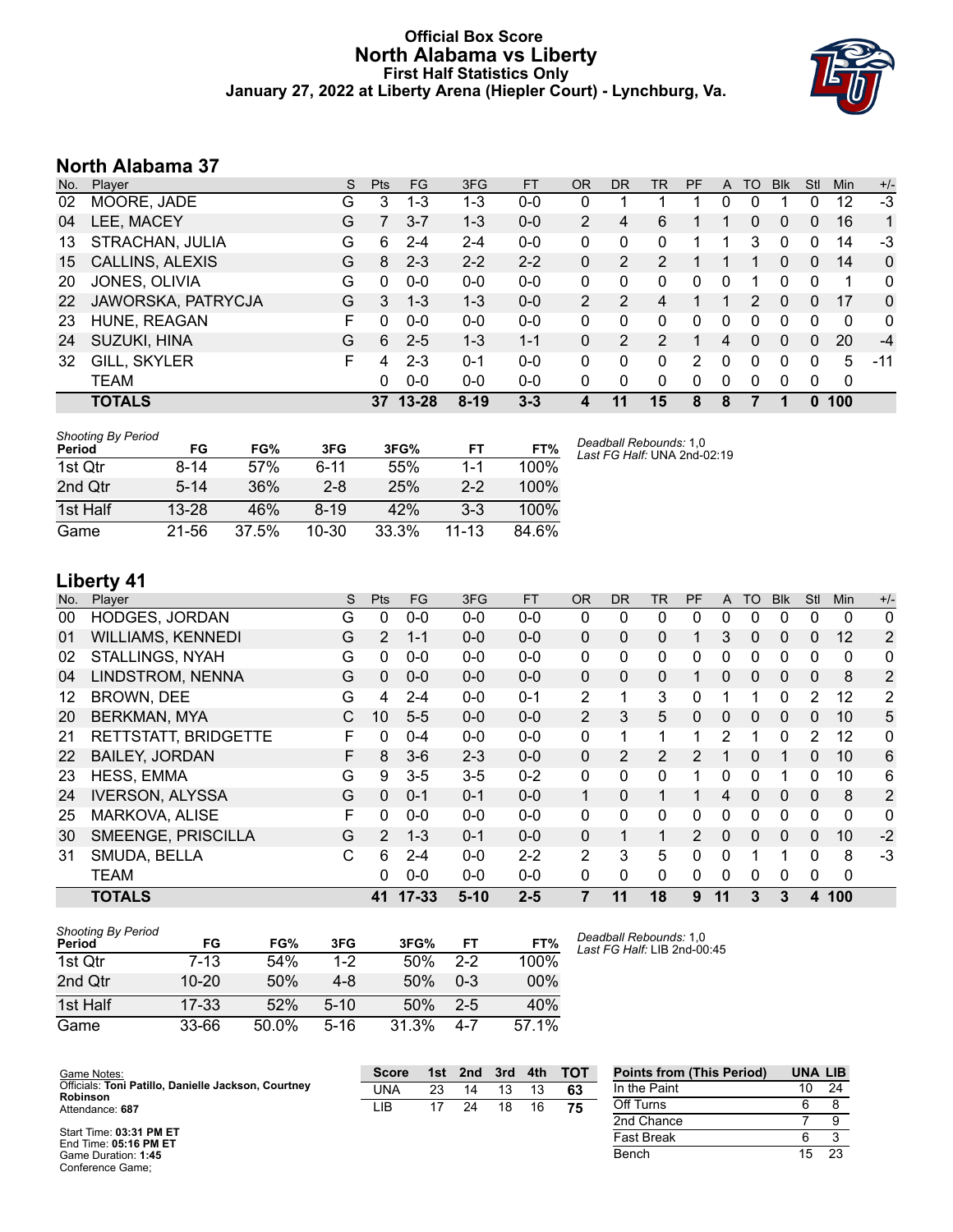## **Official Box Score North Alabama vs Liberty First Quarter Statistics Only January 27, 2022 at Liberty Arena (Hiepler Court) - Lynchburg, Va.**



# **North Alabama 23**

| No. | Plaver             | S | <b>Pts</b>   | <b>FG</b> | 3FG      | <b>FT</b> | <b>OR</b>    | DR           | TR | <b>PF</b> | A | TO       | <b>BIK</b> | Stl          | Min | $+/-$        |
|-----|--------------------|---|--------------|-----------|----------|-----------|--------------|--------------|----|-----------|---|----------|------------|--------------|-----|--------------|
| 02  | MOORE, JADE        | G | 3            | $1 - 2$   | $1 - 2$  | $0 - 0$   | 0            | 0            | 0  | 0         | 0 | 0        |            | 0            |     | 0            |
| 13  | STRACHAN, JULIA    | G | 6            | $2 - 4$   | $2 - 4$  | $0-0$     | $\mathbf{0}$ | 0            | 0  | 0         |   | 3        | $\Omega$   | $\Omega$     | 9   | 2            |
| 22  | JAWORSKA, PATRYCJA | G | 3            | $1 - 1$   | $1 - 1$  | $0 - 0$   | 0            | 2            | 2  |           |   | 0        | 0          | 0            | 10  | 6            |
| 24  | SUZUKI, HINA       | G | 6            | $2 - 3$   | $1 - 2$  | $1 - 1$   | $\Omega$     |              | 1  | 0         | 3 | $\Omega$ | $\Omega$   | $\Omega$     | 10  | 6            |
| 32  | GILL, SKYLER       | F | O            | $0 - 1$   | $0 - 1$  | $0-0$     | 0            | 0            | 0  | 2         | 0 | 0        | $\Omega$   | 0            | 2   | $-4$         |
| 04  | LEE, MACEY         | G | 2            | 1-1       | $0 - 0$  | $0 - 0$   | 1.           | 3            | 4  | 0         |   | 0        | 0          | 0            | 7   | 10           |
| 15  | CALLINS, ALEXIS    | G | 3            | $1 - 2$   | 1-1      | $0 - 0$   | 0            | 0            | 0  | U         | 0 |          | 0          | 0            | 4   | 10           |
| 20  | JONES, OLIVIA      | G | <sup>0</sup> | $0 - 0$   | $0 - 0$  | $0 - 0$   | 0            | 0            | 0  | 0         | 0 | 0        | 0          | 0            | 0   | $\mathbf{0}$ |
| 23  | HUNE, REAGAN       | F | n            | $0 - 0$   | $0-0$    | $0 - 0$   | 0            | 0            | 0  | 0         | 0 | 0        | 0          | 0            | 0   | $\mathbf{0}$ |
|     | TEAM               |   |              |           |          |           | 0            | $\mathbf{0}$ | 0  | 0         |   | 0        |            |              |     |              |
|     | <b>TOTALS</b>      |   | 23           | $8 - 14$  | $6 - 11$ | $1 - 1$   |              | 6            |    | 3         | 6 | 3        | 1          | $\mathbf{0}$ | 50  |              |

| <b>Shooting By Period</b><br>Period | FG        | FG%   | 3FG       | 3FG%  | FT        | FT%   | Deadball Rebounds: 1,0 |
|-------------------------------------|-----------|-------|-----------|-------|-----------|-------|------------------------|
| 1st Qtr                             | 8-14      | 57%   | $6 - 11$  | 55%   | 1-1       | 100%  |                        |
| 2nd Qtr                             | $5 - 14$  | 36%   | $2 - 8$   | 25%   | $2 - 2$   | 100%  |                        |
| 1st Half                            | $8 - 14$  | 57%   | $6 - 11$  | 55%   | 1-1       | 100%  |                        |
| 1st Half                            | $13 - 28$ | 46%   | $8 - 19$  | 42%   | $3-3$     | 100%  |                        |
| Game                                | $21 - 56$ | 37.5% | $10 - 30$ | 33.3% | $11 - 13$ | 84.6% |                        |

# **Liberty 17**

| No.               | Player                   | S  | <b>Pts</b>     | <b>FG</b> | 3FG     | <b>FT</b> | 0R           | DR       | <b>TR</b>      | PF | A            | TO           | <b>Blk</b> | Stl          | Min          | $+/-$          |
|-------------------|--------------------------|----|----------------|-----------|---------|-----------|--------------|----------|----------------|----|--------------|--------------|------------|--------------|--------------|----------------|
| 01                | <b>WILLIAMS, KENNEDI</b> | G  | 2              | 1-1       | $0-0$   | $0-0$     | 0            | 0        | 0              |    | 2            | 0            | 0          | 0            | 7            | $-1$           |
| $12 \overline{ }$ | <b>BROWN, DEE</b>        | G  | $\overline{2}$ | $1 - 2$   | $0 - 0$ | $0-0$     | $\Omega$     | 0        | 0              | 0  | 0            | $\Omega$     | $\Omega$   | $\mathbf{0}$ |              | $-1$           |
| 20                | <b>BERKMAN, MYA</b>      | С  | 6              | $3 - 3$   | $0 - 0$ | $0 - 0$   | 0            | 2        | $\overline{2}$ | 0  | 0            | $\mathbf{0}$ | 0          | 0            | 6            | 4              |
| 21                | RETTSTATT, BRIDGETTE     | F. | 0              | $0 - 2$   | $0 - 0$ | $0-0$     | $\Omega$     | $\Omega$ | 0              |    |              | 1            | $\Omega$   |              | 7            | $-1$           |
| 30                | SMEENGE, PRISCILLA       | G  | $\overline{2}$ | $1 - 2$   | $0 - 0$ | $0 - 0$   | 0            | 1        | 1              | 2  | 0            | $\Omega$     | 0          | $\Omega$     |              | $-1$           |
| 00                | <b>HODGES, JORDAN</b>    | G  | 0              | $0 - 0$   | $0 - 0$ | $0 - 0$   | $\mathbf{0}$ | 0        | 0              | 0  | $\mathbf{0}$ | $\mathbf{0}$ | 0          | $\mathbf{0}$ | $\mathbf{0}$ | $\mathbf 0$    |
| 02                | <b>STALLINGS, NYAH</b>   | G  | 0              | $0 - 0$   | $0 - 0$ | $0-0$     | 0            | 0        | $\mathbf{0}$   | 0  | 0            | $\Omega$     | 0          | 0            | $\mathbf{0}$ | 0              |
| 04                | LINDSTROM, NENNA         | G  | 0              | $0 - 0$   | $0 - 0$ | $0 - 0$   | $\Omega$     | $\Omega$ | $\Omega$       | 0  | 0            | $\mathbf{0}$ | $\Omega$   | $\Omega$     | 3            | $-5$           |
| 22                | <b>BAILEY, JORDAN</b>    | F  | 3              | $1 - 2$   | $1 - 2$ | $0 - 0$   | 0            |          | 1              | 0  | $\mathbf{0}$ | $\Omega$     | 0          | 0            | 3            | $-5$           |
| 23                | <b>HESS, EMMA</b>        | G  | $\Omega$       | $0 - 0$   | $0 - 0$ | $0 - 0$   | $\Omega$     | $\Omega$ | $\mathbf{0}$   | 0  | $\mathbf{0}$ | $\Omega$     | 1          | $\Omega$     | 3            | $-5$           |
| 24                | <b>IVERSON, ALYSSA</b>   | G  | 0              | $0 - 0$   | $0 - 0$ | $0-0$     | $\Omega$     | 0        | $\mathbf{0}$   | 0  |              | $\Omega$     | 0          | 0            | 3            | $-5$           |
| 25                | MARKOVA, ALISE           | F. | $\Omega$       | $0 - 0$   | $0 - 0$ | $0 - 0$   | $\mathbf{0}$ | 0        | $\Omega$       | 0  | $\mathbf{0}$ | $\Omega$     | $\Omega$   | $\mathbf{0}$ | $\mathbf{0}$ | $\overline{0}$ |
| 31                | SMUDA, BELLA             | С  | 2              | $0 - 1$   | $0 - 0$ | $2 - 2$   | 0            | 1        | $\mathbf 1$    | 0  | 0            |              | 0          | $\Omega$     | 4            | $-10$          |
|                   | <b>TEAM</b>              |    |                |           |         |           | 0            | 0        | 0              | 0  |              | 0            |            |              |              |                |
|                   | <b>TOTALS</b>            |    | 17             | 7-13      | $1 - 2$ | $2 - 2$   | 0            | 5        | 5              | 4  | 4            | 2            | 1          |              | 50           |                |

| <b>Shooting By Period</b> |           |       |          |       |         |       | De |
|---------------------------|-----------|-------|----------|-------|---------|-------|----|
| Period                    | FG        | FG%   | 3FG      | 3FG%  | FT      | FT%   |    |
| 1st Qtr                   | $7-13$    | 54%   | $1 - 2$  | 50%   | $2-2$   | 100%  |    |
| 2nd Qtr                   | $10 - 20$ | 50%   | $4 - 8$  | 50%   | $0 - 3$ | 00%   |    |
| 1st Half                  | $7 - 13$  | 54%   | $1 - 2$  | 50%   | $2 - 2$ | 100%  |    |
| 1st Half                  | $17 - 33$ | 52%   | $5 - 10$ | 50%   | $2 - 5$ | 40%   |    |
| Game                      | $33 - 66$ | 50.0% | $5 - 16$ | 31.3% | 4-7     | 57.1% |    |

*Deadball Rebounds:* 1,0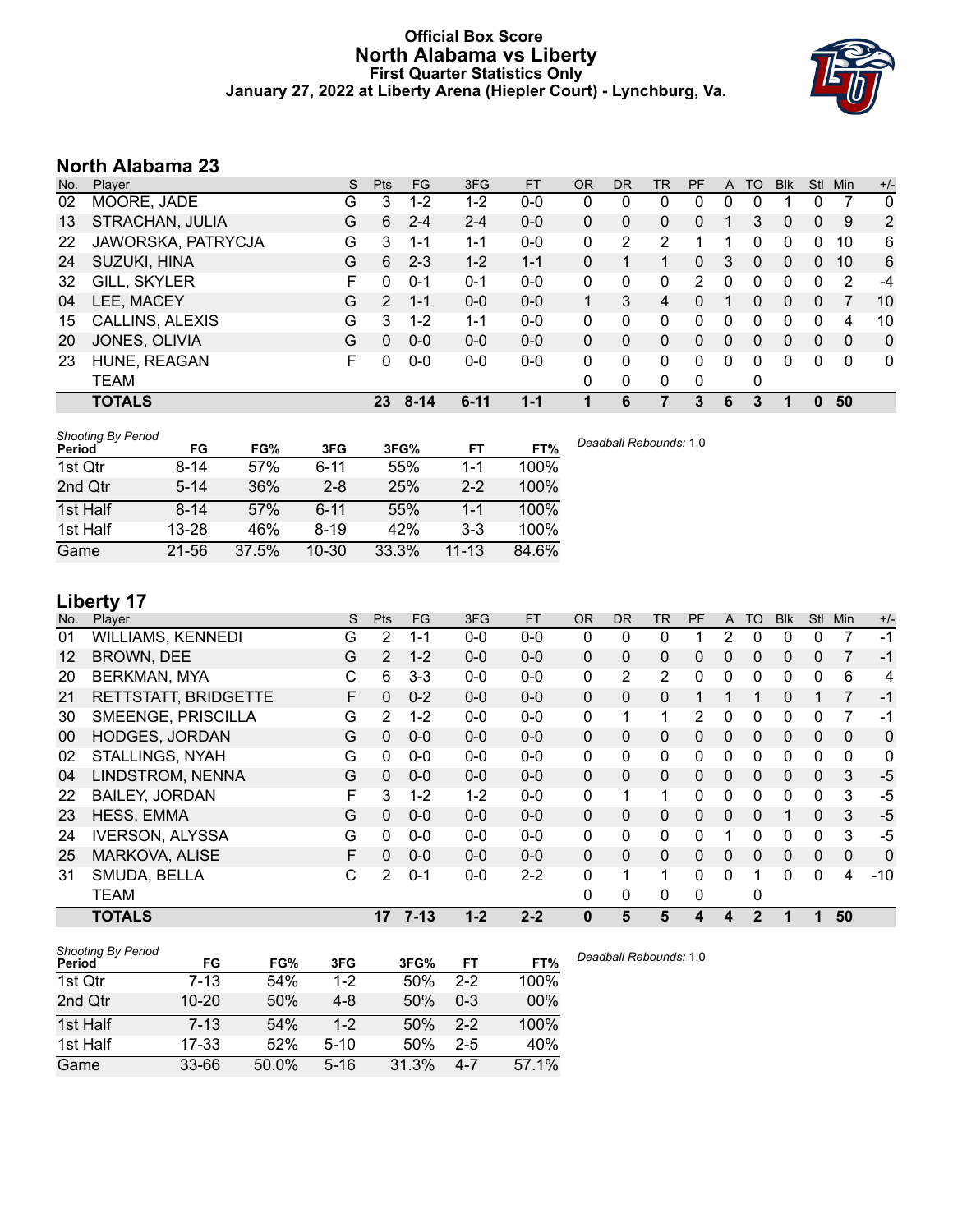| Game Notes:                                                            | <b>Score</b> | 1st | 2nd 3rd 4th |    |    | <b>TOT</b> | <b>Points (This Period)</b> |
|------------------------------------------------------------------------|--------------|-----|-------------|----|----|------------|-----------------------------|
| Officials: Toni Patillo, Danielle Jackson, Courtney<br><b>Robinson</b> | UNA          | 23  | 14          | 13 | 13 | 63         | In the Paint                |
| Attendance: 687                                                        | LIB          | 17  | 24          | 18 | 16 | 75         | Off Turns                   |
|                                                                        |              |     |             |    |    |            | 2nd Chance                  |
| Start Time: 03:31 PM ET<br>End Time: 05:16 PM ET                       |              |     |             |    |    |            | <b>Fast Break</b>           |
| Game Duration: 1:45                                                    |              |     |             |    |    |            | Bench                       |
| Conference Game:                                                       |              |     |             |    |    |            | Per Poss                    |

| <b>Points (This Period)</b> | UNA           | LIB           |
|-----------------------------|---------------|---------------|
| In the Paint                |               | 12            |
| Off Turns                   | 6             | 6             |
| 2nd Chance                  | 3             |               |
| <b>Fast Break</b>           | 6             |               |
| Bench                       | 5             | 5             |
| Per Poss                    | 1.438<br>9/16 | 1.063<br>8/16 |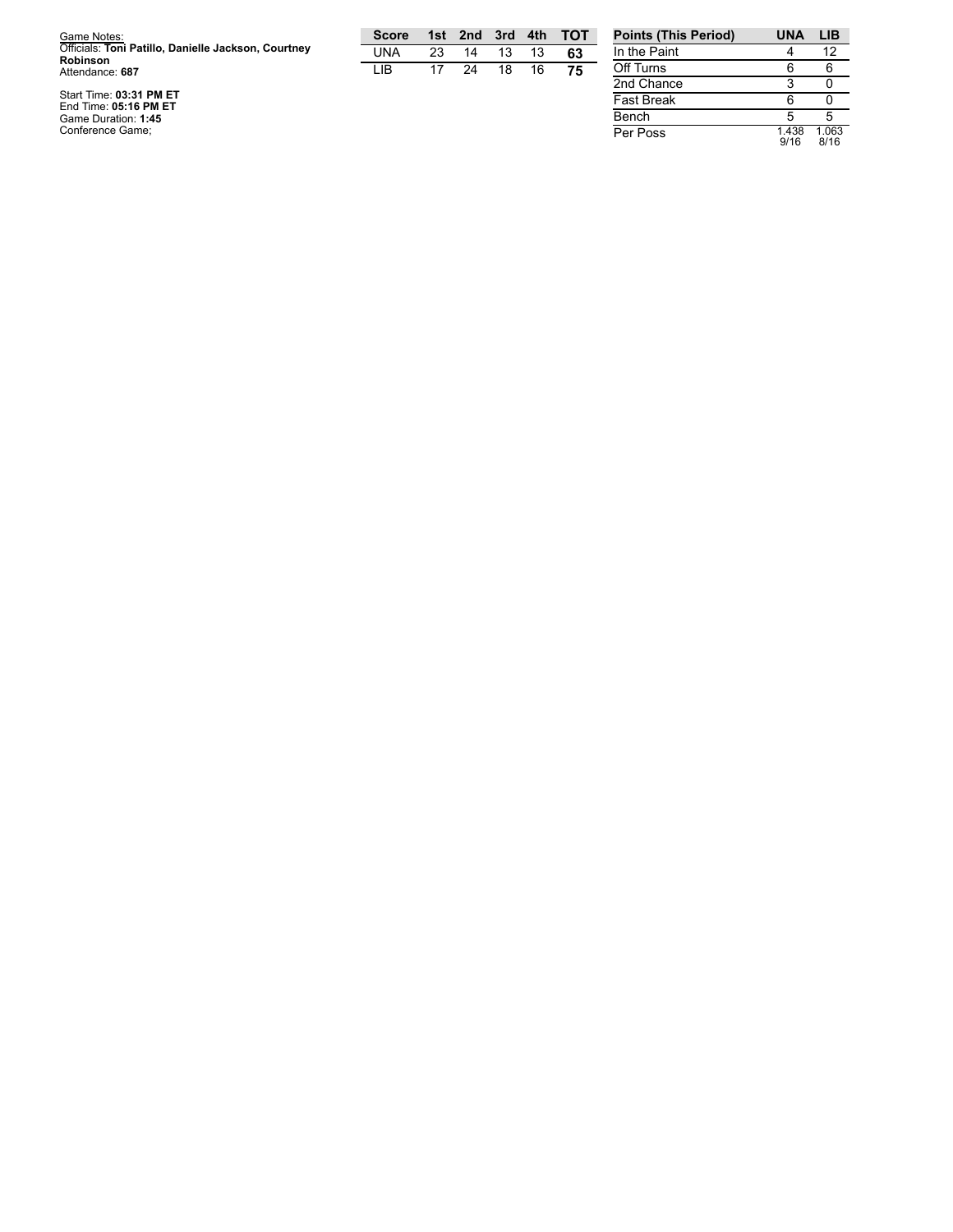## **Official Play-By-Play North Alabama vs Liberty First Quarter January 27, 2022 at Liberty Arena (Hiepler Court) - Lynchburg, Va.**



#### **Period 1**

#### **Starters:**

North Alabama: 2 MOORE,JADE (G); 13 STRACHAN,JULIA (G); 22 JAWORSKA,PATRYCJA (G); 24 SUZUKI,HINA (G); 32 GILL,SKYLER (F);<br>Liberty: 1 WILLIAMS,KENNEDI (G); 12 BROWN,DEE (G); 20 BERKMAN,MYA (C); 21 RETTSTATT,BRIDGETTE (F); 3

| Time           | <b>VISITORS: North Alabama</b>                           | <b>Score</b> | <b>Margin</b>  | <b>HOME: Liberty</b>                    |
|----------------|----------------------------------------------------------|--------------|----------------|-----------------------------------------|
| 09:46          |                                                          |              |                | MISSED LAYUP by BROWN, DEE              |
| 09:46          | BLOCK by MOORE, JADE                                     |              |                |                                         |
| 09:36          | REBOUND (DEF) by SUZUKI, HINA                            |              |                |                                         |
| 09:23          | TURNOVER (TRAVEL) by STRACHAN, JULIA                     |              |                |                                         |
| 09:06          | FOUL (PERSONAL) by GILL, SKYLER                          |              |                |                                         |
| 08:48          |                                                          | $2 - 0$      | H <sub>2</sub> | GOOD! LAYUP by WILLIAMS, KENNEDI        |
| 08:27          | TURNOVER (LOSTBALL) by STRACHAN, JULIA                   |              |                |                                         |
| 08:27          |                                                          |              |                | STEAL by RETTSTATT, BRIDGETTE           |
| 08:14          |                                                          | $4 - 0$      | H4             | GOOD! LAYUP by BERKMAN, MYA [PNT]       |
| 08:14          |                                                          |              |                | ASSIST by RETTSTATT, BRIDGETTE          |
| 07:45          | MISSED 3PTR by GILL, SKYLER                              |              |                |                                         |
| 07:42          |                                                          |              |                | REBOUND (DEF) by SMEENGE, PRISCILLA     |
| 07:33<br>07:33 | FOUL (PERSONAL) by GILL, SKYLER<br>SUB OUT: GILL, SKYLER |              |                |                                         |
| 07:33          | SUB IN: LEE, MACEY                                       |              |                |                                         |
| 07:30          |                                                          |              |                | MISSED JUMPER by RETTSTATT, BRIDGETTE   |
| 07:27          | REBOUND (DEF) by LEE, MACEY                              |              |                |                                         |
| 07:22          | MISSED 3PTR by STRACHAN, JULIA                           |              |                |                                         |
| 07:18          |                                                          |              |                | REBOUND (DEF) by BERKMAN, MYA           |
| 07:04          |                                                          |              |                | MISSED JUMPER by SMEENGE, PRISCILLA     |
| 06:58          | REBOUND (DEF) by JAWORSKA, PATRYCJA                      |              |                |                                         |
| 06:47          | GOOD! LAYUP by LEE, MACEY                                | $4 - 2$      | H <sub>2</sub> |                                         |
| 06:31          |                                                          |              |                | MISSED JUMPER by RETTSTATT, BRIDGETTE   |
| 06:27          | REBOUND (DEF) by LEE, MACEY                              |              |                |                                         |
| 06:26          | TURNOVER (TRAVEL) by STRACHAN, JULIA                     |              |                |                                         |
| 06:05          |                                                          | $6 - 2$      | H4             | GOOD! LAYUP by BERKMAN, MYA [PNT]       |
| 06:05          |                                                          |              |                | ASSIST by WILLIAMS, KENNEDI             |
| 05:59          |                                                          |              |                | FOUL (PERSONAL) by RETTSTATT, BRIDGETTE |
| 05:52          | MISSED 3PTR by MOORE, JADE                               |              |                |                                         |
| 05:48          |                                                          |              |                | REBOUND (DEF) by BERKMAN, MYA           |
| 05:38          |                                                          | $8-2$        | H <sub>6</sub> | GOOD! LAYUP by BERKMAN, MYA             |
| 05:38          |                                                          |              |                | ASSIST by WILLIAMS, KENNEDI             |
| 05:31          | GOOD! 3PTR by STRACHAN, JULIA [FB]                       | $8 - 5$      | $H_3$          |                                         |
| 05:31          | ASSIST by SUZUKI, HINA                                   |              |                |                                         |
| 05:10          |                                                          | $10-5$       | H <sub>5</sub> | GOOD! LAYUP by SMEENGE, PRISCILLA [PNT] |
| 04:45<br>04:45 | GOOD! 3PTR by STRACHAN, JULIA                            | $10-8$       | H <sub>2</sub> |                                         |
| 04:26          | ASSIST by SUZUKI, HINA                                   | $12 - 8$     | H4             | GOOD! LAYUP by BROWN, DEE               |
| 04:01          |                                                          |              |                | FOUL (PERSONAL) by WILLIAMS, KENNEDI    |
| 04:01          |                                                          |              |                |                                         |
| 04:01          |                                                          |              |                | SUB OUT: BERKMAN, MYA                   |
| 04:01          |                                                          |              |                | SUB IN: SMUDA, BELLA                    |
| 04:01          | SUB OUT: LEE, MACEY                                      |              |                |                                         |
| 04:01          | SUB IN: CALLINS, ALEXIS                                  |              |                |                                         |
| 03:43          | SUB OUT: MOORE, JADE                                     |              |                |                                         |
| 03:43          | SUB IN: LEE, MACEY                                       |              |                |                                         |
| 03:43          | MISSED 3PTR by SUZUKI, HINA                              |              |                |                                         |
| 03:43          | REBOUND (OFF) by LEE, MACEY                              |              |                |                                         |
| 03:43          |                                                          |              |                | FOUL (PERSONAL) by SMEENGE, PRISCILLA   |
| 03:27          | GOOD! 3PTR by SUZUKI, HINA                               | $12 - 11$    | H <sub>1</sub> |                                         |
| 03:27          | ASSIST by STRACHAN, JULIA                                |              |                |                                         |
| 03:04          |                                                          |              |                | TURNOVER (3SEC) by RETTSTATT, BRIDGETTE |
| 02:36          | GOOD! LAYUP by SUZUKI, HINA                              | $12 - 13$    | V <sub>1</sub> |                                         |
| 02:36          |                                                          |              |                | FOUL (PERSONAL) by SMEENGE, PRISCILLA   |
| 02:36          |                                                          |              |                | SUB OUT: WILLIAMS, KENNEDI              |
| 02:36          |                                                          |              |                | SUB OUT: BROWN, DEE                     |
| 02:36          |                                                          |              |                | SUB OUT: RETTSTATT, BRIDGETTE           |
| 02:36          |                                                          |              |                | SUB OUT: SMEENGE, PRISCILLA             |
| 02:36          |                                                          |              |                | SUB IN: LINDSTROM, NENNA                |
| 02:36          |                                                          |              |                | SUB IN: BAILEY, JORDAN                  |
| 02:36          |                                                          |              |                | SUB IN: HESS, EMMA                      |
| 02:36          |                                                          |              |                | SUB IN: IVERSON, ALYSSA                 |
| 02:36<br>02:20 | GOOD! FT by SUZUKI, HINA                                 | $12 - 14$    | V <sub>2</sub> |                                         |
| 02:16          | REBOUND (DEF) by JAWORSKA, PATRYCJA                      |              |                | MISSED 3PTR by BAILEY, JORDAN           |
|                |                                                          |              |                |                                         |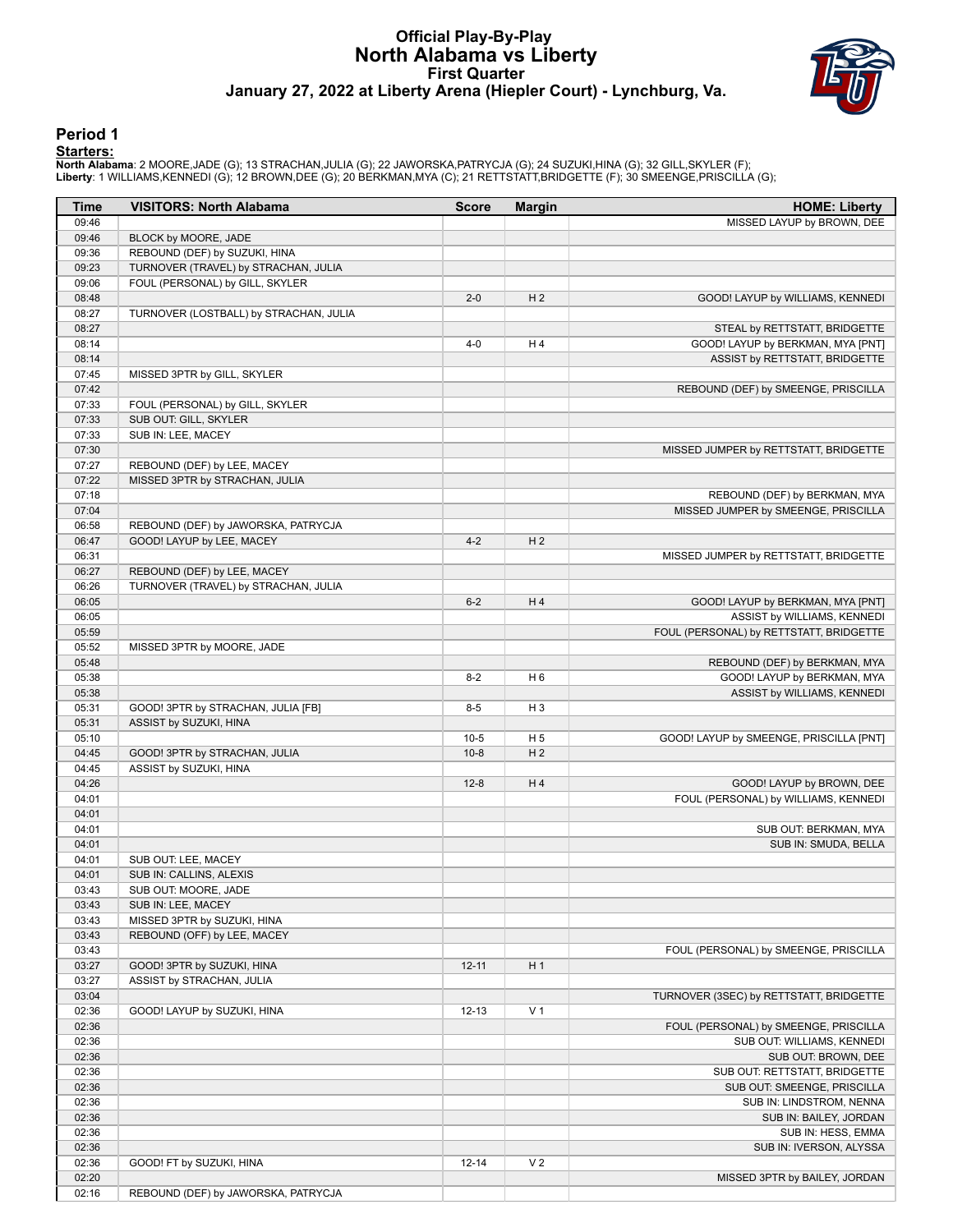| Time  | <b>VISITORS: North Alabama</b>        | <b>Score</b> | <b>Margin</b>  | <b>HOME: Liberty</b>            |
|-------|---------------------------------------|--------------|----------------|---------------------------------|
| 02:09 | GOOD! 3PTR by JAWORSKA, PATRYCJA      | $12 - 17$    | V <sub>5</sub> |                                 |
| 02:09 | ASSIST by SUZUKI, HINA                |              |                |                                 |
| 01:50 |                                       | $15 - 17$    | V <sub>2</sub> | GOOD! 3PTR by BAILEY, JORDAN    |
| 01:50 |                                       |              |                | ASSIST by IVERSON, ALYSSA       |
| 01:36 | MISSED 3PTR by STRACHAN, JULIA        |              |                |                                 |
| 01:33 |                                       |              |                | REBOUND (DEF) by BAILEY, JORDAN |
| 01:17 |                                       |              |                | MISSED JUMPER by SMUDA, BELLA   |
| 01:13 | REBOUND (DEF) by LEE, MACEY           |              |                |                                 |
| 01:09 | MISSED LAYUP by CALLINS, ALEXIS       |              |                |                                 |
| 01:09 |                                       |              |                | BLOCK by HESS, EMMA             |
| 01:03 |                                       |              |                | REBOUND (DEF) by SMUDA, BELLA   |
| 00:51 | FOUL (PERSONAL) by JAWORSKA, PATRYCJA |              |                |                                 |
| 00:51 | SUB OUT: STRACHAN, JULIA              |              |                |                                 |
| 00:51 | SUB IN: MOORE, JADE                   |              |                |                                 |
| 00:51 |                                       | $16 - 17$    | V <sub>1</sub> | GOOD! FT by SMUDA, BELLA        |
| 00:51 |                                       | $17 - 17$    | $\mathsf{T}$   | GOOD! FT by SMUDA, BELLA        |
| 00:45 | GOOD! 3PTR by MOORE, JADE [FB]        | $17 - 20$    | $V_3$          |                                 |
| 00:45 | ASSIST by LEE, MACEY                  |              |                |                                 |
| 00:18 |                                       |              |                | TURNOVER (3SEC) by SMUDA, BELLA |
| 00:01 | GOOD! 3PTR by CALLINS, ALEXIS         | $17 - 23$    | $V_6$          |                                 |
| 00:01 | ASSIST by JAWORSKA, PATRYCJA          |              |                |                                 |

# **North Alabama 23, Liberty 17**

| <b>Points (This Period)</b> | <b>UNA</b>    | LIB           |
|-----------------------------|---------------|---------------|
| In the Paint                |               | 12            |
| Off Turns                   |               |               |
| 2nd Chance                  |               |               |
| <b>Fast Break</b>           |               |               |
| Bench                       |               |               |
| Per Poss                    | 1.438<br>9/16 | 1.063<br>8/16 |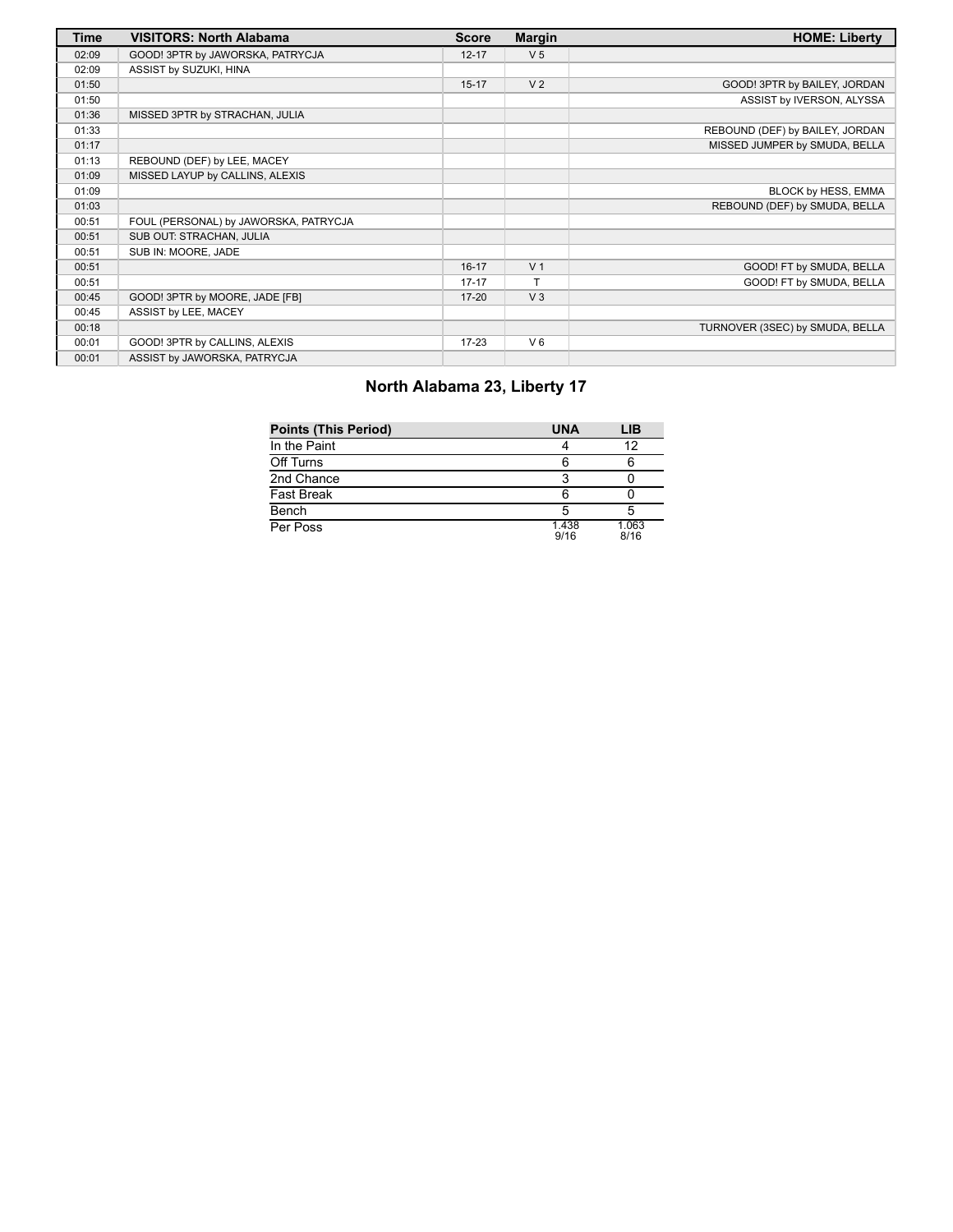## **Official Box Score North Alabama vs Liberty Second Quarter Statistics Only January 27, 2022 at Liberty Arena (Hiepler Court) - Lynchburg, Va.**



# **North Alabama 14**

| No. | Plaver                 | S | <b>Pts</b> | <b>FG</b> | 3FG     | <b>FT</b> | <b>OR</b>    | DR | TR | <b>PF</b>    | A             | TO       | <b>Blk</b> | Stl          | Min | $+/-$        |
|-----|------------------------|---|------------|-----------|---------|-----------|--------------|----|----|--------------|---------------|----------|------------|--------------|-----|--------------|
| 02  | MOORE, JADE            | G | 0          | $0 - 1$   | $0 - 1$ | $0-0$     | 0            |    |    |              | 0             | 0        | 0          | 0            | 5   | $-3$         |
| 13  | STRACHAN, JULIA        | G | 0          | $0 - 0$   | $0 - 0$ | $0-0$     | $\mathbf{0}$ | 0  | 0  |              | 0             | $\Omega$ | $\Omega$   | 0            | 5   | $-5$         |
| 22  | JAWORSKA, PATRYCJA     | G | 0          | $0 - 2$   | $0 - 2$ | $0-0$     | 2            | 0  | 2  | $\Omega$     | 0             | 2        | 0          | 0            | 7   | -6           |
| 24  | SUZUKI, HINA           | G | 0          | $0 - 2$   | $0 - 1$ | $0 - 0$   | 0            |    |    |              |               | 0        | 0          | $\Omega$     | 10  | $-10$        |
| -32 | GILL, SKYLER           | F | 4          | $2 - 2$   | $0 - 0$ | $0-0$     | 0            | 0  | 0  | 0            |               | 0        | 0          | 0            | 3   | $-7$         |
| 04  | LEE, MACEY             | G | 5          | $2 - 6$   | $1 - 3$ | $0 - 0$   |              |    | 2  |              | 0             | 0        | 0          | $\Omega$     | 9   | -9           |
| 15  | <b>CALLINS, ALEXIS</b> | G | 5          | 1-1       | 1-1     | $2 - 2$   | 0            | 2  | 2  |              |               |          | 0          | 0            | 10  | $-10$        |
| 20  | JONES, OLIVIA          | G | $\Omega$   | $0 - 0$   | $0 - 0$ | $0 - 0$   | 0            | 0  | 0  | $\Omega$     | 0             |          | 0          | $\mathbf{0}$ |     | $\mathbf{0}$ |
| 23  | HUNE, REAGAN           | F | 0          | $0 - 0$   | $0-0$   | $0-0$     | 0            | 0  | 0  | $\Omega$     | 0             | 0        | $\Omega$   | 0            | 0   | 0            |
|     | TEAM                   |   |            |           |         |           | $\Omega$     | 0  | 0  | $\mathbf{0}$ |               | 0        |            |              |     |              |
|     | <b>TOTALS</b>          |   | 14         | $5 - 14$  | $2 - 8$ | $2 - 2$   | 3            | 5  | 8  | 5            | $\mathcal{P}$ | 4        | 0          | $\Omega$     | 50  |              |

| <b>Shooting By Period</b><br>Period | FG       | FG%   | 3FG       | 3FG%  | FT        | FT%   | Deadball Rebounds: 1,0 |
|-------------------------------------|----------|-------|-----------|-------|-----------|-------|------------------------|
| 3rd Qtr                             | $5 - 16$ | 31%   | 1-8       | 13%   | $2 - 2$   | 100%  |                        |
| 4th Qtr                             | $3 - 12$ | 25%   | $1 - 3$   | 33%   | $6 - 8$   | 75%   |                        |
| 2nd Half                            | $5 - 14$ | 36%   | $2 - 8$   | 25%   | $2 - 2$   | 100%  |                        |
| 2nd Half                            | $8-28$   | 29%   | $2 - 11$  | 18%   | $8 - 10$  | 80%   |                        |
| Game                                | 21-56    | 37.5% | $10 - 30$ | 33.3% | $11 - 13$ | 84.6% |                        |

# **Liberty 24**

| No.               | Player                   | S  | Pts            | <b>FG</b> | 3FG     | <b>FT</b> | <b>OR</b>    | <b>DR</b> | <b>TR</b>    | PF       | A            | <b>TO</b>    | <b>Blk</b>   | Stl          | Min            | $+/-$       |
|-------------------|--------------------------|----|----------------|-----------|---------|-----------|--------------|-----------|--------------|----------|--------------|--------------|--------------|--------------|----------------|-------------|
| 01                | <b>WILLIAMS, KENNEDI</b> | G  | 0              | $0 - 0$   | $0 - 0$ | $0-0$     | 0            | 0         | 0            | 0        |              | $\Omega$     | 0            | 0            | 5              | 3           |
| $12 \overline{ }$ | <b>BROWN, DEE</b>        | G  | $\overline{2}$ | $1 - 2$   | $0 - 0$ | $0 - 1$   | 2            | 1         | 3            | $\Omega$ |              |              | $\Omega$     | 2            | 5              | 3           |
| 20                | <b>BERKMAN, MYA</b>      | С  | 4              | $2 - 2$   | $0 - 0$ | $0 - 0$   | 2            | 1         | 3            | 0        | 0            | $\Omega$     | 0            | $\Omega$     | 4              | 1           |
| 21                | RETTSTATT, BRIDGETTE     | F  | 0              | $0 - 2$   | $0 - 0$ | $0 - 0$   | $\Omega$     |           | 1            | 0        |              | $\mathbf{0}$ | $\Omega$     |              | 5              | 1           |
| 30                | SMEENGE, PRISCILLA       | G  | 0              | $0 - 1$   | $0 - 1$ | $0-0$     | 0            | 0         | $\mathbf{0}$ | 0        | 0            | $\mathbf{0}$ | 0            | 0            | 3              | $-1$        |
| 00                | <b>HODGES, JORDAN</b>    | G  | $\mathbf{0}$   | $0 - 0$   | $0 - 0$ | $0 - 0$   | $\mathbf{0}$ | $\Omega$  | $\mathbf{0}$ | 0        | $\mathbf 0$  | $\mathbf{0}$ | 0            | $\mathbf{0}$ | $\overline{0}$ | $\mathbf 0$ |
| 02                | <b>STALLINGS, NYAH</b>   | G  | 0              | $0 - 0$   | $0 - 0$ | $0-0$     | 0            | 0         | $\mathbf{0}$ | 0        | 0            | 0            | 0            | $\Omega$     | $\mathbf{0}$   | 0           |
| 04                | LINDSTROM, NENNA         | G  | $\mathbf{0}$   | $0 - 0$   | $0 - 0$ | $0 - 0$   | $\Omega$     | $\Omega$  | $\Omega$     |          | 0            | $\Omega$     | $\Omega$     | $\mathbf{0}$ | 5              | 7           |
| 22                | <b>BAILEY, JORDAN</b>    | F  | 5              | $2 - 4$   | $1 - 1$ | $0 - 0$   | 0            |           | 1            | 2        |              | 0            |              | 0            |                | 11          |
| 23                | <b>HESS, EMMA</b>        | G  | 9              | $3 - 5$   | $3 - 5$ | $0 - 2$   | $\Omega$     | 0         | 0            | 1        | 0            | $\Omega$     | $\Omega$     | $\Omega$     | 7              | 11          |
| 24                | <b>IVERSON, ALYSSA</b>   | G  | 0              | $0 - 1$   | $0 - 1$ | $0-0$     | 1            | 0         | 1            | 1        | 3            | $\Omega$     | 0            | 0            | 5              | 7           |
| 25                | MARKOVA, ALISE           | F. | 0              | $0 - 0$   | $0 - 0$ | $0 - 0$   | $\mathbf{0}$ | 0         | $\mathbf{0}$ | 0        | $\mathbf{0}$ | $\mathbf{0}$ | $\Omega$     | $\mathbf{0}$ | $\mathbf{0}$   | 0           |
| 31                | SMUDA, BELLA             | C  | 4              | $2 - 3$   | $0 - 0$ | $0 - 0$   | 2            | 2         | 4            | 0        | 0            | $\Omega$     | 1            | $\Omega$     | 4              | 7           |
|                   | <b>TEAM</b>              |    |                |           |         |           | 0            | 0         | 0            | 0        |              | 0            |              |              |                |             |
|                   | <b>TOTALS</b>            |    |                | 24 10-20  | $4 - 8$ | $0 - 3$   |              | 6         | 13           | 5        |              |              | $\mathbf{2}$ | 3            | 50             |             |

| <b>Shooting By Period</b><br>Period | FG        | FG%   | 3FG      | 3FG%   | FT      | FT%   | Dea |
|-------------------------------------|-----------|-------|----------|--------|---------|-------|-----|
| 3rd Qtr                             | $9 - 18$  | 50%   | $0 - 3$  | 00%    | $0 - 0$ | $0\%$ |     |
| 4th Qtr                             | $7 - 15$  | 47%   | $0 - 3$  | 00%    | $2 - 2$ | 100%  |     |
| 2nd Half                            | $10 - 20$ | 50%   | $4-8$    | 50%    | $0 - 3$ | 00%   |     |
| 2nd Half                            | 16-33     | 48%   | 0-6      | $00\%$ | $2-2$   | 100%  |     |
| Game                                | $33 - 66$ | 50.0% | $5 - 16$ | 31.3%  | 4-7     | 57.1% |     |

*Deadball Rebounds:* 1,0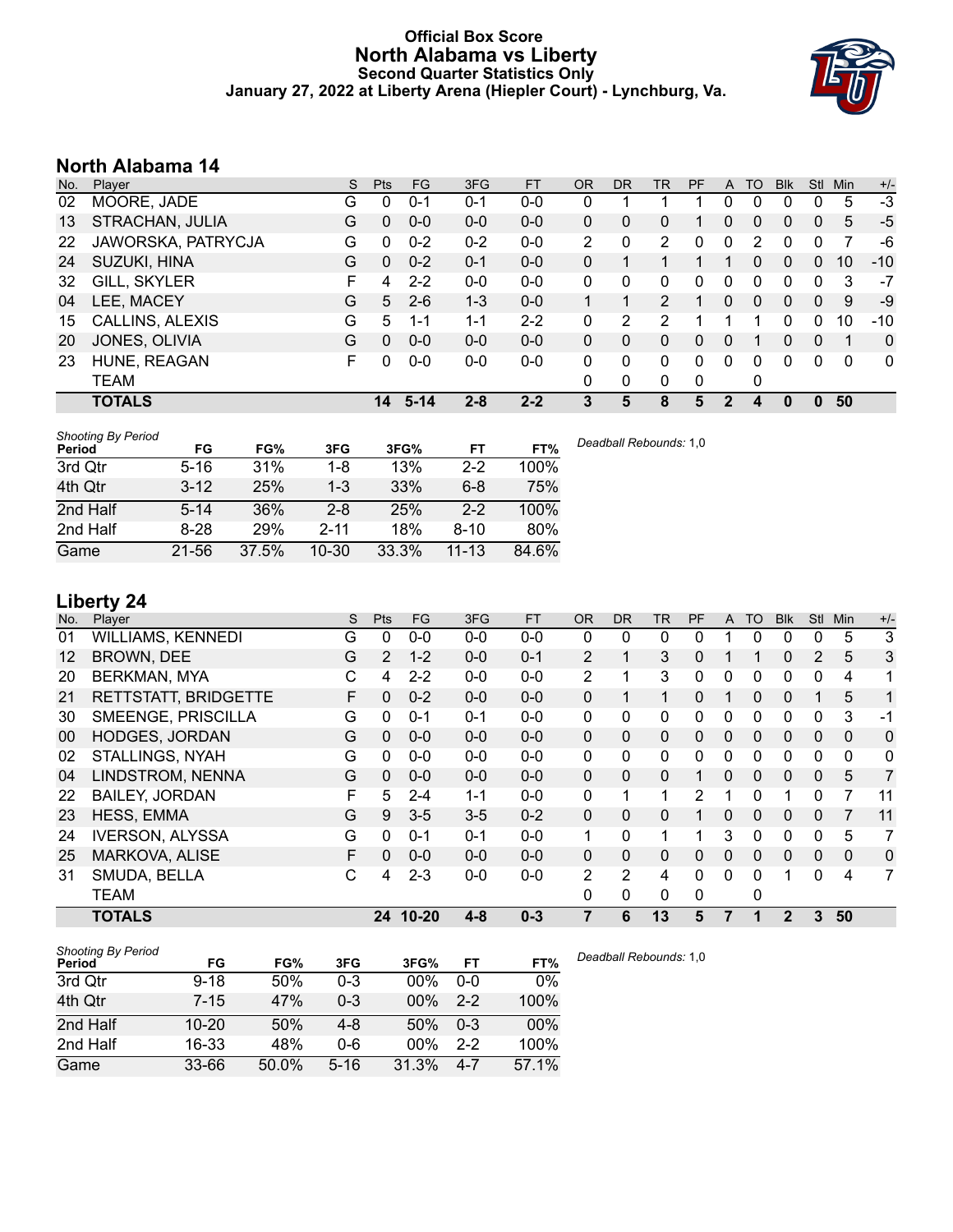| Game Notes:                                                            | <b>Score</b> | 1st | 2nd 3rd 4th |    |    | <b>TOT</b> | <b>Points (This Period)</b> |
|------------------------------------------------------------------------|--------------|-----|-------------|----|----|------------|-----------------------------|
| Officials: Toni Patillo, Danielle Jackson, Courtney<br><b>Robinson</b> | UNA          | 23  | 14          | 13 | 13 | 63         | In the Paint                |
| Attendance: 687                                                        | LIB          | 17  | 24          | 18 | 16 | 75         | Off Turns                   |
|                                                                        |              |     |             |    |    |            | 2nd Chance                  |
| Start Time: 03:31 PM ET<br>End Time: 05:16 PM ET                       |              |     |             |    |    |            | <b>Fast Break</b>           |
| Game Duration: 1:45                                                    |              |     |             |    |    |            | Bench                       |
| Conference Game:                                                       |              |     |             |    |    |            | Per Poss                    |

| <b>Points (This Period)</b> | IJΝΔ          | LIB            |
|-----------------------------|---------------|----------------|
| In the Paint                | 6             | 12             |
| Off Turns                   | ი             | 2              |
| 2nd Chance                  | 4             | 9              |
| <b>Fast Break</b>           | ŋ             | З              |
| Bench                       | 10            | 18             |
| Per Poss                    | 0.875<br>6/16 | 1.600<br>10/15 |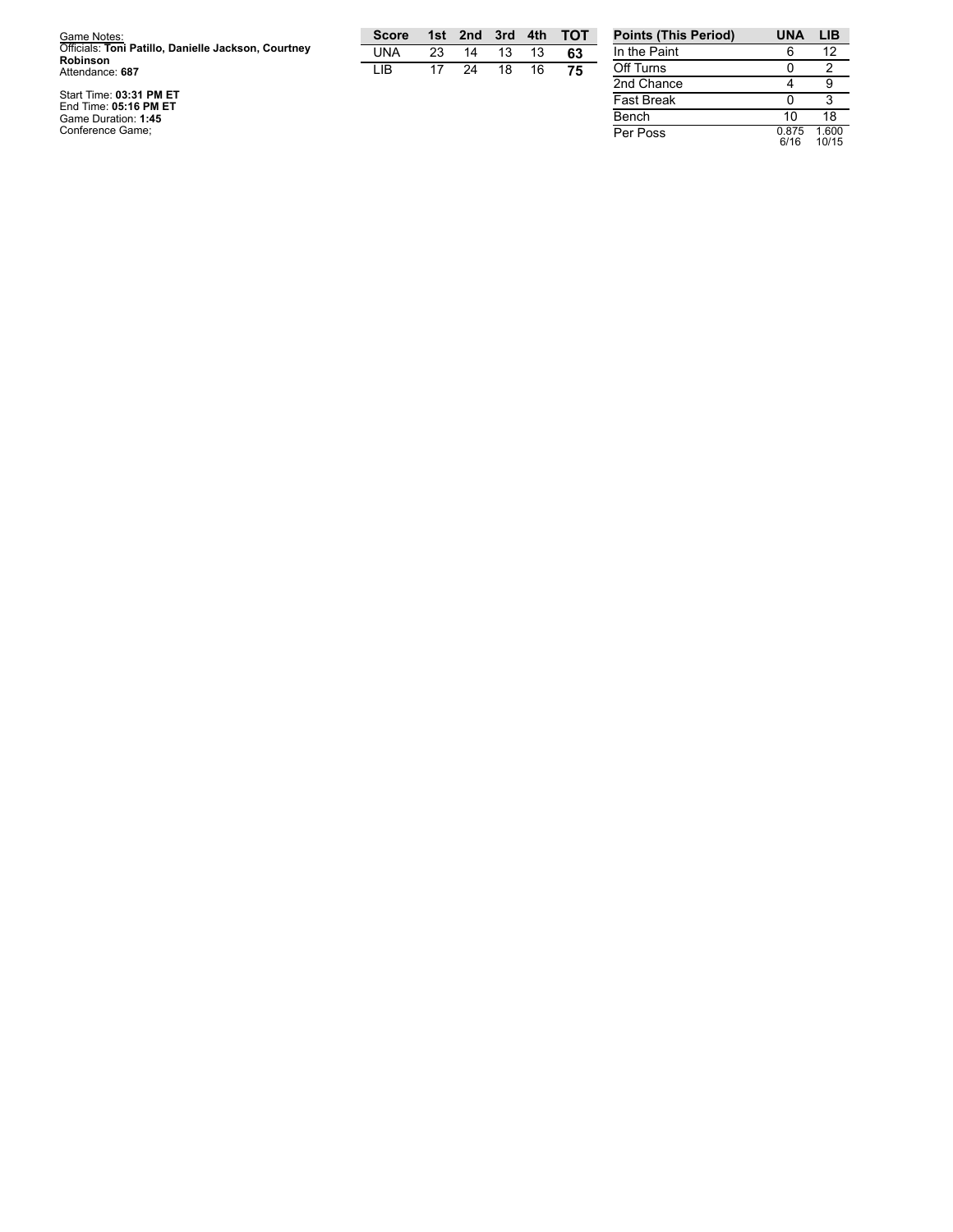## **Official Play-By-Play North Alabama vs Liberty Second Quarter January 27, 2022 at Liberty Arena (Hiepler Court) - Lynchburg, Va.**



#### **Period 2**

#### **Starters:**

North Alabama: 2 MOORE,JADE (G); 13 STRACHAN,JULIA (G); 22 JAWORSKA,PATRYCJA (G); 24 SUZUKI,HINA (G); 32 GILL,SKYLER (F);<br>Liberty: 1 WILLIAMS,KENNEDI (G); 12 BROWN,DEE (G); 20 BERKMAN,MYA (C); 21 RETTSTATT,BRIDGETTE (F); 3

| Time           | <b>VISITORS: North Alabama</b>                                            | <b>Score</b> | <b>Margin</b>  | <b>HOME: Liberty</b>                                     |
|----------------|---------------------------------------------------------------------------|--------------|----------------|----------------------------------------------------------|
| 10:00          |                                                                           |              |                | SUB OUT: LINDSTROM, NENNA                                |
| 10:00          |                                                                           |              |                | SUB OUT: BAILEY, JORDAN                                  |
| 10:00          |                                                                           |              |                | SUB OUT: HESS, EMMA                                      |
| 10:00          |                                                                           |              |                | SUB OUT: IVERSON, ALYSSA                                 |
| 10:00          |                                                                           |              |                | SUB OUT: SMUDA, BELLA                                    |
| 10:00<br>10:00 |                                                                           |              |                | SUB IN: WILLIAMS, KENNEDI<br>SUB IN: BROWN, DEE          |
| 10:00          |                                                                           |              |                | SUB IN: BERKMAN, MYA                                     |
| 10:00          |                                                                           |              |                | SUB IN: RETTSTATT, BRIDGETTE                             |
| 10:00          |                                                                           |              |                | SUB IN: SMEENGE, PRISCILLA                               |
| 09:43          | TURNOVER (TRAVEL) by JAWORSKA, PATRYCJA                                   |              |                |                                                          |
| 09:17          |                                                                           |              |                | MISSED JUMPER by RETTSTATT, BRIDGETTE                    |
| 09:14          |                                                                           |              |                | REBOUND (OFF) by BROWN, DEE                              |
| 09:02          |                                                                           |              |                | TURNOVER (TRAVEL) by BROWN, DEE                          |
| 08:42          | TURNOVER (LOSTBALL) by JAWORSKA, PATRYCJA                                 |              |                |                                                          |
| 08:42          |                                                                           |              |                | STEAL by BROWN, DEE                                      |
| 08:32          | FOUL (PERSONAL) by CALLINS, ALEXIS                                        |              |                |                                                          |
| 08:27<br>08:24 |                                                                           |              |                | MISSED 3PTR by SMEENGE, PRISCILLA                        |
| 08:21          | REBOUND (DEF) by MOORE, JADE<br>MISSED 3PTR by JAWORSKA, PATRYCJA         |              |                |                                                          |
| 08:15          | REBOUND (OFF) by JAWORSKA, PATRYCJA                                       |              |                |                                                          |
| 08:14          | MISSED 3PTR by MOORE, JADE                                                |              |                |                                                          |
| 08:10          |                                                                           |              |                | REBOUND (DEF) by RETTSTATT, BRIDGETTE                    |
| 08:04          |                                                                           | 19-23        | V <sub>4</sub> | GOOD! LAYUP by BERKMAN, MYA                              |
| 08:04          |                                                                           |              |                | ASSIST by RETTSTATT, BRIDGETTE                           |
| 07:51          | GOOD! 3PTR by LEE, MACEY                                                  | 19-26        | V <sub>7</sub> |                                                          |
| 07:51          | ASSIST by CALLINS, ALEXIS                                                 |              |                |                                                          |
| 07:26          |                                                                           |              |                | MISSED JUMPER by RETTSTATT, BRIDGETTE                    |
| 07:23          | REBOUND (DEF) by LEE, MACEY                                               |              |                |                                                          |
| 07:12          | MISSED 3PTR by LEE, MACEY                                                 |              |                |                                                          |
| 07:09          |                                                                           |              |                | REBOUND (DEF) by BERKMAN, MYA                            |
| 07:06<br>07:06 | FOUL (PERSONAL) by MOORE, JADE                                            |              |                | SUB OUT: RETTSTATT, BRIDGETTE                            |
| 07:06          |                                                                           |              |                | SUB OUT: SMEENGE, PRISCILLA                              |
| 07:06          |                                                                           |              |                | SUB IN: BAILEY, JORDAN                                   |
| 07:06          |                                                                           |              |                | SUB IN: HESS, EMMA                                       |
| 07:06          | SUB OUT: JAWORSKA, PATRYCJA                                               |              |                |                                                          |
| 07:06          | SUB IN: STRACHAN, JULIA                                                   |              |                |                                                          |
| 06:54          |                                                                           |              |                | MISSED JUMPER by BAILEY, JORDAN                          |
| 06:54          |                                                                           |              |                | REBOUND (OFF) by BROWN, DEE                              |
| 06:54          |                                                                           | $21 - 26$    | V <sub>5</sub> | GOOD! JUMPER by BROWN, DEE                               |
| 06:54          | FOUL (PERSONAL) by SUZUKI, HINA                                           |              |                |                                                          |
| 06:54          |                                                                           |              |                | MISSED FT by BROWN, DEE                                  |
| 06:53<br>06:51 | REBOUND (DEF) by CALLINS, ALEXIS<br>TURNOVER (BADPASS) by CALLINS, ALEXIS |              |                |                                                          |
| 06:51          |                                                                           |              |                | STEAL by BROWN, DEE                                      |
| 06:46          |                                                                           |              |                | MISSED LAYUP by BROWN, DEE                               |
| 06:42          |                                                                           |              |                | REBOUND (OFF) by BERKMAN, MYA                            |
| 06:41          |                                                                           | 23-26        | $V_3$          | GOOD! JUMPER by BERKMAN, MYA                             |
| 06:17          | MISSED LAYUP by SUZUKI, HINA                                              |              |                |                                                          |
| 06:17          |                                                                           |              |                | BLOCK by BAILEY, JORDAN                                  |
| 06:12          | REBOUND (OFF) by LEE, MACEY                                               |              |                |                                                          |
| 06:10          | GOOD! LAYUP by LEE, MACEY                                                 | 23-28        | V <sub>5</sub> |                                                          |
| 05:53          |                                                                           |              |                | MISSED 3PTR by HESS, EMMA                                |
| 05:52          |                                                                           |              |                | REBOUND (OFF) by BERKMAN, MYA                            |
| 05:46          | FOUL (PERSONAL) by LEE, MACEY                                             |              |                |                                                          |
| 05:46<br>05:46 |                                                                           |              |                | SUB OUT: BERKMAN, MYA                                    |
| 05:39          |                                                                           | 26-28        | V <sub>2</sub> | SUB IN: RETTSTATT, BRIDGETTE<br>GOOD! 3PTR by HESS, EMMA |
| 05:39          |                                                                           |              |                | ASSIST by BROWN, DEE                                     |
| 05:26          | GOOD! 3PTR by CALLINS, ALEXIS                                             | 26-31        | V <sub>5</sub> |                                                          |
| 05:26          | ASSIST by SUZUKI, HINA                                                    |              |                |                                                          |
| 05:06          |                                                                           | 28-31        | $V_3$          | GOOD! LAYUP by BAILEY, JORDAN                            |
| 05:06          |                                                                           |              |                | ASSIST by WILLIAMS, KENNEDI                              |
| 04:45          | MISSED LAYUP by LEE, MACEY                                                |              |                |                                                          |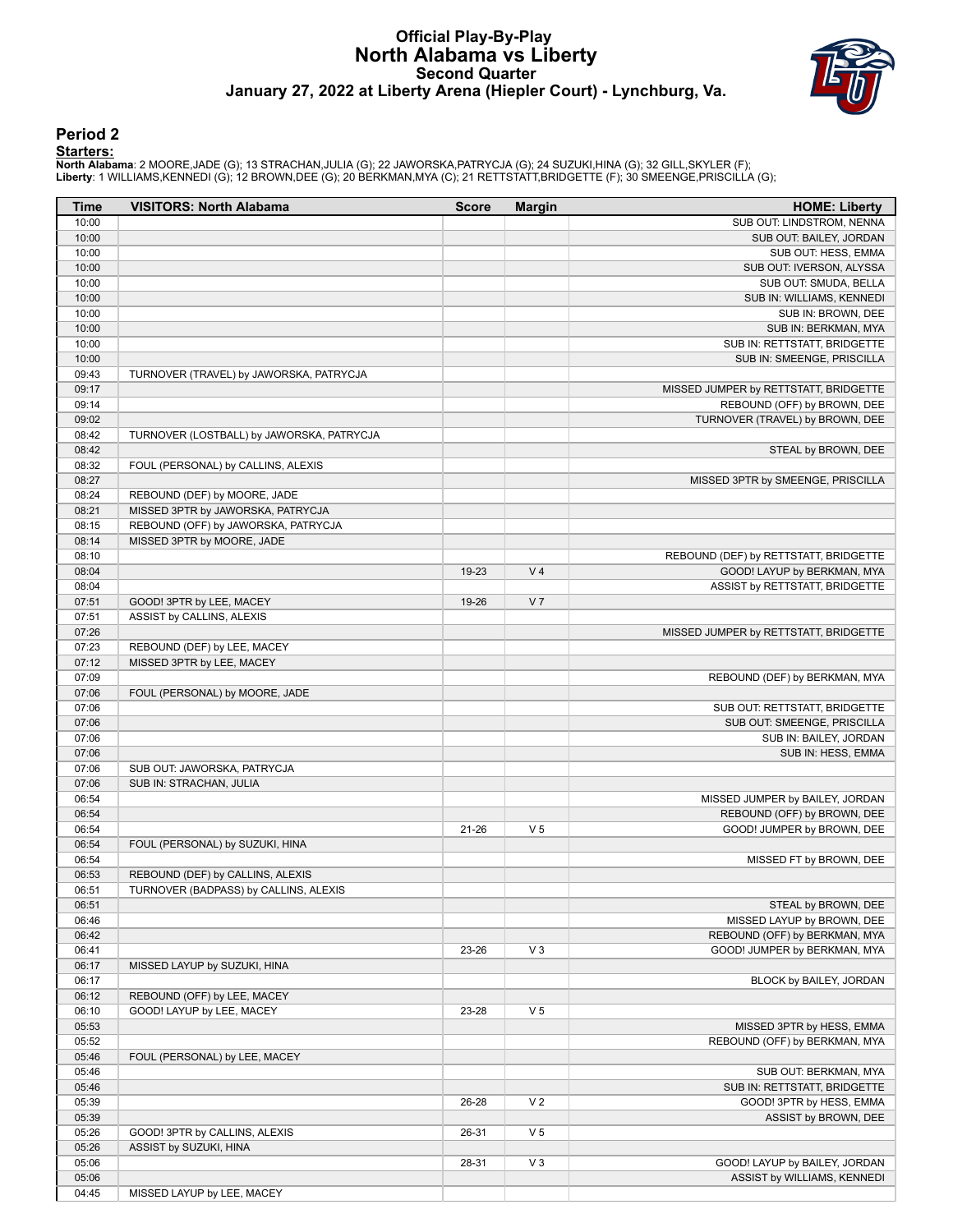| <b>Time</b>    | <b>VISITORS: North Alabama</b>       | <b>Score</b> | <b>Margin</b>                    | <b>HOME: Liberty</b>                                            |
|----------------|--------------------------------------|--------------|----------------------------------|-----------------------------------------------------------------|
| 04:41          |                                      |              |                                  | REBOUND (DEF) by BROWN, DEE                                     |
| 04:40          | FOUL (PERSONAL) by STRACHAN, JULIA   |              |                                  |                                                                 |
| 04:40          |                                      |              |                                  |                                                                 |
| 04:40          |                                      |              |                                  | SUB OUT: WILLIAMS, KENNEDI                                      |
| 04:40          |                                      |              |                                  | SUB OUT: BROWN, DEE                                             |
| 04:40          |                                      |              |                                  | SUB IN: LINDSTROM, NENNA                                        |
| 04:40          |                                      |              |                                  | SUB IN: IVERSON, ALYSSA                                         |
| 04:40          | SUB OUT: MOORE, JADE                 |              |                                  |                                                                 |
| 04:40          | SUB IN: JONES, OLIVIA                |              |                                  |                                                                 |
| 04:40          |                                      |              |                                  | MISSED FT by HESS, EMMA                                         |
| 04:40          |                                      |              |                                  | REBOUND (OFF) by TEAM                                           |
| 04:39          |                                      |              |                                  | MISSED FT by HESS, EMMA                                         |
| 04:36          | REBOUND (DEF) by CALLINS, ALEXIS     |              |                                  |                                                                 |
| 04:13          |                                      |              |                                  | FOUL (PERSONAL) by IVERSON, ALYSSA                              |
| 04:03          | TURNOVER (LOSTBALL) by JONES, OLIVIA |              |                                  |                                                                 |
| 04:03          |                                      |              |                                  | STEAL by RETTSTATT, BRIDGETTE                                   |
| 03:49          |                                      |              |                                  | MISSED 3PTR by IVERSON, ALYSSA                                  |
| 03:47          |                                      |              |                                  | FOUL (PERSONAL) by BAILEY, JORDAN                               |
| 03:47          | SUB OUT: JONES, OLIVIA               |              |                                  |                                                                 |
| 03:47          | SUB IN: JAWORSKA, PATRYCJA           |              |                                  |                                                                 |
| 03:46          | REBOUND (DEF) by SUZUKI, HINA        |              |                                  |                                                                 |
| 03:31          |                                      |              |                                  | FOUL (PERSONAL) by BAILEY, JORDAN                               |
| 03:31          |                                      |              |                                  | SUB OUT: RETTSTATT, BRIDGETTE                                   |
| 03:31          |                                      |              |                                  | SUB IN: SMUDA, BELLA                                            |
| 03:12          | MISSED 3PTR by LEE, MACEY            |              |                                  |                                                                 |
| 03:11          | REBOUND (OFF) by JAWORSKA, PATRYCJA  |              |                                  |                                                                 |
| 03:11          |                                      |              |                                  | FOUL (PERSONAL) by LINDSTROM, NENNA                             |
| 03:11          | SUB OUT: LEE, MACEY                  |              |                                  |                                                                 |
| 03:11          | SUB IN: GILL, SKYLER                 |              |                                  |                                                                 |
| 02:53          | GOOD! LAYUP by GILL, SKYLER          | 28-33        | V <sub>5</sub>                   |                                                                 |
| 02:29          |                                      | 30-33        | V <sub>3</sub>                   | GOOD! LAYUP by SMUDA, BELLA [PNT]                               |
| 02:29          |                                      |              |                                  | ASSIST by BAILEY, JORDAN                                        |
| 02:19          | GOOD! LAYUP by GILL, SKYLER          | 30-35        | V <sub>5</sub>                   |                                                                 |
| 02:10          |                                      | 33-35        | V <sub>2</sub>                   | GOOD! 3PTR by HESS, EMMA                                        |
| 02:10          |                                      |              |                                  | ASSIST by IVERSON, ALYSSA                                       |
| 02:08          | TIMEOUT 30SEC                        |              |                                  |                                                                 |
| 02:08          | SUB IN: LEE, MACEY                   |              |                                  |                                                                 |
| 02:08          | SUB OUT: STRACHAN, JULIA             |              |                                  |                                                                 |
| 02:00          |                                      |              |                                  | FOUL (PERSONAL) by HESS, EMMA                                   |
| 02:00          | GOOD! FT by CALLINS, ALEXIS          | 33-36        | V <sub>3</sub><br>V <sub>4</sub> |                                                                 |
| 02:00          | GOOD! FT by CALLINS, ALEXIS          | 33-37        |                                  |                                                                 |
| 01:46          |                                      | 36-37        | V <sub>1</sub>                   | GOOD! 3PTR by HESS, EMMA                                        |
| 01:46<br>01:10 |                                      |              |                                  | ASSIST by IVERSON, ALYSSA                                       |
|                | MISSED LAYUP by LEE, MACEY           |              |                                  | BLOCK by SMUDA, BELLA                                           |
| 01:10          |                                      |              |                                  | REBOUND (DEF) by BAILEY, JORDAN                                 |
| 01:10<br>01:10 |                                      |              | H <sub>2</sub>                   | GOOD! 3PTR by BAILEY, JORDAN [FB]                               |
| 01:10          |                                      | 39-37        |                                  | ASSIST by IVERSON, ALYSSA                                       |
| 01:10          | MISSED 3PTR by SUZUKI, HINA          |              |                                  |                                                                 |
| 01:10          |                                      |              |                                  | REBOUND (DEF) by SMUDA, BELLA                                   |
| 01:10          |                                      |              |                                  |                                                                 |
| 01:08          |                                      |              |                                  | MISSED 3PTR by HESS, EMMA<br>REBOUND (OFF) by IVERSON, ALYSSA   |
| 00:54          |                                      |              |                                  |                                                                 |
| 00:50          |                                      |              |                                  | MISSED LAYUP by BAILEY, JORDAN<br>REBOUND (OFF) by SMUDA, BELLA |
| 00:49          |                                      |              |                                  | MISSED LAYUP by SMUDA, BELLA                                    |
| 00:46          |                                      |              |                                  | REBOUND (OFF) by SMUDA, BELLA                                   |
| 00:45          |                                      | 41-37        | H4                               | GOOD! LAYUP by SMUDA, BELLA                                     |
| 00:02          | MISSED 3PTR by JAWORSKA, PATRYCJA    |              |                                  |                                                                 |
| 00:00          |                                      |              |                                  | REBOUND (DEF) by SMUDA, BELLA                                   |
|                |                                      |              |                                  |                                                                 |

# **North Alabama 37, Liberty 41**

| <b>Points (This Period)</b> | <b>UNA</b>    | LIB            |
|-----------------------------|---------------|----------------|
| In the Paint                | 6             | 12             |
| Off Turns                   |               |                |
| 2nd Chance                  |               |                |
| <b>Fast Break</b>           |               |                |
| Bench                       | 10            | 18             |
| Per Poss                    | 0.875<br>6/16 | 1.600<br>10/15 |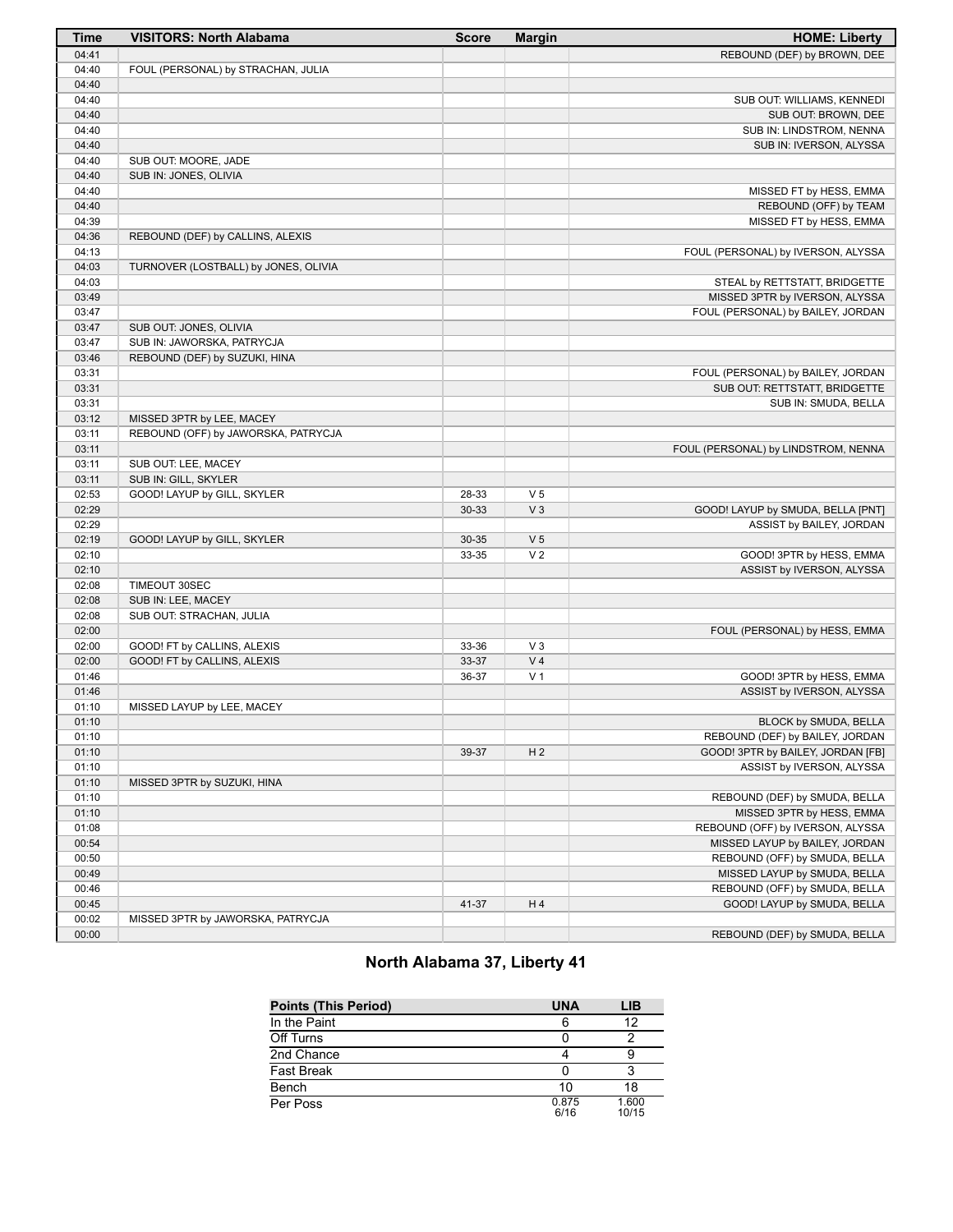## **Official Box Score North Alabama vs Liberty Second Half Statistics Only January 27, 2022 at Liberty Arena (Hiepler Court) - Lynchburg, Va.**



# **North Alabama 26**

| No. | Player                 | S | <b>Pts</b>    | <b>FG</b> | 3FG      | <b>FT</b> | <b>OR</b> | <b>DR</b> | TR | <b>PF</b> | A        | TO | <b>B</b> lk | Stl      | <b>Min</b> | $+/-$       |
|-----|------------------------|---|---------------|-----------|----------|-----------|-----------|-----------|----|-----------|----------|----|-------------|----------|------------|-------------|
| 02  | MOORE, JADE            | G | 0             | $0 - 3$   | $0 - 2$  | $0 - 0$   | 0         |           |    | 0         | 0        |    | 0           | 0        | 12         | $-11$       |
| 04  | LEE, MACEY             | G | $\mathcal{P}$ | $0 - 2$   | $0 - 1$  | $2 - 2$   | 0         |           |    | 0         | 0        | 0  | 0           | 0        |            | $-4$        |
| 13  | STRACHAN, JULIA        | G | 3             | $1-6$     | $1 - 5$  | $0 - 0$   | 0         |           |    | 0         | 0        | 0  | 0           |          | 12         | -8          |
| 15  | <b>CALLINS, ALEXIS</b> | G | 5             | $2 - 3$   | $1 - 1$  | $0 - 0$   | 0         | 0         | 0  | 3         | 0        |    |             |          | 11         | $-2$        |
| -20 | JONES, OLIVIA          | G | 0             | $0 - 0$   | $0 - 0$  | $0 - 0$   | 0         | 0         | 0  | 0         | 0        | 0  | 0           | 0        | 0          | $\mathbf 0$ |
| 22  | JAWORSKA, PATRYCJA     | G | 5             | $1 - 1$   | $0 - 0$  | $3 - 4$   | 0         | 3         | 3  | $\Omega$  | 0        | 0  | 0           | $\Omega$ | 13         | $-4$        |
| 23  | HUNE, REAGAN           | F | 0             | $0 - 0$   | $0 - 0$  | $0 - 0$   |           | 0         |    | 0         | 0        |    | 0           | $\Omega$ | 4          | 5           |
| 24  | SUZUKI, HINA           | G | $\mathcal{P}$ | $1 - 6$   | $0 - 2$  | $0 - 0$   | 0         |           |    |           | 3        |    | 0           | $\Omega$ | 20         | -8          |
| 32  | GILL, SKYLER           | F | 9             | $3 - 7$   | $0 - 0$  | $3 - 4$   | 1         | 2         | 3  | 0         | $\Omega$ |    |             | 0        | 20         | -8          |
|     | <b>TEAM</b>            |   | 0             | $0 - 0$   | $0 - 0$  | $0 - 0$   | 3         | 2         | 5  | 0         | 0        | 0  | 0           | 0        | 0          |             |
|     | <b>TOTALS</b>          |   | 26            | $8 - 28$  | $2 - 11$ | $8 - 10$  | 5         | 11        | 16 | Δ         |          | 5  | 2           | 2        | 99         |             |

| <b>Shooting By Period</b><br>Period | FG       | FG%   | 3FG       | 3FG%  | FT        | FT%   | Deadball Rebounds: 1,0<br>Last FG Half: UNA 4th-02:02 |
|-------------------------------------|----------|-------|-----------|-------|-----------|-------|-------------------------------------------------------|
| 3rd Qtr                             | $5 - 16$ | 31%   | 1-8       | 13%   | $2-2$     | 100%  |                                                       |
| 4th Qtr                             | $3 - 12$ | 25%   | 1-3       | 33%   | 6-8       | 75%   |                                                       |
| 2nd Half                            | $8 - 28$ | 29%   | $2 - 11$  | 18%   | $8-10$    | 80%   |                                                       |
| Game                                | 21-56    | 37.5% | $10 - 30$ | 33.3% | $11 - 13$ | 84.6% |                                                       |

# **Liberty 34**

| No. | Player                   | S  | Pts            | FG.     | 3FG     | <b>FT</b> | <b>OR</b>    | <b>DR</b> | <b>TR</b>      | PF       | A            | TO           | <b>Blk</b>   | <b>Stl</b>     | Min            | $+/-$ |
|-----|--------------------------|----|----------------|---------|---------|-----------|--------------|-----------|----------------|----------|--------------|--------------|--------------|----------------|----------------|-------|
| 00  | <b>HODGES, JORDAN</b>    | G  | 0              | $0 - 1$ | $0 - 0$ | $0 - 0$   |              | 0         |                |          | 0            | 2            | 0            | 0              | 4              | $-5$  |
| 01  | <b>WILLIAMS, KENNEDI</b> | G  | 0              | $0 - 1$ | $0 - 1$ | $0 - 0$   | $\mathbf{0}$ | 0         | 0              | 0        | 2            | $\mathbf{0}$ | 0            |                | 13             | 15    |
| 02  | STALLINGS, NYAH          | G  | 2              | $1 - 1$ | $0 - 0$ | $0 - 0$   | 0            | 0         | 0              | 0        | 0            | 0            | 0            | 0              | 3              | $-5$  |
| 04  | LINDSTROM, NENNA         | G  | $\Omega$       | $0 - 2$ | $0 - 1$ | $0 - 0$   | $\Omega$     | 1         | 1              |          |              | $\Omega$     | 0            | $\Omega$       | 7              | $-7$  |
| 12  | <b>BROWN, DEE</b>        | G  | 5              | $2 - 3$ | $0 - 0$ | $1 - 1$   | $\Omega$     | 3         | 3              | 0        | 3            | $\Omega$     | 0            | $\Omega$       | 13             | 15    |
| 20  | <b>BERKMAN, MYA</b>      | С  | 9              | $4 - 7$ | $0 - 0$ | $1 - 1$   | $\mathbf{0}$ | 3         | 3              | 2        | 3            | $\mathbf{0}$ | 0            | 0              | 13             | 15    |
| 21  | RETTSTATT, BRIDGETTE     | F  | 14             | $7-8$   | $0 - 0$ | $0 - 0$   | 3            | 3         | 6              | 0        | 3            | $\Omega$     | 0            | 0              | 13             | 15    |
| 22  | <b>BAILEY, JORDAN</b>    | F. | $\overline{2}$ | $1 - 3$ | $0 - 1$ | $0-0$     | $\mathbf{1}$ | 0         | 1              |          | $\Omega$     |              | $\Omega$     | $\Omega$       | $\overline{4}$ | $-2$  |
| 23  | <b>HESS, EMMA</b>        | G  | $\Omega$       | $0 - 2$ | $0 - 1$ | $0 - 0$   | 0            | 2         | 2              |          | $\Omega$     | 0            |              |                | 10             | $-1$  |
| 24  | <b>IVERSON, ALYSSA</b>   | G  | 0              | $0 - 0$ | $0 - 0$ | $0 - 0$   | $\Omega$     | 0         | 0              | 0        | 0            | $\Omega$     | $\Omega$     | 0              | 3              | $-2$  |
| 25  | MARKOVA, ALISE           | F  | 0              | $0 - 2$ | $0 - 1$ | $0-0$     | 1            | 1         | $\overline{2}$ | 0        | $\mathbf{0}$ |              | 0            | 0              | $\overline{4}$ | $-5$  |
| 30  | SMEENGE, PRISCILLA       | G  | $\mathcal{P}$  | $1 - 2$ | $0 - 1$ | $0 - 0$   | $\Omega$     | $\Omega$  | $\Omega$       | $\Omega$ | $\Omega$     | $\Omega$     | $\Omega$     | $\Omega$       | 10             | 9     |
| 31  | SMUDA, BELLA             | C  | $\Omega$       | $0 - 1$ | $0 - 0$ | $0 - 0$   | 0            | 1         | 1              | 0        | 0            | $\Omega$     | 1            | $\Omega$       | 3              | $-2$  |
|     | <b>TEAM</b>              |    | 0              | $0 - 0$ | $0 - 0$ | $0 - 0$   | 0            | 2         | 2              | 0        | 0            |              | 0            | 0              | $\mathbf 0$    |       |
|     | <b>TOTALS</b>            |    | 34             | 16-33   | $0 - 6$ | $2 - 2$   | 6            | 16        | 22             | 6        | $12 \,$      | 5            | $\mathbf{2}$ | $\overline{2}$ | 99             |       |

**Score 1st 2nd 3rd 4th TOT** UNA 23 14 13 13 **63** LIB 17 24 18 16 **75**

| <b>Shooting By Period</b><br>Period | FG        | FG%   | 3FG      | 3FG%   | FT      | FT%   | Deadball Rebounds: 1,0<br>Last FG Half: LIB 4th-01:42 |
|-------------------------------------|-----------|-------|----------|--------|---------|-------|-------------------------------------------------------|
| 3rd Qtr                             | $9 - 18$  | 50%   | $0 - 3$  | 00%    | $0 - 0$ | $0\%$ |                                                       |
| 4th Otr                             | 7-15      | 47%   | $0 - 3$  | $00\%$ | $2 - 2$ | 100%  |                                                       |
| 2nd Half                            | 16-33     | 48%   | $0 - 6$  | 00%    | $2 - 2$ | 100%  |                                                       |
| Game                                | $33 - 66$ | 50.0% | $5 - 16$ | 31.3%  | $4 - 7$ | 57.1% |                                                       |

**Points from (This Period) UNA LIB** In the Paint 12 28 Off Turns 6 5<br>2nd Chance 7 6 2nd Chance 7 6 Fast Break 5 2<br>Bench 7 4 **Bench** 

Start Time: **03:31 PM ET** End Time: **05:16 PM ET** Game Duration: **1:45** Conference Game;

**Robinson** Attendance: **687**

Game Notes: Officials: **Toni Patillo, Danielle Jackson, Courtney**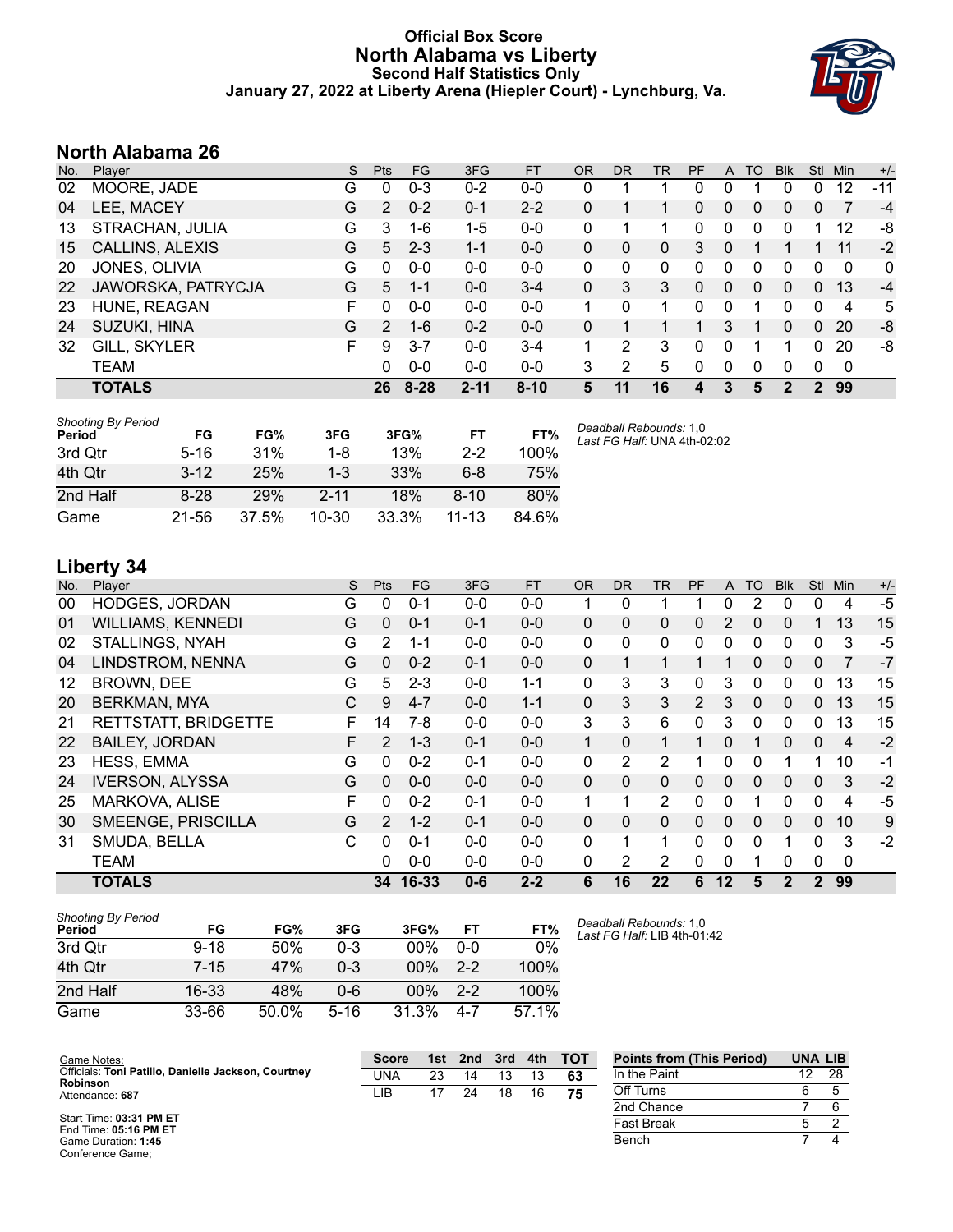## **Official Box Score North Alabama vs Liberty Third Quarter Statistics Only January 27, 2022 at Liberty Arena (Hiepler Court) - Lynchburg, Va.**



# **North Alabama 26**

| No. | Plaver                 | S | <b>Pts</b>    | <b>FG</b> | 3FG     | <b>FT</b> | <b>OR</b> | DR | TR | <b>PF</b> | A            | TO | <b>BIK</b> | Stl            | Min | $+/-$        |
|-----|------------------------|---|---------------|-----------|---------|-----------|-----------|----|----|-----------|--------------|----|------------|----------------|-----|--------------|
| 02  | MOORE, JADE            | G | 0             | $0 - 3$   | $0 - 2$ | $0-0$     | $\Omega$  | 0  | 0  | 0         | 0            | 0  | 0          | 0              | 8   | $-5$         |
| 13  | STRACHAN, JULIA        | G | 3             | $1 - 5$   | $1 - 5$ | $0 - 0$   | 0         |    | 1  | 0         | $\mathbf{0}$ | 0  | 0          | $\mathbf{0}$   | 8   | $-7$         |
| 22  | JAWORSKA, PATRYCJA     | G | 2             | 1-1       | $0-0$   | $0-0$     | $\Omega$  |    | 1  | 0         | 0            | 0  | 0          | 0              |     | $-7$         |
| 24  | SUZUKI, HINA           | G | 0             | $0 - 2$   | $0 - 1$ | $0 - 0$   | $\Omega$  | 0  | 0  | 0         | 3            |    | 0          | 0              | 10  | $-5$         |
| -32 | GILL, SKYLER           | F | 6             | $3 - 5$   | $0 - 0$ | $0 - 0$   | 0         | 2  | 2  | O         | 0            |    |            | 0              | 10  | -5           |
| 04  | LEE, MACEY             | G | $\mathcal{P}$ | $0 - 0$   | $0 - 0$ | $2 - 2$   | $\Omega$  | 0  | 0  | 0         | 0            | 0  | 0          | $\Omega$       | 3   | 2            |
| 15  | <b>CALLINS, ALEXIS</b> | G | U             | $0 - 0$   | $0-0$   | $0-0$     | 0         | 0  | 0  |           | 0            |    |            |                | 3   | 2            |
| 20  | JONES, OLIVIA          | G | 0             | $0 - 0$   | $0 - 0$ | $0 - 0$   | 0         | 0  | 0  | 0         | 0            | 0  | 0          | $\overline{0}$ | 0   | $\mathbf 0$  |
| 23  | HUNE, REAGAN           | F | U             | $0 - 0$   | $0-0$   | $0-0$     | 0         | 0  | 0  | 0         | 0            | 0  | 0          | 0              | 0   | $\mathbf{0}$ |
|     | TEAM                   |   |               |           |         |           |           | 2  | 3  | 0         |              | 0  |            |                |     |              |
|     | <b>TOTALS</b>          |   | 13            | $5 - 16$  | $1 - 8$ | $2 - 2$   |           | 6  |    |           | 3            |    | 2          | п              | 50  |              |

| <b>Shooting By Period</b><br>Period | FG    | FG%   | 3FG       | 3FG%  | FТ        | FT%   | Deadball Rebounds: 1,0 |
|-------------------------------------|-------|-------|-----------|-------|-----------|-------|------------------------|
| 2nd Half                            | 0-0   | 0%    | 0-0       | 2%    | ი-ი       | 0%    |                        |
| Game                                | 21-56 | 37.5% | $10 - 30$ | 33.3% | $11 - 13$ | 84.6% |                        |

# **Liberty 34**

| No. | Player                      | S  | Pts            | <b>FG</b> | 3FG     | <b>FT</b> | <b>OR</b> | <b>DR</b>      | <b>TR</b>    | PF | A             | <b>TO</b> | <b>Blk</b> | Stl          | Min            | $+/-$          |
|-----|-----------------------------|----|----------------|-----------|---------|-----------|-----------|----------------|--------------|----|---------------|-----------|------------|--------------|----------------|----------------|
| 01  | <b>WILLIAMS, KENNEDI</b>    | G  | 0              | $0-0$     | $0 - 0$ | $0-0$     | 0         | 0              | 0            | 0  | 0             | 0         | 0          | 0            |                | 7              |
| 12  | <b>BROWN, DEE</b>           | G  | $\overline{2}$ | $1 - 1$   | $0 - 0$ | $0 - 0$   | 0         | $\overline{2}$ | 2            | 0  | $\mathcal{P}$ | $\Omega$  | 0          | $\mathbf{0}$ | 7              | 7              |
| 20  | <b>BERKMAN, MYA</b>         | С  | 4              | $2 - 5$   | $0 - 0$ | $0-0$     | 0         | 3              | 3            | 0  | 3             | $\Omega$  | 0          | $\mathbf{0}$ |                | 7              |
| 21  | <b>RETTSTATT, BRIDGETTE</b> | F  | 10             | $5 - 5$   | $0 - 0$ | $0 - 0$   | 2         | 1              | 3            | 0  |               | $\Omega$  | $\Omega$   | $\mathbf{0}$ |                | 7              |
| 30  | SMEENGE, PRISCILLA          | G  | $\Omega$       | $0 - 1$   | $0 - 1$ | $0-0$     | 0         | 0              | $\mathbf{0}$ | 0  | 0             | $\Omega$  | 0          | 0            | 4              | 1              |
| 00  | <b>HODGES, JORDAN</b>       | G  | $\Omega$       | $0 - 0$   | $0 - 0$ | $0 - 0$   | $\Omega$  | 0              | $\Omega$     | 0  | $\mathbf{0}$  | $\Omega$  | $\Omega$   | $\Omega$     | $\Omega$       | $\Omega$       |
| 02  | STALLINGS, NYAH             | G  | $\Omega$       | $0-0$     | $0 - 0$ | $0-0$     | 0         | 0              | 0            | 0  | 0             | 0         | 0          | 0            | 0              | 0              |
| 04  | LINDSTROM, NENNA            | G  | $\Omega$       | $0 - 0$   | $0 - 0$ | $0 - 0$   | $\Omega$  | 1              | 1            | 0  | $\Omega$      | $\Omega$  | $\Omega$   | $\Omega$     | 3              | $-2$           |
| 22  | <b>BAILEY, JORDAN</b>       | F. | 2              | $1 - 3$   | $0 - 1$ | $0 - 0$   | 1         | 0              | 1            | 0  | 0             |           | $\Omega$   | $\Omega$     | 3              | $-2$           |
| 23  | <b>HESS, EMMA</b>           | G  | $\Omega$       | $0 - 2$   | $0 - 1$ | $0 - 0$   | 0         |                | $\mathbf{1}$ |    | 0             | 0         | 0          |              | 6              | $\overline{4}$ |
| 24  | <b>IVERSON, ALYSSA</b>      | G  | $\Omega$       | $0 - 0$   | $0 - 0$ | $0-0$     | 0         | 0              | $\mathbf{0}$ | 0  | $\Omega$      | $\Omega$  | 0          | $\Omega$     | 3              | $-2$           |
| 25  | MARKOVA, ALISE              | F  | 0              | $0 - 0$   | $0 - 0$ | $0 - 0$   | $\Omega$  | 0              | $\Omega$     | 0  | $\mathbf{0}$  | $\Omega$  | $\Omega$   | $\Omega$     | $\overline{0}$ | $\overline{0}$ |
| 31  | SMUDA, BELLA                | С  | $\Omega$       | $0 - 1$   | $0 - 0$ | $0 - 0$   | 0         |                | 1            | 0  | 0             | $\Omega$  |            | $\Omega$     | 3              | $-2$           |
|     | <b>TEAM</b>                 |    |                |           |         |           | 0         | 1              | 1            | 0  |               | 0         |            |              |                |                |
|     | <b>TOTALS</b>               |    | 18             | $9 - 18$  | $0 - 3$ | $0-0$     | 3         | 10             | 13           |    | 6             |           | 1          |              | 50             |                |

| <b>Shooting By Period</b><br>Period | FG        | FG%   | 3FG      | 3FG%  | FT      | FT%   | Deadball Rebounds: 1,0 |
|-------------------------------------|-----------|-------|----------|-------|---------|-------|------------------------|
| 2nd Half                            | 0-0       | 0%    | 0-0      | ገ%    | $0 - 0$ | 0%    |                        |
| Game                                | $33 - 66$ | 50.0% | $5 - 16$ | 31.3% | 4-7     | 57.1% |                        |

| Game Notes:                                                            | Score | 1st | 2nd | 3rd | 4th | <b>TOT</b> | <b>Points (This Period)</b> | <b>UNA</b>    | LIB           |
|------------------------------------------------------------------------|-------|-----|-----|-----|-----|------------|-----------------------------|---------------|---------------|
| Officials: Toni Patillo, Danielle Jackson, Courtney<br><b>Robinson</b> | UNA   | 23  | 14  | 13  | 13  | 63         | In the Paint                |               | 16            |
| Attendance: 687                                                        | LIB   |     | 24  | 18  | 16  | 75         | Off Turns                   |               |               |
|                                                                        |       |     |     |     |     |            | 2nd Chance                  |               |               |
| Start Time: 03:31 PM ET<br>End Time: 05:16 PM ET                       |       |     |     |     |     |            | Fast Break                  |               |               |
| Game Duration: 1:45                                                    |       |     |     |     |     |            | Bench                       |               |               |
| Conference Game:                                                       |       |     |     |     |     |            | Per Poss                    | 0.765<br>6/17 | 1.125<br>9/16 |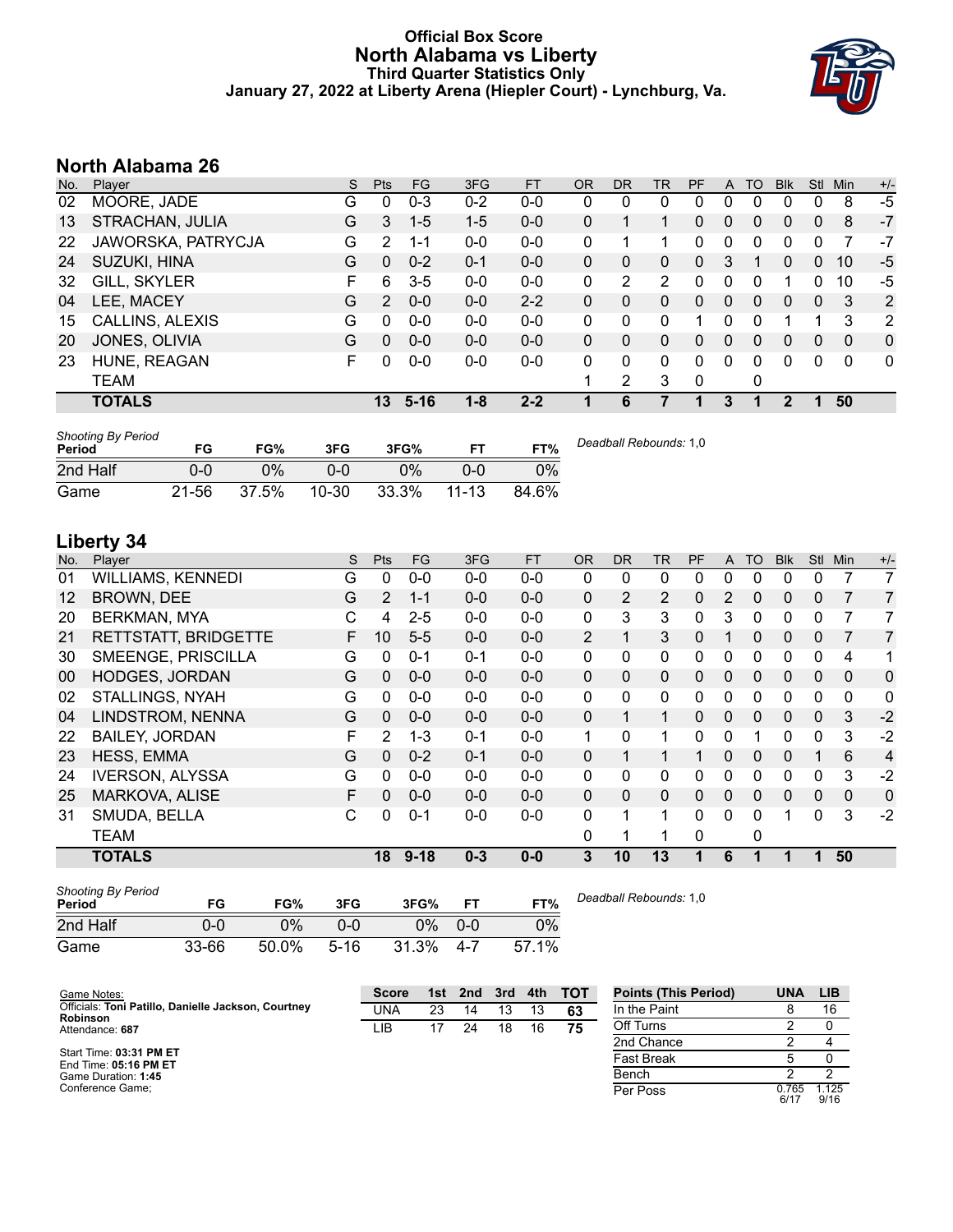## **Official Play-By-Play North Alabama vs Liberty Third Quarter January 27, 2022 at Liberty Arena (Hiepler Court) - Lynchburg, Va.**



#### **Period 3**

#### **Starters:**

North Alabama: 2 MOORE,JADE (G); 13 STRACHAN,JULIA (G); 22 JAWORSKA,PATRYCJA (G); 24 SUZUKI,HINA (G); 32 GILL,SKYLER (F);<br>Liberty: 1 WILLIAMS,KENNEDI (G); 12 BROWN,DEE (G); 20 BERKMAN,MYA (C); 21 RETTSTATT,BRIDGETTE (F); 3

| Time           | <b>VISITORS: North Alabama</b>          | <b>Score</b> | <b>Margin</b>  | <b>HOME: Liberty</b>                                        |
|----------------|-----------------------------------------|--------------|----------------|-------------------------------------------------------------|
| 10:00          |                                         |              |                | SUB OUT: LINDSTROM, NENNA                                   |
| 10:00          |                                         |              |                | SUB OUT: BAILEY, JORDAN                                     |
| 10:00          |                                         |              |                | SUB OUT: HESS, EMMA                                         |
| 10:00          |                                         |              |                | SUB OUT: IVERSON, ALYSSA                                    |
| 10:00          |                                         |              |                | SUB OUT: SMUDA, BELLA                                       |
| 10:00          |                                         |              |                | SUB IN: WILLIAMS, KENNEDI                                   |
| 10:00          |                                         |              |                | SUB IN: BROWN, DEE                                          |
| 10:00          |                                         |              |                | SUB IN: BERKMAN, MYA                                        |
| 10:00          |                                         |              |                | SUB IN: RETTSTATT, BRIDGETTE                                |
| 10:00<br>10:00 | SUB OUT: CALLINS, ALEXIS                |              |                | SUB IN: SMEENGE, PRISCILLA                                  |
| 10:00          | SUB OUT: LEE, MACEY                     |              |                |                                                             |
| 10:00          | SUB IN: MOORE, JADE                     |              |                |                                                             |
| 10:00          | SUB IN: STRACHAN, JULIA                 |              |                |                                                             |
| 09:45          | MISSED JUMPER by GILL, SKYLER           |              |                |                                                             |
| 09:41          |                                         |              |                | REBOUND (DEF) by BROWN, DEE                                 |
| 09:20          |                                         | 43-37        | H <sub>6</sub> | GOOD! LAYUP by RETTSTATT, BRIDGETTE                         |
| 09:20          |                                         |              |                | ASSIST by BERKMAN, MYA                                      |
| 09:10          | MISSED 3PTR by STRACHAN, JULIA          |              |                |                                                             |
| 09:07          |                                         |              |                | REBOUND (DEF) by BERKMAN, MYA                               |
| 08:56          |                                         | 45-37        | H <sub>8</sub> | GOOD! JUMPER by RETTSTATT, BRIDGETTE                        |
| 08:56          |                                         |              |                | ASSIST by BROWN, DEE                                        |
| 08:41          | GOOD! LAYUP by JAWORSKA, PATRYCJA [PNT] | 45-39        | H <sub>6</sub> |                                                             |
| 08:41          | ASSIST by SUZUKI, HINA                  |              |                |                                                             |
| 08:17          |                                         |              |                | MISSED LAYUP by BERKMAN, MYA                                |
| 08:17          | BLOCK by GILL, SKYLER                   |              |                |                                                             |
| 08:15          | REBOUND (DEF) by TEAM                   |              |                |                                                             |
| 07:47          | GOOD! LAYUP by GILL, SKYLER             | 45-41        | H4             |                                                             |
| 07:24          |                                         | 47-41        | H <sub>6</sub> | GOOD! LAYUP by BERKMAN, MYA                                 |
| 06:58          | MISSED 3PTR by STRACHAN, JULIA          |              |                |                                                             |
| 06:57          |                                         |              |                | REBOUND (DEF) by TEAM                                       |
| 06:39          |                                         |              |                | MISSED 3PTR by SMEENGE, PRISCILLA                           |
| 06:37          | REBOUND (DEF) by TEAM                   |              |                |                                                             |
| 06:14          | MISSED 3PTR by MOORE, JADE              |              |                |                                                             |
| 06:10          |                                         |              |                | REBOUND (DEF) by BERKMAN, MYA                               |
| 05:57          |                                         |              |                | MISSED LAYUP by BERKMAN, MYA                                |
| 05:53<br>05:51 |                                         | 49-41        | H 8            | REBOUND (OFF) by RETTSTATT, BRIDGETTE                       |
| 05:51          |                                         |              |                | GOOD! LAYUP by BROWN, DEE<br>ASSIST by RETTSTATT, BRIDGETTE |
| 05:43          | GOOD! 3PTR by STRACHAN, JULIA [FB]      | 49-44        | H <sub>5</sub> |                                                             |
| 05:43          | ASSIST by SUZUKI, HINA                  |              |                |                                                             |
| 05:43          | TIMEOUT 30SEC                           |              |                |                                                             |
| 05:43          |                                         |              |                |                                                             |
| 05:43          |                                         |              |                | SUB OUT: SMEENGE, PRISCILLA                                 |
| 05:43          |                                         |              |                | SUB IN: HESS, EMMA                                          |
| 05:33          |                                         |              |                | MISSED 3PTR by HESS, EMMA                                   |
| 05:28          |                                         |              |                | REBOUND (OFF) by RETTSTATT, BRIDGETTE                       |
| 05:27          |                                         | 51-44        | H 7            | GOOD! LAYUP by RETTSTATT, BRIDGETTE                         |
| 05:04          | MISSED JUMPER by SUZUKI, HINA           |              |                |                                                             |
| 05:00          |                                         |              |                | REBOUND (DEF) by BERKMAN, MYA                               |
| 04:45          |                                         | 53-44        | H9             | GOOD! LAYUP by RETTSTATT, BRIDGETTE [PNT]                   |
| 04:45          |                                         |              |                | ASSIST by BERKMAN, MYA                                      |
| 04:14          | MISSED 3PTR by MOORE, JADE              |              |                |                                                             |
| 04:10          |                                         |              |                | REBOUND (DEF) by BROWN, DEE                                 |
| 04:05          |                                         |              |                | MISSED LAYUP by BERKMAN, MYA                                |
| 04:02          | REBOUND (DEF) by JAWORSKA, PATRYCJA     |              |                |                                                             |
| 03:57          | GOOD! LAYUP by GILL, SKYLER [FB]        | 53-46        | H 7            |                                                             |
| 03:57          | ASSIST by SUZUKI, HINA                  |              |                |                                                             |
| 03:35          |                                         | 55-46        | H9             | GOOD! LAYUP by BERKMAN, MYA [PNT]                           |
| 03:35          |                                         |              |                | ASSIST by BROWN, DEE                                        |
| 03:27          | MISSED 3PTR by STRACHAN, JULIA          |              |                |                                                             |
| 03:22          |                                         |              |                | REBOUND (DEF) by RETTSTATT, BRIDGETTE                       |
| 03:13          |                                         | 57-46        | H 11           | GOOD! LAYUP by RETTSTATT, BRIDGETTE [PNT]                   |
| 03:13          |                                         |              |                | ASSIST by BERKMAN, MYA                                      |
| 03:08          | TIMEOUT 30SEC                           |              |                |                                                             |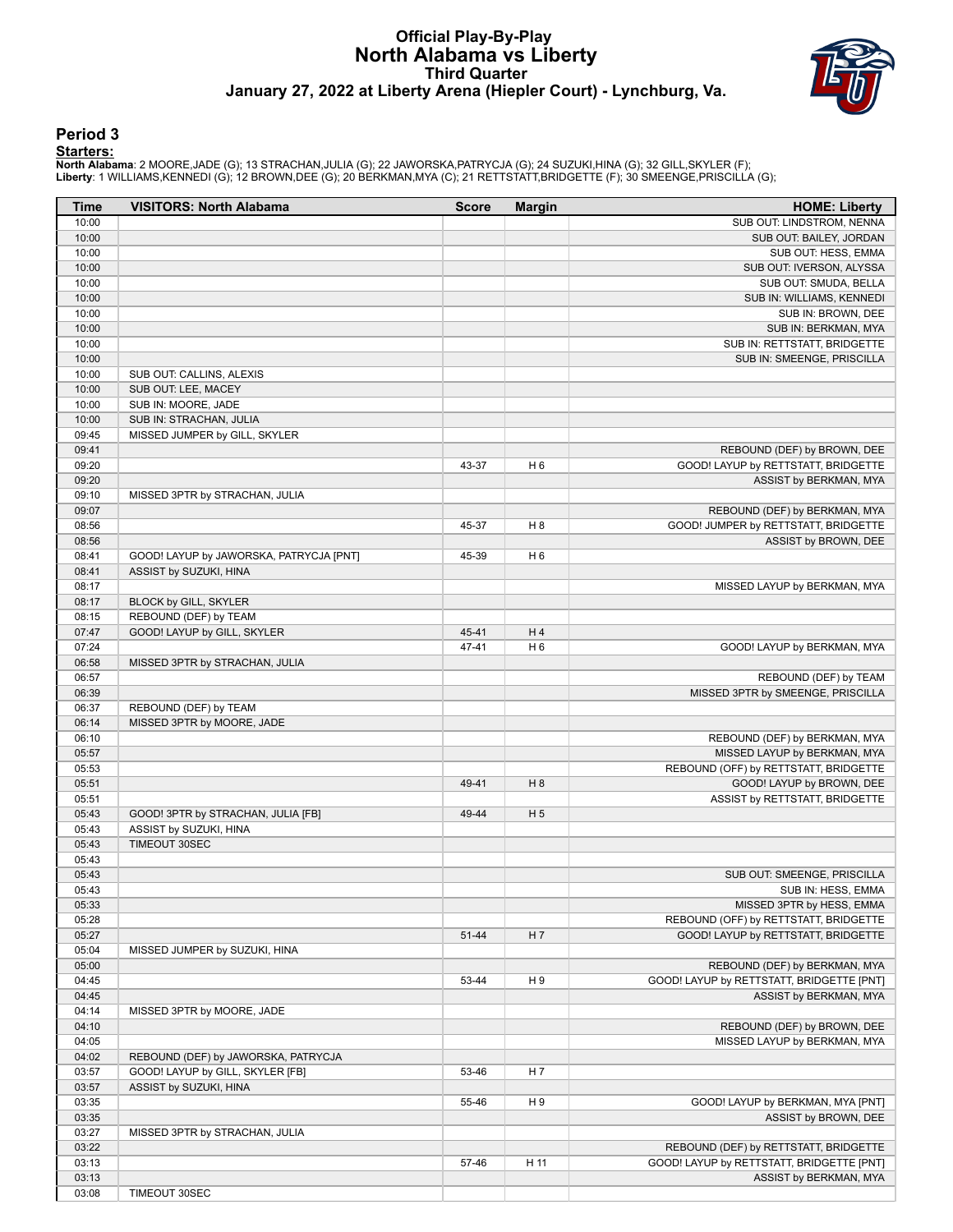| Time  | <b>VISITORS: North Alabama</b>     | <b>Score</b> | <b>Margin</b>  | <b>HOME: Liberty</b>                  |
|-------|------------------------------------|--------------|----------------|---------------------------------------|
| 03:08 |                                    |              |                |                                       |
| 03:08 |                                    |              |                | SUB OUT: WILLIAMS, KENNEDI            |
| 03:08 |                                    |              |                | SUB OUT: BROWN, DEE                   |
| 03:08 |                                    |              |                | SUB OUT: BERKMAN, MYA                 |
| 03:08 |                                    |              |                | SUB OUT: RETTSTATT, BRIDGETTE         |
| 03:08 |                                    |              |                | SUB IN: LINDSTROM, NENNA              |
| 03:08 |                                    |              |                | SUB IN: BAILEY, JORDAN                |
| 03:08 |                                    |              |                | SUB IN: IVERSON, ALYSSA               |
| 03:08 |                                    |              |                | SUB IN: SMUDA, BELLA                  |
| 03:08 | SUB OUT: MOORE, JADE               |              |                |                                       |
| 03:08 | SUB OUT: JAWORSKA, PATRYCJA        |              |                |                                       |
| 03:08 | SUB IN: LEE, MACEY                 |              |                |                                       |
| 03:08 | SUB IN: CALLINS, ALEXIS            |              |                |                                       |
| 02:41 | MISSED 3PTR by SUZUKI, HINA        |              |                |                                       |
| 02:35 |                                    |              |                | REBOUND (DEF) by LINDSTROM, NENNA     |
| 02:20 |                                    |              |                | MISSED LAYUP by SMUDA, BELLA          |
| 02:20 | BLOCK by CALLINS, ALEXIS           |              |                |                                       |
| 02:12 | REBOUND (DEF) by GILL, SKYLER      |              |                |                                       |
| 02:08 | MISSED 3PTR by STRACHAN, JULIA     |              |                |                                       |
| 02:04 |                                    |              |                | REBOUND (DEF) by SMUDA, BELLA         |
| 01:54 |                                    |              |                | MISSED 3PTR by BAILEY, JORDAN         |
| 01:49 | REBOUND (DEF) by GILL, SKYLER      |              |                |                                       |
| 01:45 | TURNOVER (BADPASS) by SUZUKI, HINA |              |                |                                       |
| 01:45 |                                    |              |                | STEAL by HESS, EMMA                   |
| 01:40 |                                    |              |                | MISSED LAYUP by HESS, EMMA            |
| 01:35 |                                    |              |                | REBOUND (OFF) by BAILEY, JORDAN       |
| 01:34 |                                    |              |                | MISSED LAYUP by BAILEY, JORDAN        |
| 01:31 |                                    |              |                | FOUL (PERSONAL) by HESS, EMMA         |
| 01:31 | SUB OUT: STRACHAN, JULIA           |              |                |                                       |
| 01:31 | SUB IN: MOORE, JADE                |              |                |                                       |
| 01:31 | GOOD! FT by LEE, MACEY             | 57-47        | H 10           |                                       |
| 01:31 | GOOD! FT by LEE, MACEY             | 57-48        | H <sub>9</sub> |                                       |
| 01:30 | REBOUND (DEF) by STRACHAN, JULIA   |              |                |                                       |
| 01:02 |                                    |              |                | TURNOVER (LOSTBALL) by BAILEY, JORDAN |
| 01:02 | STEAL by CALLINS, ALEXIS           |              |                |                                       |
| 00:43 | MISSED LAYUP by MOORE, JADE        |              |                |                                       |
| 00:43 |                                    |              |                | BLOCK by SMUDA, BELLA                 |
| 00:43 | REBOUND (OFF) by TEAM              |              |                |                                       |
| 00:34 | GOOD! JUMPER by GILL, SKYLER [PNT] | 57-50        | H <sub>7</sub> |                                       |
| 00:24 | FOUL (PERSONAL) by CALLINS, ALEXIS |              |                |                                       |
| 00:11 |                                    | 59-50        | H9             | GOOD! LAYUP by BAILEY, JORDAN [PNT]   |
| 00:00 | MISSED LAYUP by GILL, SKYLER       |              |                |                                       |
| 00:00 |                                    |              |                | REBOUND (DEF) by HESS, EMMA           |

# **North Alabama 50, Liberty 59**

| <b>Points (This Period)</b> | <b>UNA</b>    | LIB           |
|-----------------------------|---------------|---------------|
| In the Paint                |               | 16            |
| Off Turns                   |               |               |
| 2nd Chance                  |               |               |
| Fast Break                  |               |               |
| Bench                       |               |               |
| Per Poss                    | 0.765<br>6/17 | 1.125<br>9/16 |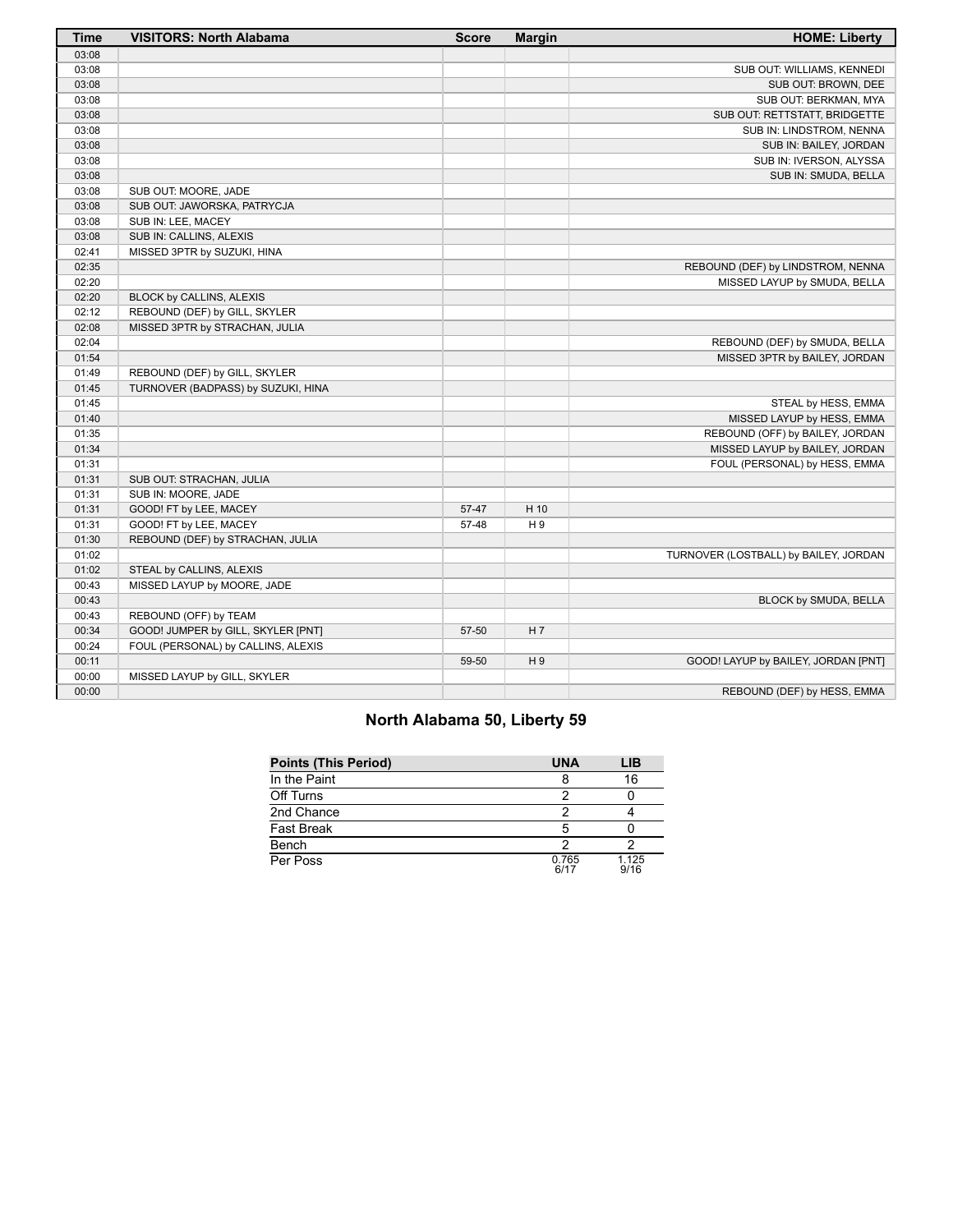## **Official Box Score North Alabama vs Liberty Fourth Quarter Statistics Only January 27, 2022 at Liberty Arena (Hiepler Court) - Lynchburg, Va.**



# **North Alabama 13**

| No. | Plaver                 | S | <b>Pts</b> | <b>FG</b> | 3FG     | <b>FT</b> | <b>OR</b>    | DR           | TR | PF | A            | TO       | <b>BIK</b> | Stl          | Min            | $+/-$       |
|-----|------------------------|---|------------|-----------|---------|-----------|--------------|--------------|----|----|--------------|----------|------------|--------------|----------------|-------------|
| 02  | MOORE, JADE            | G | 0          | $0 - 0$   | $0-0$   | $0-0$     | 0            |              |    | 0  | 0            |          | 0          | 0            | 4              | $-6$        |
| 13  | STRACHAN, JULIA        | G | 0          | $0 - 1$   | $0 - 0$ | $0-0$     | $\mathbf{0}$ | 0            | 0  | 0  | $\mathbf{0}$ | $\Omega$ | 0          |              | 4              | $-1$        |
| 22  | JAWORSKA, PATRYCJA     | G | 3          | $0 - 0$   | $0-0$   | $3 - 4$   | 0            | 2            | 2  | 0  | 0            | $\Omega$ | 0          | 0            | 6              | 3           |
| 24  | SUZUKI, HINA           | G | 2          | 1-4       | $0 - 1$ | $0-0$     | $\Omega$     |              |    |    | $\Omega$     | $\Omega$ | $\Omega$   | 0            | 10             | $-3$        |
| 32  | GILL, SKYLER           | F | 3          | $0 - 2$   | $0-0$   | $3 - 4$   | 1            | 0            | 1  | 0  | 0            |          | 0          | 0            | 10             | -3          |
| 04  | LEE, MACEY             | G | 0          | $0 - 2$   | $0 - 1$ | $0 - 0$   | 0            |              | 1  | 0  | 0            | 0        | 0          | 0            | 4              | -6          |
| 15  | <b>CALLINS, ALEXIS</b> | G | 5          | $2 - 3$   | 1-1     | $0 - 0$   | 0            | 0            | 0  | 2  | 0            |          | 0          | 0            | 8              | -4          |
| 20  | JONES, OLIVIA          | G | 0          | $0 - 0$   | $0 - 0$ | $0 - 0$   | $\Omega$     | 0            | 0  | 0  | $\mathbf{0}$ | $\Omega$ | 0          | $\mathbf{0}$ | $\overline{0}$ | $\mathbf 0$ |
| 23  | HUNE, REAGAN           | F | 0          | $0 - 0$   | $0-0$   | $0 - 0$   | 1            | 0            | 1  | 0  | $\mathbf{0}$ |          | 0          | 0            | 4              | 5           |
|     | TEAM                   |   |            |           |         |           | 2            | $\mathbf{0}$ | 2  | 0  |              | 0        |            |              |                |             |
|     | <b>TOTALS</b>          |   | 13         | $3 - 12$  | $1 - 3$ | $6 - 8$   | 4            | 5            | 9  | 3  | $\Omega$     | 4        | 0          | 1            | 49             |             |

| <b>Shooting By Period</b><br>Period |       | FG%   | 3FG       | 3FG%     |           | FT%   | Deadball Rebounds: 1,0 |
|-------------------------------------|-------|-------|-----------|----------|-----------|-------|------------------------|
| Game                                | 21-56 | 37.5% | $10 - 30$ | $33.3\%$ | $11 - 13$ | 84.6% |                        |

# **Liberty 16**

| No. | Player                   | S  | Pts            | <b>FG</b> | 3FG     | <b>FT</b> | <b>OR</b>    | <b>DR</b> | <b>TR</b>      | PF | A            | <b>TO</b>    | <b>Blk</b>   | <b>Stl</b>   | Min            | $+/-$        |
|-----|--------------------------|----|----------------|-----------|---------|-----------|--------------|-----------|----------------|----|--------------|--------------|--------------|--------------|----------------|--------------|
| 01  | <b>WILLIAMS, KENNEDI</b> | G  | 0              | $0 - 1$   | $0 - 1$ | $0-0$     | $\mathbf{0}$ | 0         | 0              | 0  | 2            | 0            | 0            |              | 6              | 8            |
| 12  | <b>BROWN, DEE</b>        | G  | 3              | $1 - 2$   | $0 - 0$ | $1 - 1$   | $\Omega$     |           | 1              | 0  |              | $\mathbf{0}$ | $\mathbf{0}$ | $\mathbf{0}$ | 6              | 8            |
| 20  | <b>BERKMAN, MYA</b>      | С  | 5              | $2 - 2$   | $0 - 0$ | $1 - 1$   | 0            | 0         | 0              | 2  | 0            | 0            | 0            | 0            | 6              | 8            |
| 21  | RETTSTATT, BRIDGETTE     | F. | 4              | $2 - 3$   | $0 - 0$ | $0 - 0$   | 1            | 2         | 3              | 0  | 2            | $\Omega$     | $\Omega$     | $\mathbf{0}$ | 6              | 8            |
| 30  | SMEENGE, PRISCILLA       | G  | 2              | $1 - 1$   | $0 - 0$ | $0 - 0$   | 0            | 0         | 0              | 0  | $\mathbf{0}$ | 0            | 0            | 0            | 6              | 8            |
| 00  | <b>HODGES, JORDAN</b>    | G  | $\Omega$       | $0 - 1$   | $0 - 0$ | $0 - 0$   | 1            | $\Omega$  | 1              | 1  | $\Omega$     | 2            | $\Omega$     | $\Omega$     | $\overline{4}$ | $-5$         |
| 02  | STALLINGS, NYAH          | G  | $\overline{2}$ | $1 - 1$   | $0 - 0$ | $0-0$     | 0            | 0         | $\mathbf{0}$   | 0  | 0            | $\Omega$     | 0            | 0            | 3              | $-5$         |
| 04  | LINDSTROM, NENNA         | G  | $\Omega$       | $0 - 2$   | $0 - 1$ | $0-0$     | $\Omega$     | 0         | 0              |    |              | $\Omega$     | $\Omega$     | $\mathbf{0}$ | 4              | $-5$         |
| 22  | <b>BAILEY, JORDAN</b>    | F  | 0              | $0 - 0$   | $0 - 0$ | $0 - 0$   | 0            | 0         | $\mathbf{0}$   |    | 0            | $\Omega$     | 0            | 0            |                | 0            |
| 23  | <b>HESS, EMMA</b>        | G  | 0              | $0 - 0$   | $0 - 0$ | $0 - 0$   | $\Omega$     | 1         | 1              | 0  | $\Omega$     | $\Omega$     | 1            | $\Omega$     | 4              | $-5$         |
| 24  | <b>IVERSON, ALYSSA</b>   | G  | 0              | $0 - 0$   | $0 - 0$ | $0 - 0$   | $\Omega$     | 0         | $\mathbf{0}$   | 0  | $\Omega$     | $\Omega$     | 0            | $\Omega$     | $\mathbf{0}$   | 0            |
| 25  | MARKOVA, ALISE           | F  | 0              | $0 - 2$   | $0 - 1$ | $0 - 0$   |              | 1         | $\overline{2}$ | 0  | $\mathbf{0}$ |              | 0            | $\mathbf{0}$ | $\overline{4}$ | $-5$         |
| 31  | SMUDA, BELLA             | C  | 0              | $0 - 0$   | $0 - 0$ | $0 - 0$   | $\Omega$     | 0         | $\Omega$       | 0  | 0            | $\Omega$     | 0            | $\Omega$     | $\Omega$       | $\mathbf{0}$ |
|     | <b>TEAM</b>              |    |                |           |         |           | 0            | 1         | 1              | 0  |              |              |              |              |                |              |
|     | <b>TOTALS</b>            |    | 16             | $7 - 15$  | $0 - 3$ | $2 - 2$   | 3            | 6         | 9              | 5  | 6            | 4            | 1            | 1            | 49             |              |
|     |                          |    |                |           |         |           |              |           |                |    |              |              |              |              |                |              |

| <b>Shooting By Period</b><br>Period | FG        | FG%      | 3FG      | 3FG%     | FТ      | FT%   | Deadball Rebounds: 1,0 |
|-------------------------------------|-----------|----------|----------|----------|---------|-------|------------------------|
| Game                                | $33 - 66$ | $50.0\%$ | $5 - 16$ | $31.3\%$ | $4 - 7$ | 57.1% |                        |

| Game Notes:                                         | <b>Score</b> | 1st. | $\blacksquare$ 2nd | 3rd | 4th | <b>TOT</b> | <b>Points (This Period)</b> | <b>UNA</b>    | <b>LIB</b>    |
|-----------------------------------------------------|--------------|------|--------------------|-----|-----|------------|-----------------------------|---------------|---------------|
| Officials: Toni Patillo, Danielle Jackson, Courtney | UNA          | 23   | 14                 | 13  |     | 63         | In the Paint                |               |               |
| <b>Robinson</b><br>Attendance: 687                  | LIB          | 17   | 24                 | 18  | 16  | 75         | Off Turns                   |               |               |
|                                                     |              |      |                    |     |     |            | 2nd Chance                  |               |               |
| Start Time: 03:31 PM ET<br>End Time: 05:16 PM ET    |              |      |                    |     |     |            | <b>Fast Break</b>           |               |               |
| Game Duration: 1:45                                 |              |      |                    |     |     |            | Bench                       |               |               |
| Conference Game;                                    |              |      |                    |     |     |            | Per Poss                    | 0.867<br>6/15 | 0.941<br>8/17 |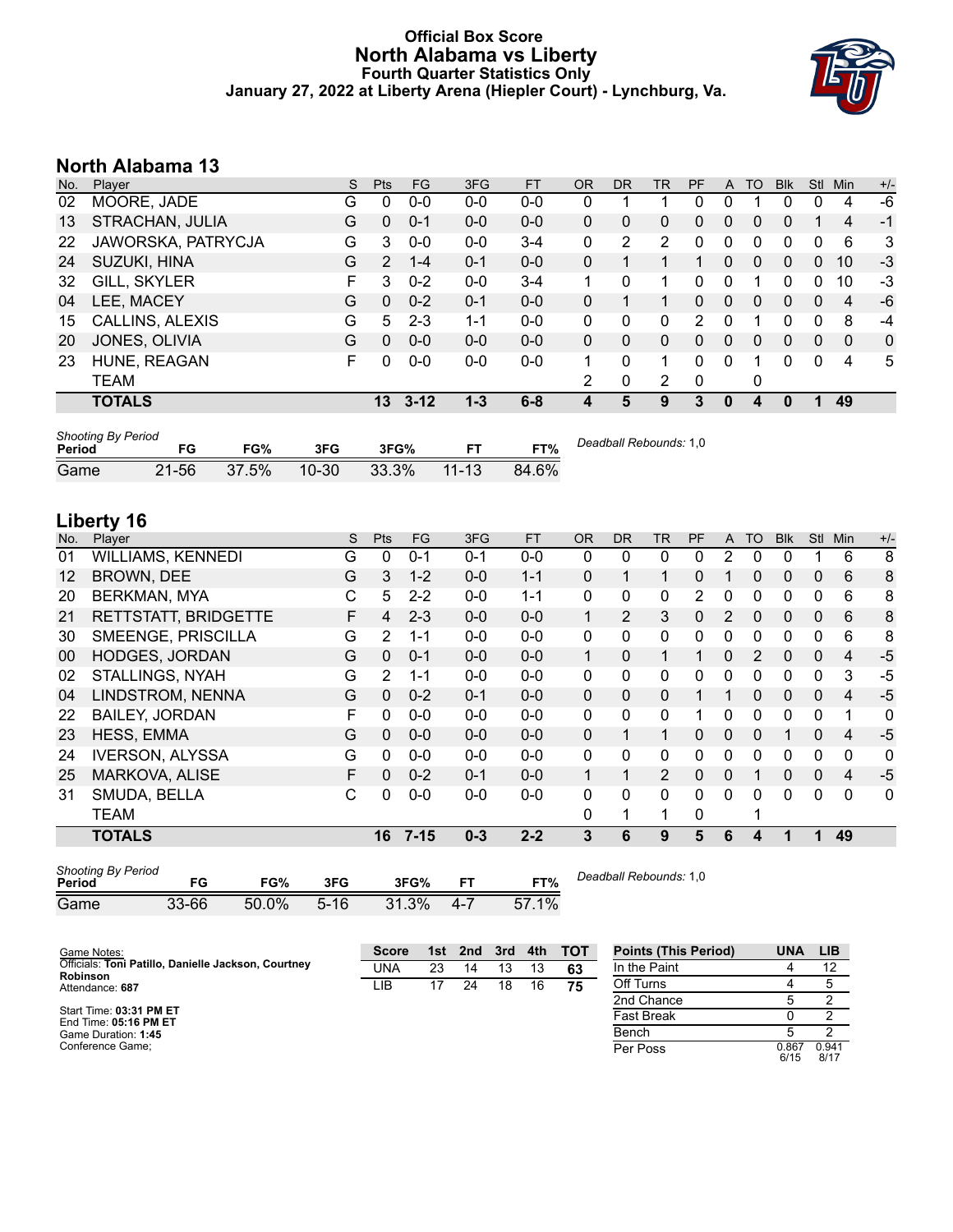## **Official Play-By-Play North Alabama vs Liberty Fourth Quarter January 27, 2022 at Liberty Arena (Hiepler Court) - Lynchburg, Va.**



#### **Period 4**

#### **Starters:**

North Alabama: 2 MOORE,JADE (G); 13 STRACHAN,JULIA (G); 22 JAWORSKA,PATRYCJA (G); 24 SUZUKI,HINA (G); 32 GILL,SKYLER (F);<br>Liberty: 1 WILLIAMS,KENNEDI (G); 12 BROWN,DEE (G); 20 BERKMAN,MYA (C); 21 RETTSTATT,BRIDGETTE (F); 3

| Time           | <b>VISITORS: North Alabama</b>         | <b>Score</b> | <b>Margin</b>  | <b>HOME: Liberty</b>                                  |
|----------------|----------------------------------------|--------------|----------------|-------------------------------------------------------|
| 10:00          |                                        |              |                | SUB OUT: LINDSTROM, NENNA                             |
| 10:00          |                                        |              |                | SUB OUT: BAILEY, JORDAN                               |
| 10:00          |                                        |              |                | SUB OUT: HESS, EMMA                                   |
| 10:00          |                                        |              |                | SUB OUT: IVERSON, ALYSSA                              |
| 10:00          |                                        |              |                | SUB OUT: SMUDA, BELLA                                 |
| 10:00          |                                        |              |                | SUB IN: WILLIAMS, KENNEDI                             |
| 10:00          |                                        |              |                | SUB IN: BROWN, DEE                                    |
| 10:00          |                                        |              |                | SUB IN: BERKMAN, MYA                                  |
| 10:00          |                                        |              |                | SUB IN: RETTSTATT, BRIDGETTE                          |
| 10:00          |                                        |              |                | SUB IN: SMEENGE, PRISCILLA                            |
| 09:31<br>09:31 |                                        |              |                | MISSED LAYUP by RETTSTATT, BRIDGETTE                  |
| 09:30          | REBOUND (DEF) by LEE, MACEY            |              |                | FOUL (PERSONAL) by BERKMAN, MYA                       |
| 09:13          | GOOD! LAYUP by CALLINS, ALEXIS         | 59-52        | H <sub>7</sub> |                                                       |
| 08:40          |                                        | 61-52        | H9             | GOOD! LAYUP by BERKMAN, MYA                           |
| 08:40          |                                        |              |                | ASSIST by BROWN, DEE                                  |
| 08:40          | FOUL (PERSONAL) by CALLINS, ALEXIS     |              |                |                                                       |
| 08:40          |                                        | 62-52        | H 10           | GOOD! FT by BERKMAN, MYA                              |
| 08:14          |                                        |              |                | FOUL (PERSONAL) by BERKMAN, MYA                       |
| 08:14          | GOOD! FT by GILL, SKYLER               | 62-53        | H9             |                                                       |
| 08:14          | GOOD! FT by GILL, SKYLER               | 62-54        | H <sub>8</sub> |                                                       |
| 08:02          |                                        | 64-54        | H 10           | GOOD! JUMPER by RETTSTATT, BRIDGETTE                  |
| 08:02          |                                        |              |                | ASSIST by WILLIAMS, KENNEDI                           |
| 07:38          | MISSED LAYUP by LEE, MACEY             |              |                |                                                       |
| 07:34          |                                        |              |                | REBOUND (DEF) by RETTSTATT, BRIDGETTE                 |
| 07:22          |                                        |              |                | MISSED LAYUP by BROWN, DEE                            |
| 07:18          | REBOUND (DEF) by MOORE, JADE           |              |                |                                                       |
| 07:18          | TURNOVER (LOSTBALL) by MOORE, JADE     |              |                |                                                       |
| 07:18          |                                        |              |                | STEAL by WILLIAMS, KENNEDI                            |
| 07:17          |                                        | 66-54        | H 12           | GOOD! LAYUP by BROWN, DEE [FB]                        |
| 07:17          |                                        |              |                | ASSIST by WILLIAMS, KENNEDI                           |
| 07:17          | FOUL (PERSONAL) by SUZUKI, HINA        |              |                |                                                       |
| 07:17<br>07:07 |                                        | 67-54        | H 13           | GOOD! FT by BROWN, DEE                                |
| 07:03          | MISSED 3PTR by LEE, MACEY              |              |                | REBOUND (DEF) by RETTSTATT, BRIDGETTE                 |
| 06:36          |                                        |              |                | MISSED 3PTR by WILLIAMS, KENNEDI                      |
| 06:31          |                                        |              |                | REBOUND (OFF) by RETTSTATT, BRIDGETTE                 |
| 06:29          |                                        | 69-54        | H 15           | GOOD! LAYUP by RETTSTATT, BRIDGETTE [PNT]             |
| 06:19          | TURNOVER (TRAVEL) by CALLINS, ALEXIS   |              |                |                                                       |
| 06:19          | SUB OUT: MOORE, JADE                   |              |                |                                                       |
| 06:19          | SUB OUT: LEE, MACEY                    |              |                |                                                       |
| 06:19          | SUB IN: STRACHAN, JULIA                |              |                |                                                       |
| 06:19          | SUB IN: JAWORSKA, PATRYCJA             |              |                |                                                       |
| 06:07          | FOUL (PERSONAL) by CALLINS, ALEXIS     |              |                |                                                       |
| 06:01          |                                        | 71-54        | H 17           | GOOD! LAYUP by SMEENGE, PRISCILLA                     |
| 06:01          |                                        |              |                | ASSIST by RETTSTATT, BRIDGETTE                        |
| 05:53          | MISSED 3PTR by SUZUKI, HINA            |              |                |                                                       |
| 05:48          | REBOUND (OFF) by GILL, SKYLER          |              |                |                                                       |
| 05:42          | GOOD! LAYUP by SUZUKI, HINA [PNT]      | 71-56        | H 15           |                                                       |
| 05:22          |                                        | 73-56        | H 17           | GOOD! LAYUP by BERKMAN, MYA [PNT]                     |
| 05:22          |                                        |              |                | ASSIST by RETTSTATT, BRIDGETTE                        |
| 04:51          | MISSED JUMPER by GILL, SKYLER          |              |                |                                                       |
| 04:46          |                                        |              |                | REBOUND (DEF) by BROWN, DEE                           |
| 04:23          |                                        |              |                |                                                       |
| 04:23<br>04:23 | SUB OUT: CALLINS, ALEXIS               |              |                |                                                       |
|                | SUB IN: HUNE, REAGAN                   |              |                |                                                       |
| 04:19<br>04:19 |                                        |              |                | TURNOVER (SHOTCLOCK) by TEAM<br>SUB OUT: BERKMAN, MYA |
| 04:19          |                                        |              |                | SUB IN: BAILEY, JORDAN                                |
| 04:03          | MISSED LAYUP by SUZUKI, HINA           |              |                |                                                       |
| 04:01          | REBOUND (OFF) by HUNE, REAGAN          |              |                |                                                       |
| 04:01          | TURNOVER (OUTOFBOUNDS) by HUNE, REAGAN |              |                |                                                       |
| 04:01          |                                        |              |                | SUB OUT: WILLIAMS, KENNEDI                            |
| 04:01          |                                        |              |                | SUB OUT: BROWN, DEE                                   |
| 04:01          |                                        |              |                | SUB OUT: RETTSTATT, BRIDGETTE                         |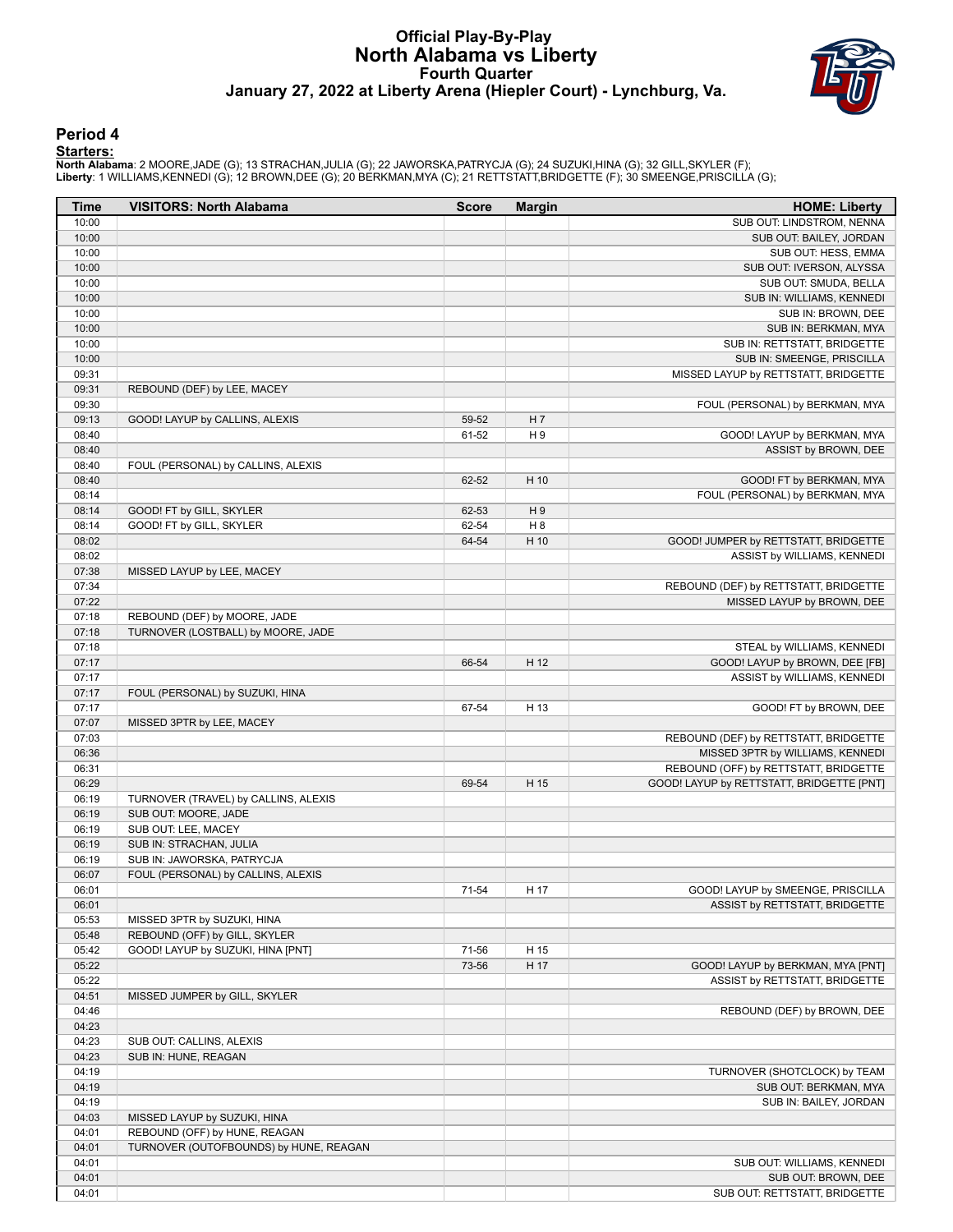| Time  | <b>VISITORS: North Alabama</b>      | <b>Score</b> | <b>Margin</b> | <b>HOME: Liberty</b>                     |
|-------|-------------------------------------|--------------|---------------|------------------------------------------|
| 04:01 |                                     |              |               | SUB OUT: SMEENGE, PRISCILLA              |
| 04:01 |                                     |              |               | SUB IN: HODGES, JORDAN                   |
| 04:01 |                                     |              |               | SUB IN: LINDSTROM, NENNA                 |
| 04:01 |                                     |              |               | SUB IN: HESS, EMMA                       |
| 04:01 |                                     |              |               | SUB IN: MARKOVA, ALISE                   |
| 03:34 |                                     |              |               | MISSED JUMPER by HODGES, JORDAN          |
| 03:30 | REBOUND (DEF) by SUZUKI, HINA       |              |               |                                          |
| 03:21 | TURNOVER (TRAVEL) by GILL, SKYLER   |              |               |                                          |
| 03:04 |                                     |              |               | TURNOVER (3SEC) by MARKOVA, ALISE        |
| 02:52 |                                     |              |               | FOUL (PERSONAL) by BAILEY, JORDAN        |
| 02:52 |                                     |              |               | SUB OUT: BAILEY, JORDAN                  |
| 02:52 |                                     |              |               | SUB IN: STALLINGS, NYAH                  |
| 02:52 | GOOD! FT by GILL, SKYLER            | 73-57        | H 16          |                                          |
| 02:51 | MISSED FT by GILL, SKYLER           |              |               |                                          |
| 02:50 |                                     |              |               | REBOUND (DEF) by TEAM                    |
| 02:48 |                                     |              |               | TURNOVER (BADPASS) by HODGES, JORDAN     |
| 02:48 | STEAL by STRACHAN, JULIA            |              |               |                                          |
| 02:40 | MISSED LAYUP by STRACHAN, JULIA     |              |               |                                          |
| 02:35 |                                     |              |               | REBOUND (DEF) by MARKOVA, ALISE          |
| 02:22 |                                     |              |               | MISSED JUMPER by LINDSTROM, NENNA        |
| 02:18 |                                     |              |               | REBOUND (OFF) by HODGES, JORDAN          |
| 02:17 |                                     |              |               | TURNOVER (OUTOFBOUNDS) by HODGES, JORDAN |
| 02:17 | SUB OUT: STRACHAN, JULIA            |              |               |                                          |
| 02:17 | SUB IN: CALLINS, ALEXIS             |              |               |                                          |
| 02:08 | MISSED LAYUP by CALLINS, ALEXIS     |              |               |                                          |
| 02:08 | REBOUND (OFF) by TEAM               |              |               |                                          |
| 02:05 | MISSED LAYUP by GILL, SKYLER        |              |               |                                          |
| 02:05 |                                     |              |               | BLOCK by HESS, EMMA                      |
| 02:05 | REBOUND (OFF) by TEAM               |              |               |                                          |
| 02:02 | GOOD! 3PTR by CALLINS, ALEXIS       | 73-60        | H 13          |                                          |
| 01:42 |                                     | 75-60        | H 15          | GOOD! LAYUP by STALLINGS, NYAH [PNT]     |
| 01:42 |                                     |              |               | ASSIST by LINDSTROM, NENNA               |
| 01:21 | MISSED LAYUP by SUZUKI, HINA        |              |               |                                          |
| 01:18 |                                     |              |               | REBOUND (DEF) by HESS, EMMA              |
| 00:55 |                                     |              |               | MISSED 3PTR by LINDSTROM, NENNA          |
| 00:49 | REBOUND (DEF) by JAWORSKA, PATRYCJA |              |               |                                          |
| 00:49 |                                     |              |               | FOUL (PERSONAL) by HODGES, JORDAN        |
| 00:49 | MISSED FT by JAWORSKA, PATRYCJA     |              |               |                                          |
| 00:49 | REBOUND (OFF) by TEAM               |              |               |                                          |
| 00:49 | GOOD! FT by JAWORSKA, PATRYCJA      | 75-61        | H 14          |                                          |
| 00:33 |                                     |              |               | MISSED 3PTR by MARKOVA, ALISE            |
| 00:28 |                                     |              |               | REBOUND (OFF) by MARKOVA, ALISE          |
| 00:15 |                                     |              |               | MISSED JUMPER by MARKOVA, ALISE          |
| 00:14 | REBOUND (DEF) by JAWORSKA, PATRYCJA |              |               |                                          |
| 00:14 |                                     |              |               | FOUL (PERSONAL) by LINDSTROM, NENNA      |
| 00:14 | GOOD! FT by JAWORSKA, PATRYCJA      | 75-62        | H 13          |                                          |
| 00:14 | GOOD! FT by JAWORSKA, PATRYCJA      | 75-63        | H 12          |                                          |

# **North Alabama 63, Liberty 75**

| <b>Points (This Period)</b> | <b>UNA</b>    | LIB           |
|-----------------------------|---------------|---------------|
| In the Paint                |               | 12            |
| Off Turns                   |               |               |
| 2nd Chance                  |               |               |
| <b>Fast Break</b>           |               |               |
| Bench                       |               |               |
| Per Poss                    | 0.867<br>6/15 | 0.941<br>8/17 |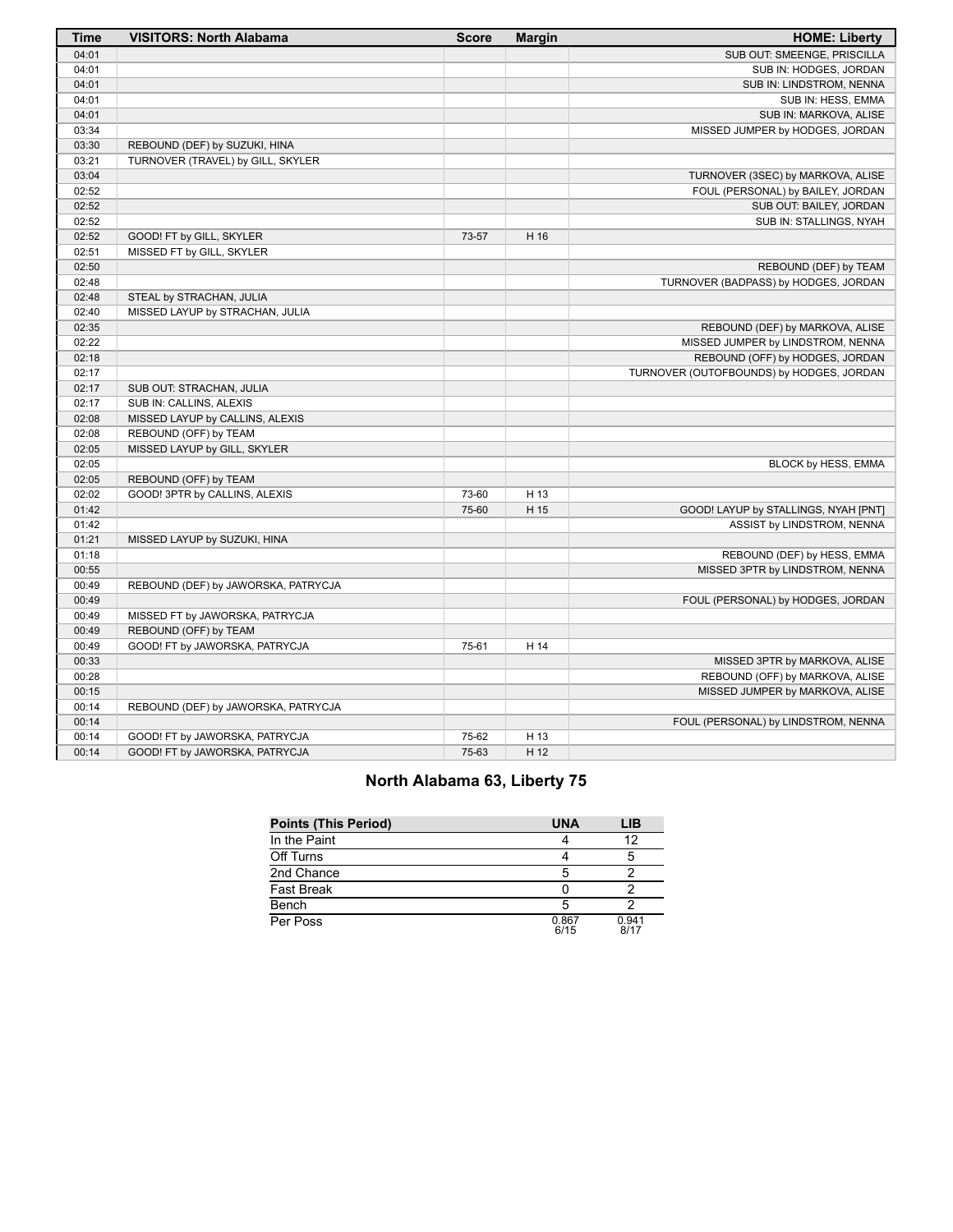# **Official Scoring/Possession Reference Chart North Alabama vs Liberty Period 1 January 27, 2022 at Liberty Arena (Hiepler Court) - Lynchburg, Va.**



#### **Period 1**

#### **Starters:**

North Alabama: 2 MOORE,JADE (G); 13 STRACHAN,JULIA (G); 22 JAWORSKA,PATRYCJA (G); 24 SUZUKI,HINA (G); 32 GILL,SKYLER (F);<br>Liberty: 1 WILLIAMS,KENNEDI (G); 12 BROWN,DEE (G); 20 BERKMAN,MYA (C); 21 RETTSTATT,BRIDGETTE (F); 3

| <b>Time</b> | <b>VISITORS: North Alabama</b>     | <b>Score</b> | <b>Margin</b>  | <b>HOME: Liberty</b>                    |
|-------------|------------------------------------|--------------|----------------|-----------------------------------------|
| 08:48       |                                    | $2 - 0$      | H <sub>2</sub> | GOOD! LAYUP by WILLIAMS, KENNEDI        |
| 08:14       |                                    | $4 - 0$      | H4             | GOOD! LAYUP by BERKMAN, MYA [PNT]       |
| 06:47       | GOOD! LAYUP by LEE, MACEY          | $4 - 2$      | H <sub>2</sub> |                                         |
| 06:05       |                                    | $6 - 2$      | $H_4$          | GOOD! LAYUP by BERKMAN, MYA [PNT]       |
| 05:38       |                                    | $8-2$        | $H_6$          | GOOD! LAYUP by BERKMAN, MYA             |
| 05:31       | GOOD! 3PTR by STRACHAN, JULIA [FB] | $8 - 5$      | $H_3$          |                                         |
| 05:10       |                                    | $10-5$       | H <sub>5</sub> | GOOD! LAYUP by SMEENGE, PRISCILLA [PNT] |
| 04:45       | GOOD! 3PTR by STRACHAN, JULIA      | $10 - 8$     | H <sub>2</sub> |                                         |
| 04:26       |                                    | $12 - 8$     | H <sub>4</sub> | GOOD! LAYUP by BROWN, DEE               |
| 03:27       | GOOD! 3PTR by SUZUKI, HINA         | $12 - 11$    | H <sub>1</sub> |                                         |
| 02:36       | GOOD! LAYUP by SUZUKI, HINA        | $12 - 13$    | V <sub>1</sub> |                                         |
| 02:36       | GOOD! FT by SUZUKI, HINA           | $12 - 14$    | V <sub>2</sub> |                                         |
| 02:09       | GOOD! 3PTR by JAWORSKA, PATRYCJA   | $12 - 17$    | V <sub>5</sub> |                                         |
| 01:50       |                                    | $15 - 17$    | V <sub>2</sub> | GOOD! 3PTR by BAILEY, JORDAN            |
| 00:51       |                                    | $16 - 17$    | V <sub>1</sub> | GOOD! FT by SMUDA, BELLA                |
| 00:51       |                                    | $17 - 17$    | T.             | GOOD! FT by SMUDA, BELLA                |
| 00:45       | GOOD! 3PTR by MOORE, JADE [FB]     | $17 - 20$    | $V_3$          |                                         |
| 00:01       | GOOD! 3PTR by CALLINS, ALEXIS      | $17 - 23$    | $V_6$          |                                         |

**North Alabama 23, Liberty 17**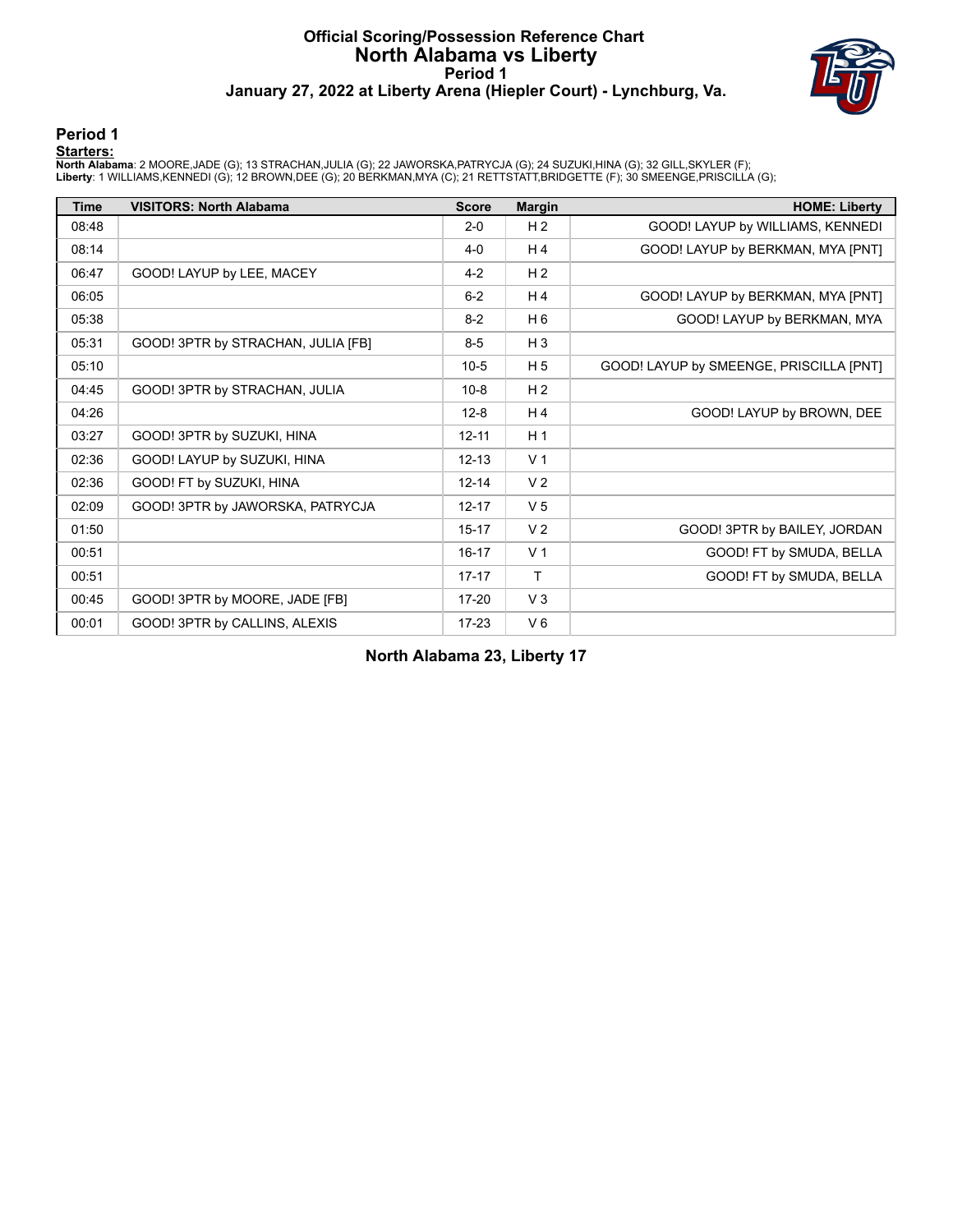# **Official Scoring/Possession Reference Chart North Alabama vs Liberty Period 2 January 27, 2022 at Liberty Arena (Hiepler Court) - Lynchburg, Va.**



#### **Period 2**

#### **Starters:**

North Alabama: 2 MOORE,JADE (G); 13 STRACHAN,JULIA (G); 22 JAWORSKA,PATRYCJA (G); 24 SUZUKI,HINA (G); 32 GILL,SKYLER (F);<br>Liberty: 1 WILLIAMS,KENNEDI (G); 12 BROWN,DEE (G); 20 BERKMAN,MYA (C); 21 RETTSTATT,BRIDGETTE (F); 3

| <b>Time</b> | <b>VISITORS: North Alabama</b> | <b>Score</b> | <b>Margin</b>  | <b>HOME: Liberty</b>              |
|-------------|--------------------------------|--------------|----------------|-----------------------------------|
| 08:04       |                                | 19-23        | V <sub>4</sub> | GOOD! LAYUP by BERKMAN, MYA       |
| 07:51       | GOOD! 3PTR by LEE, MACEY       | 19-26        | V <sub>7</sub> |                                   |
| 06:54       |                                | $21 - 26$    | V <sub>5</sub> | GOOD! JUMPER by BROWN, DEE        |
| 06:41       |                                | 23-26        | $V_3$          | GOOD! JUMPER by BERKMAN, MYA      |
| 06:10       | GOOD! LAYUP by LEE, MACEY      | 23-28        | V <sub>5</sub> |                                   |
| 05:39       |                                | 26-28        | V <sub>2</sub> | GOOD! 3PTR by HESS, EMMA          |
| 05:26       | GOOD! 3PTR by CALLINS, ALEXIS  | 26-31        | V <sub>5</sub> |                                   |
| 05:06       |                                | 28-31        | V <sub>3</sub> | GOOD! LAYUP by BAILEY, JORDAN     |
| 02:53       | GOOD! LAYUP by GILL, SKYLER    | 28-33        | V <sub>5</sub> |                                   |
| 02:29       |                                | $30 - 33$    | V <sub>3</sub> | GOOD! LAYUP by SMUDA, BELLA [PNT] |
| 02:19       | GOOD! LAYUP by GILL, SKYLER    | 30-35        | V <sub>5</sub> |                                   |
| 02:10       |                                | 33-35        | V <sub>2</sub> | GOOD! 3PTR by HESS, EMMA          |
| 02:00       | GOOD! FT by CALLINS, ALEXIS    | 33-36        | V <sub>3</sub> |                                   |
| 02:00       | GOOD! FT by CALLINS, ALEXIS    | 33-37        | V <sub>4</sub> |                                   |
| 01:46       |                                | 36-37        | V <sub>1</sub> | GOOD! 3PTR by HESS, EMMA          |
| 01:10       |                                | 39-37        | H <sub>2</sub> | GOOD! 3PTR by BAILEY, JORDAN [FB] |
| 00:45       |                                | 41-37        | H <sub>4</sub> | GOOD! LAYUP by SMUDA, BELLA       |

**North Alabama 37, Liberty 41**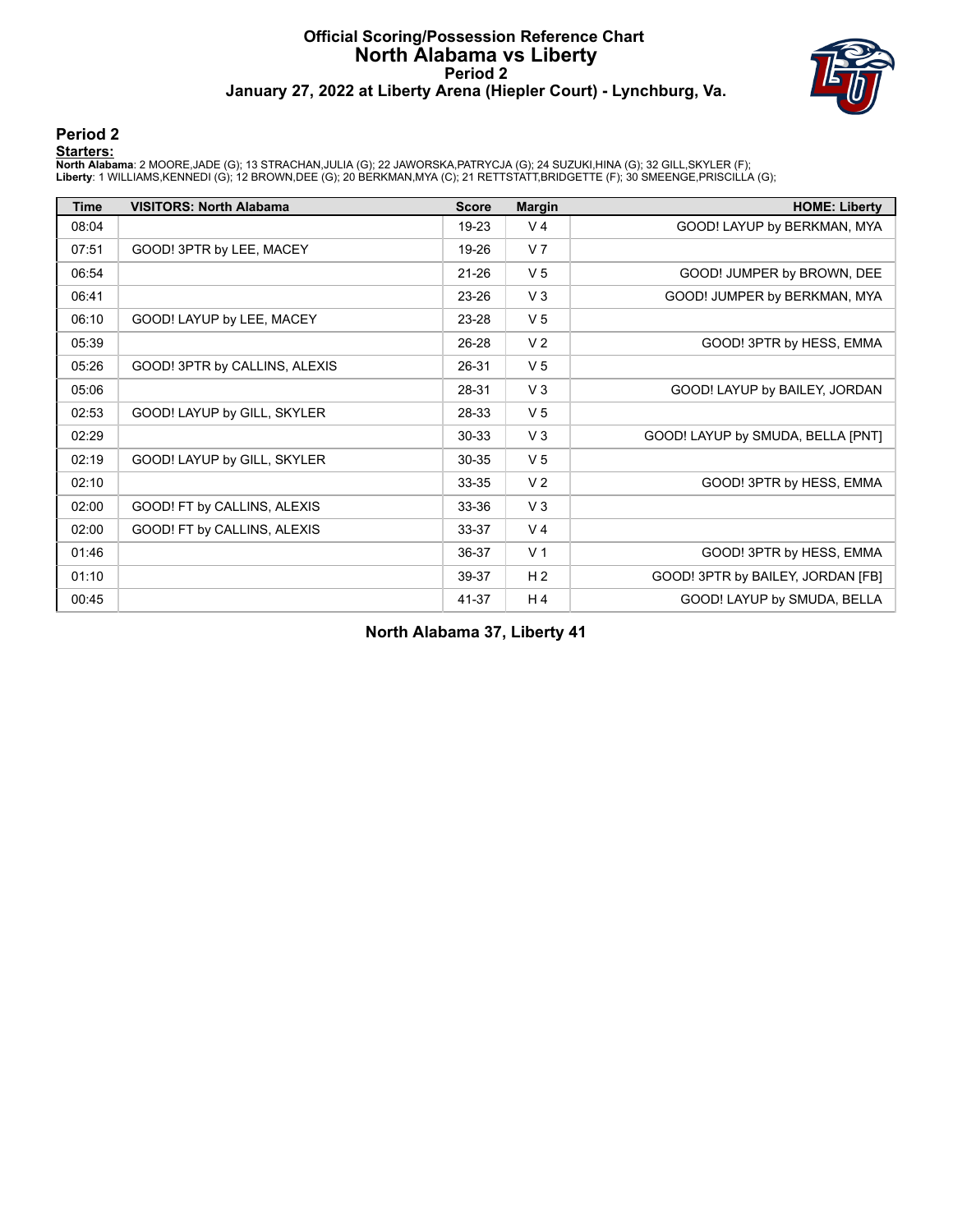# **Official Scoring/Possession Reference Chart North Alabama vs Liberty Period 3 January 27, 2022 at Liberty Arena (Hiepler Court) - Lynchburg, Va.**



#### **Period 3**

#### **Starters:**

North Alabama: 2 MOORE,JADE (G); 13 STRACHAN,JULIA (G); 22 JAWORSKA,PATRYCJA (G); 24 SUZUKI,HINA (G); 32 GILL,SKYLER (F);<br>Liberty: 1 WILLIAMS,KENNEDI (G); 12 BROWN,DEE (G); 20 BERKMAN,MYA (C); 21 RETTSTATT,BRIDGETTE (F); 3

| <b>Time</b> | <b>VISITORS: North Alabama</b>          | <b>Score</b> | <b>Margin</b>  | <b>HOME: Liberty</b>                      |
|-------------|-----------------------------------------|--------------|----------------|-------------------------------------------|
| 09:20       |                                         | 43-37        | H 6            | GOOD! LAYUP by RETTSTATT, BRIDGETTE       |
| 08:56       |                                         | 45-37        | H <sub>8</sub> | GOOD! JUMPER by RETTSTATT, BRIDGETTE      |
| 08:41       | GOOD! LAYUP by JAWORSKA, PATRYCJA [PNT] | 45-39        | H <sub>6</sub> |                                           |
| 07:47       | GOOD! LAYUP by GILL, SKYLER             | 45-41        | H <sub>4</sub> |                                           |
| 07:24       |                                         | 47-41        | H 6            | GOOD! LAYUP by BERKMAN, MYA               |
| 05:51       |                                         | 49-41        | H 8            | GOOD! LAYUP by BROWN, DEE                 |
| 05:43       | GOOD! 3PTR by STRACHAN, JULIA [FB]      | 49-44        | H <sub>5</sub> |                                           |
| 05:27       |                                         | $51 - 44$    | H <sub>7</sub> | GOOD! LAYUP by RETTSTATT, BRIDGETTE       |
| 04:45       |                                         | 53-44        | H9             | GOOD! LAYUP by RETTSTATT, BRIDGETTE [PNT] |
| 03:57       | GOOD! LAYUP by GILL, SKYLER [FB]        | 53-46        | H <sub>7</sub> |                                           |
| 03:35       |                                         | 55-46        | H9             | GOOD! LAYUP by BERKMAN, MYA [PNT]         |
| 03:13       |                                         | 57-46        | H 11           | GOOD! LAYUP by RETTSTATT, BRIDGETTE [PNT] |
| 01:31       | GOOD! FT by LEE, MACEY                  | 57-47        | H 10           |                                           |
| 01:31       | GOOD! FT by LEE, MACEY                  | 57-48        | H9             |                                           |
| 00:34       | GOOD! JUMPER by GILL, SKYLER [PNT]      | 57-50        | H 7            |                                           |
| 00:11       |                                         | 59-50        | H9             | GOOD! LAYUP by BAILEY, JORDAN [PNT]       |

**North Alabama 50, Liberty 59**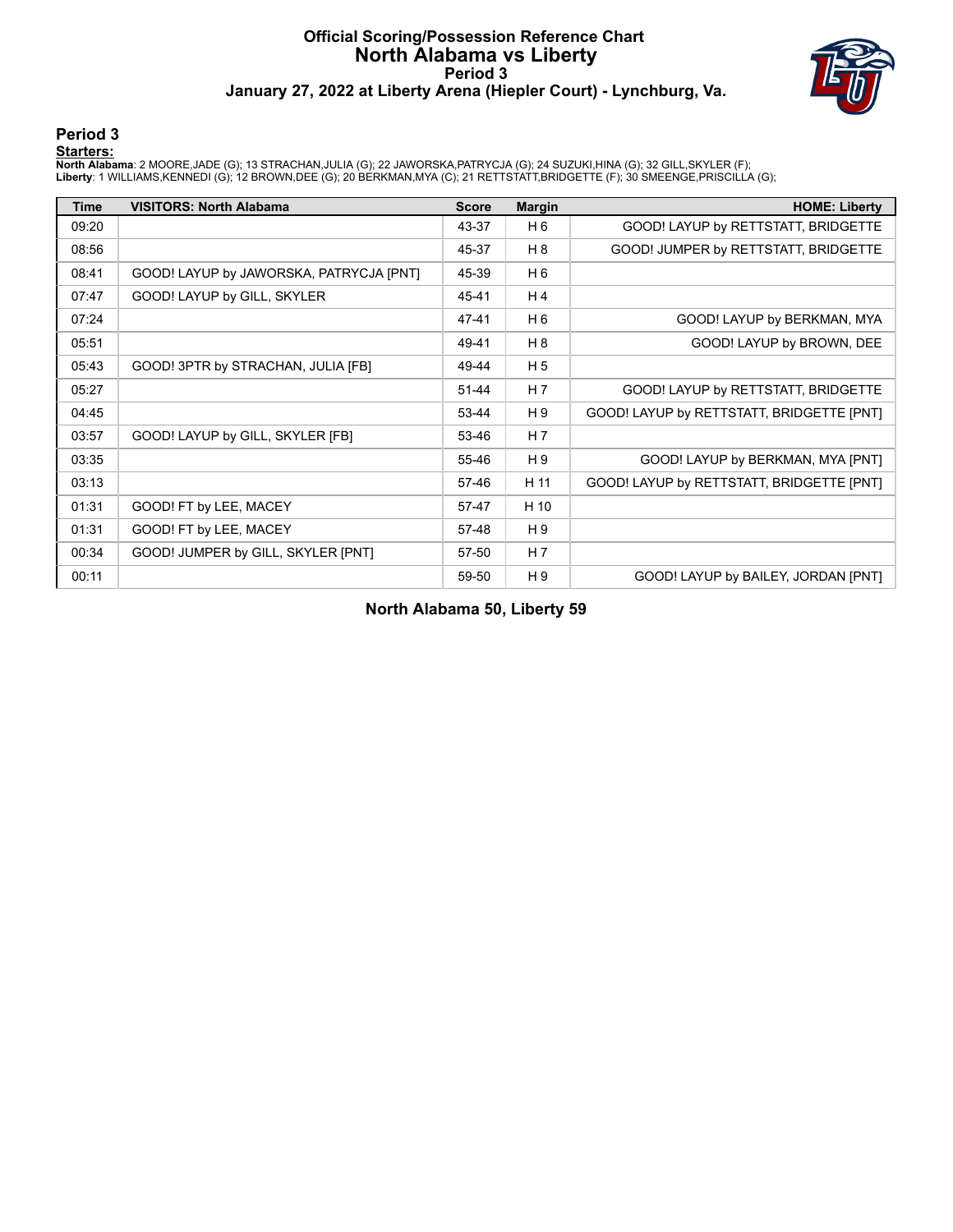# **Official Scoring/Possession Reference Chart North Alabama vs Liberty Period 4 January 27, 2022 at Liberty Arena (Hiepler Court) - Lynchburg, Va.**



#### **Period 4**

#### **Starters:**

North Alabama: 2 MOORE,JADE (G); 13 STRACHAN,JULIA (G); 22 JAWORSKA,PATRYCJA (G); 24 SUZUKI,HINA (G); 32 GILL,SKYLER (F);<br>Liberty: 1 WILLIAMS,KENNEDI (G); 12 BROWN,DEE (G); 20 BERKMAN,MYA (C); 21 RETTSTATT,BRIDGETTE (F); 3

| Time  | <b>VISITORS: North Alabama</b>    | <b>Score</b> | <b>Margin</b>  | <b>HOME: Liberty</b>                      |
|-------|-----------------------------------|--------------|----------------|-------------------------------------------|
| 09:13 | GOOD! LAYUP by CALLINS, ALEXIS    | 59-52        | H <sub>7</sub> |                                           |
| 08:40 |                                   | 61-52        | H9             | GOOD! LAYUP by BERKMAN, MYA               |
| 08:40 |                                   | 62-52        | H 10           | GOOD! FT by BERKMAN, MYA                  |
| 08:14 | GOOD! FT by GILL, SKYLER          | 62-53        | H9             |                                           |
| 08:14 | GOOD! FT by GILL, SKYLER          | 62-54        | H <sub>8</sub> |                                           |
| 08:02 |                                   | 64-54        | H 10           | GOOD! JUMPER by RETTSTATT, BRIDGETTE      |
| 07:17 |                                   | 66-54        | H 12           | GOOD! LAYUP by BROWN, DEE [FB]            |
| 07:17 |                                   | 67-54        | H 13           | GOOD! FT by BROWN, DEE                    |
| 06:29 |                                   | 69-54        | H 15           | GOOD! LAYUP by RETTSTATT, BRIDGETTE [PNT] |
| 06:01 |                                   | 71-54        | H 17           | GOOD! LAYUP by SMEENGE, PRISCILLA         |
| 05:42 | GOOD! LAYUP by SUZUKI, HINA [PNT] | 71-56        | H 15           |                                           |
| 05:22 |                                   | 73-56        | H 17           | GOOD! LAYUP by BERKMAN, MYA [PNT]         |
| 02:52 | GOOD! FT by GILL, SKYLER          | 73-57        | H 16           |                                           |
| 02:02 | GOOD! 3PTR by CALLINS, ALEXIS     | 73-60        | H 13           |                                           |
| 01:42 |                                   | 75-60        | H 15           | GOOD! LAYUP by STALLINGS, NYAH [PNT]      |
| 00:49 | GOOD! FT by JAWORSKA, PATRYCJA    | 75-61        | H 14           |                                           |
| 00:14 | GOOD! FT by JAWORSKA, PATRYCJA    | 75-62        | H 13           |                                           |
| 00:14 | GOOD! FT by JAWORSKA, PATRYCJA    | 75-63        | H 12           |                                           |

**North Alabama 63, Liberty 75**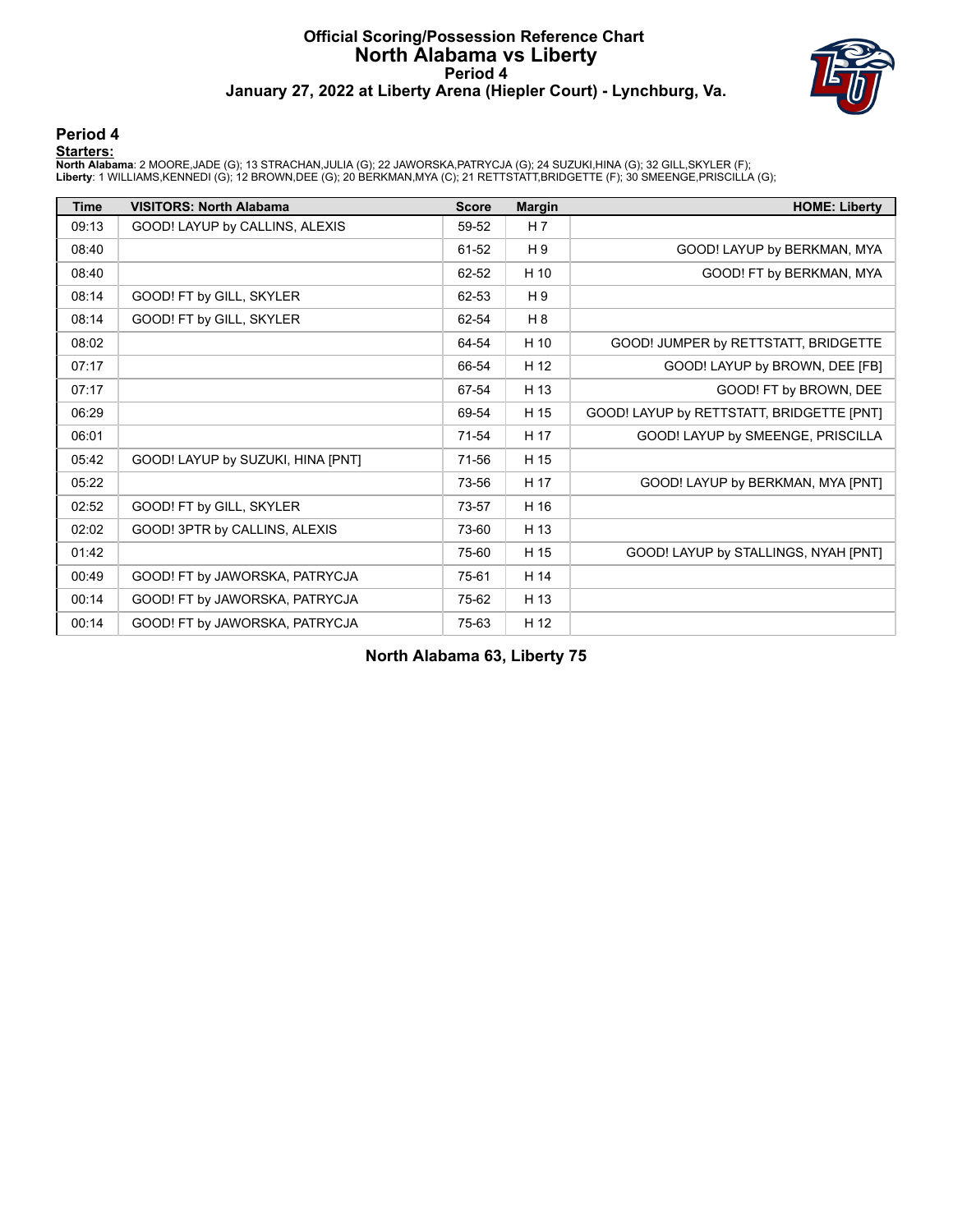# **Official Substitutions Log North Alabama vs Liberty Period 1**



# **January 27, 2022 at Liberty Arena (Hiepler Court) - Lynchburg, Va.**

| <b>VISITORS: North Alabama</b> | <b>Time</b> | <b>Score</b> | <b>HOME: Liberty</b>          |
|--------------------------------|-------------|--------------|-------------------------------|
| 2 MOORE, JADE                  |             |              | 1 WILLIAMS, KENNEDI           |
| 13 STRACHAN, JULIA             |             |              | 12 BROWN, DEE                 |
| 22 JAWORSKA, PATRYCJA          |             |              | 20 BERKMAN, MYA               |
| 24 SUZUKI.HINA                 |             |              | 21 RETTSTATT, BRIDGETTE       |
| 32 GILL, SKYLER                |             |              | 30 SMEENGE, PRISCILLA         |
| SUB OUT: 32 GILL, SKYLER       | 07:33       | $0 - 4$      |                               |
| SUB IN: 4 LEE, MACEY           | 07:33       |              |                               |
|                                | 04:01       | $8 - 12$     | SUB OUT: BERKMAN, MYA         |
|                                | 04:01       |              | SUB IN: SMUDA, BELLA          |
| SUB OUT: 4 LEE, MACEY          | 04:01       |              |                               |
| SUB IN: 15 CALLINS, ALEXIS     | 04:01       |              |                               |
| SUB OUT: 2 MOORE, JADE         | 03:43       | $8 - 12$     |                               |
| SUB IN: 4 LEE, MACEY           | 03:43       |              |                               |
|                                | 02:36       | $13 - 12$    | SUB OUT: WILLIAMS, KENNEDI    |
|                                | 02:36       |              | SUB OUT: BROWN, DEE           |
|                                | 02:36       |              | SUB OUT: RETTSTATT, BRIDGETTE |
|                                | 02:36       |              | SUB OUT: SMEENGE, PRISCILLA   |
|                                | 02:36       |              | SUB IN: LINDSTROM, NENNA      |
|                                | 02:36       |              | SUB IN: BAILEY, JORDAN        |
|                                | 02:36       |              | SUB IN: HESS, EMMA            |
|                                | 02:36       |              | SUB IN: IVERSON, ALYSSA       |
| SUB OUT: 13 STRACHAN, JULIA    | 00:51       | $17 - 15$    |                               |
| SUB IN: 2 MOORE, JADE          | 00:51       |              |                               |

**North Alabama 23, Liberty 17**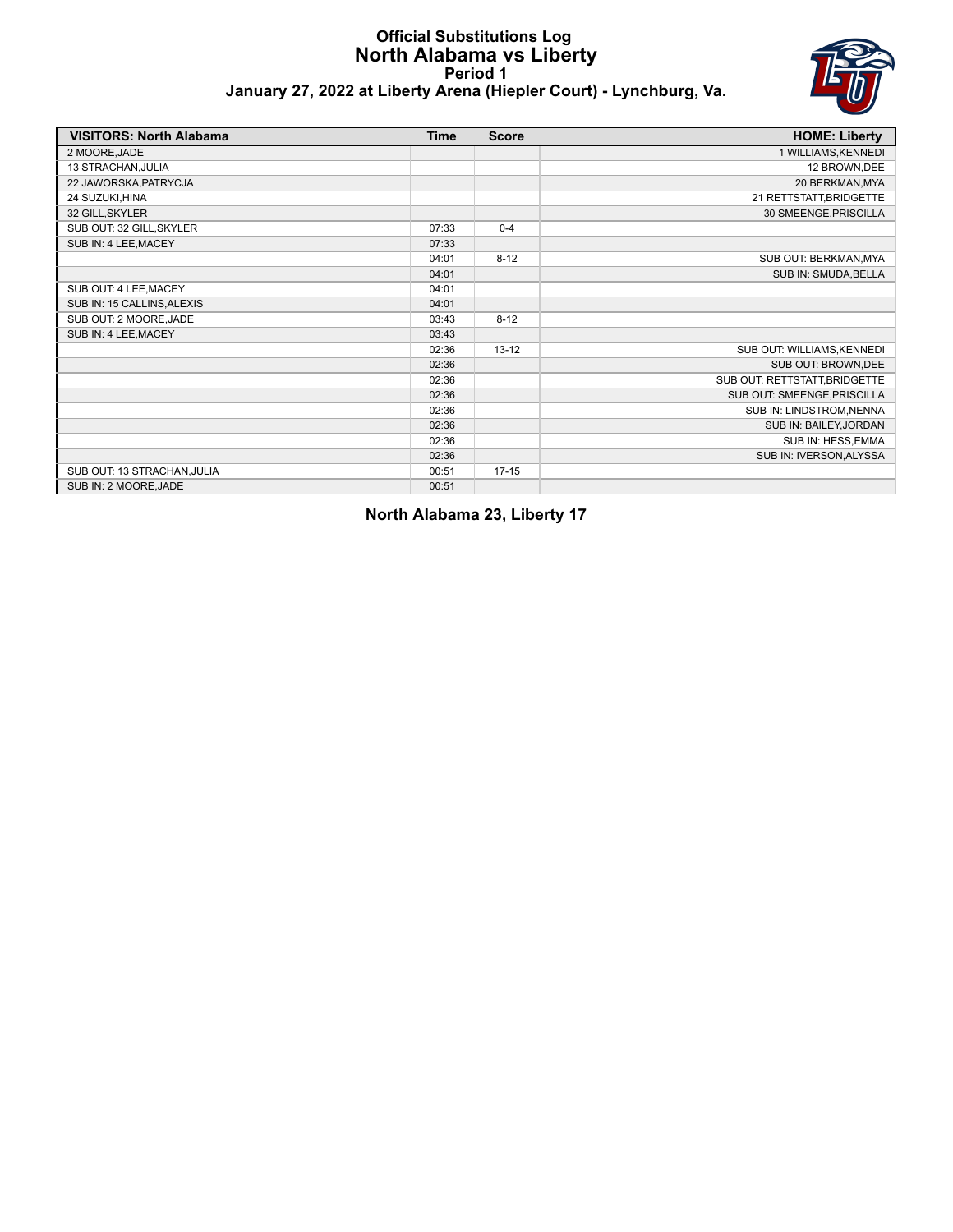## **Official Substitutions Log North Alabama vs Liberty Period 2 January 27, 2022 at Liberty Arena (Hiepler Court) - Lynchburg, Va.**



| <b>VISITORS: North Alabama</b> | <b>Time</b> | <b>Score</b>             | <b>HOME: Liberty</b>          |
|--------------------------------|-------------|--------------------------|-------------------------------|
| 2 MOORE, JADE                  |             |                          | 1 WILLIAMS, KENNEDI           |
| 13 STRACHAN, JULIA             |             |                          | 12 BROWN, DEE                 |
| 22 JAWORSKA, PATRYCJA          |             |                          | 20 BERKMAN, MYA               |
| 24 SUZUKI, HINA                |             |                          | 21 RETTSTATT, BRIDGETTE       |
| 32 GILL, SKYLER                |             |                          | 30 SMEENGE, PRISCILLA         |
|                                | 10:00       | $\overline{\phantom{a}}$ | SUB OUT: LINDSTROM, NENNA     |
|                                | 10:00       |                          | SUB OUT: BAILEY, JORDAN       |
|                                | 10:00       |                          | SUB OUT: HESS, EMMA           |
|                                | 10:00       |                          | SUB OUT: IVERSON, ALYSSA      |
|                                | 10:00       |                          | SUB OUT: SMUDA, BELLA         |
|                                | 10:00       |                          | SUB IN: WILLIAMS, KENNEDI     |
|                                | 10:00       |                          | SUB IN: BROWN, DEE            |
|                                | 10:00       |                          | SUB IN: BERKMAN, MYA          |
|                                | 10:00       |                          | SUB IN: RETTSTATT, BRIDGETTE  |
|                                | 10:00       |                          | SUB IN: SMEENGE, PRISCILLA    |
|                                | 07:06       | $26-19$                  | SUB OUT: RETTSTATT, BRIDGETTE |
|                                | 07:06       |                          | SUB OUT: SMEENGE, PRISCILLA   |
|                                | 07:06       |                          | SUB IN: BAILEY, JORDAN        |
|                                | 07:06       |                          | SUB IN: HESS, EMMA            |
| SUB OUT: 22 JAWORSKA, PATRYCJA | 07:06       |                          |                               |
| SUB IN: 13 STRACHAN, JULIA     | 07:06       |                          |                               |
|                                | 05:46       | 28-23                    | SUB OUT: BERKMAN.MYA          |
|                                | 05:46       |                          | SUB IN: RETTSTATT, BRIDGETTE  |
|                                | 04:40       | 31-28                    | SUB OUT: WILLIAMS, KENNEDI    |
|                                | 04:40       |                          | SUB OUT: BROWN, DEE           |
|                                | 04:40       |                          | SUB IN: LINDSTROM, NENNA      |
|                                | 04:40       |                          | SUB IN: IVERSON, ALYSSA       |
| SUB OUT: 2 MOORE, JADE         | 04:40       |                          |                               |
| SUB IN: 20 JONES, OLIVIA       | 04:40       |                          |                               |
| SUB OUT: 20 JONES, OLIVIA      | 03:47       | $31 - 28$                |                               |
| SUB IN: 22 JAWORSKA, PATRYCJA  | 03:47       |                          |                               |
|                                | 03:31       | $31 - 28$                | SUB OUT: RETTSTATT, BRIDGETTE |
|                                | 03:31       |                          | SUB IN: SMUDA, BELLA          |
| SUB OUT: 4 LEE, MACEY          | 03:11       | $31 - 28$                |                               |
| SUB IN: 32 GILL, SKYLER        | 03:11       |                          |                               |
| SUB IN: 4 LEE, MACEY           | 02:08       | 35-33                    |                               |
| SUB OUT: 13 STRACHAN, JULIA    | 02:08       |                          |                               |

**North Alabama 37, Liberty 41**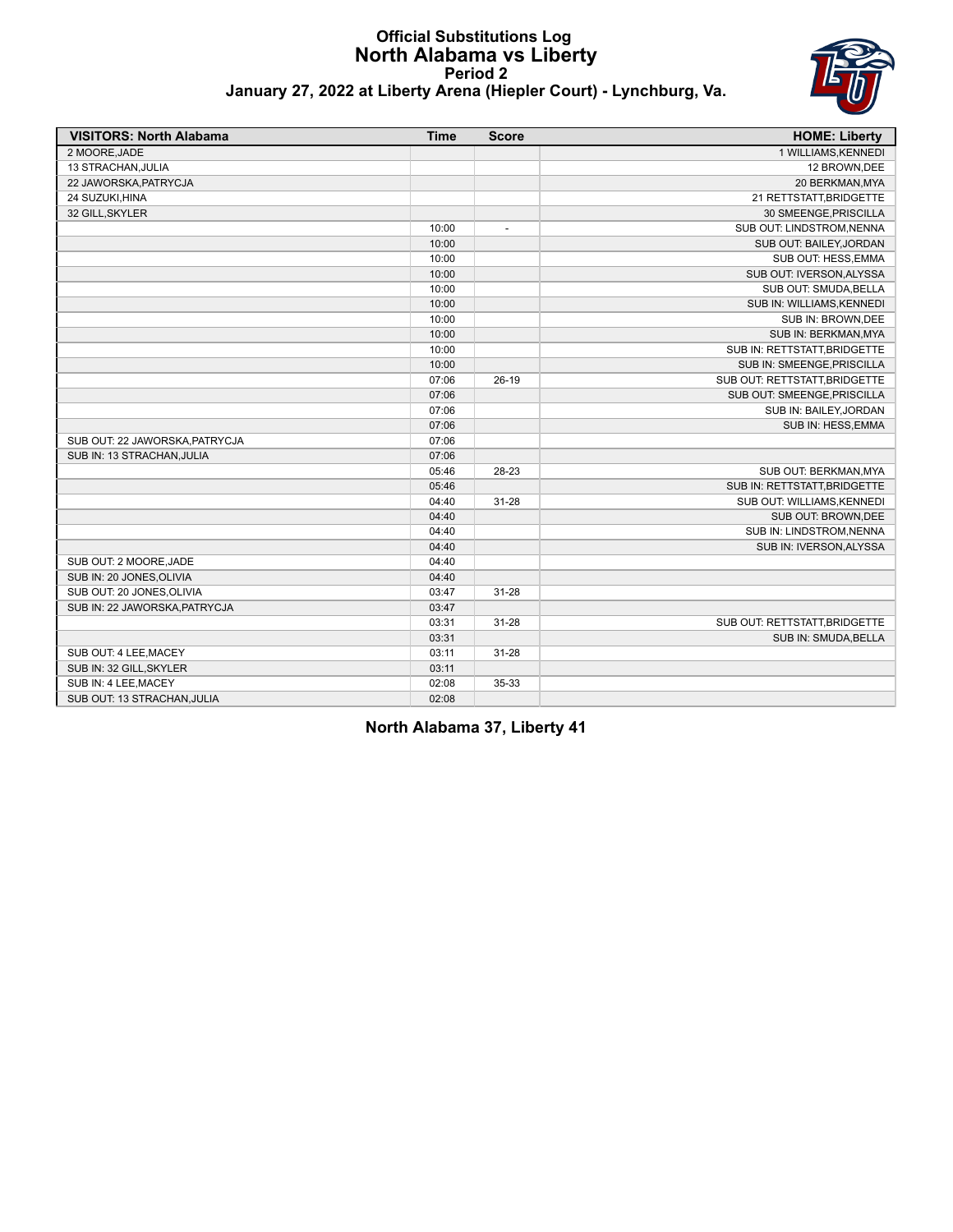# **Official Substitutions Log North Alabama vs Liberty Period 3**



|  |  |  |  |  | January 27, 2022 at Liberty Arena (Hiepler Court) - Lynchburg, Va. |  |
|--|--|--|--|--|--------------------------------------------------------------------|--|
|--|--|--|--|--|--------------------------------------------------------------------|--|

| <b>VISITORS: North Alabama</b> | <b>Time</b> | <b>Score</b> | <b>HOME: Liberty</b>          |
|--------------------------------|-------------|--------------|-------------------------------|
| 2 MOORE.JADE                   |             |              | 1 WILLIAMS, KENNEDI           |
| 13 STRACHAN, JULIA             |             |              | 12 BROWN, DEE                 |
| 22 JAWORSKA, PATRYCJA          |             |              | 20 BERKMAN, MYA               |
| 24 SUZUKI, HINA                |             |              | 21 RETTSTATT, BRIDGETTE       |
| 32 GILL, SKYLER                |             |              | 30 SMEENGE, PRISCILLA         |
|                                | 10:00       | ÷,           | SUB OUT: LINDSTROM, NENNA     |
|                                | 10:00       |              | SUB OUT: BAILEY, JORDAN       |
|                                | 10:00       |              | SUB OUT: HESS, EMMA           |
|                                | 10:00       |              | SUB OUT: IVERSON, ALYSSA      |
|                                | 10:00       |              | SUB OUT: SMUDA, BELLA         |
|                                | 10:00       |              | SUB IN: WILLIAMS, KENNEDI     |
|                                | 10:00       |              | SUB IN: BROWN, DEE            |
|                                | 10:00       |              | SUB IN: BERKMAN, MYA          |
|                                | 10:00       |              | SUB IN: RETTSTATT, BRIDGETTE  |
|                                | 10:00       |              | SUB IN: SMEENGE, PRISCILLA    |
| SUB OUT: 15 CALLINS, ALEXIS    | 10:00       |              |                               |
| SUB OUT: 4 LEE, MACEY          | 10:00       |              |                               |
| SUB IN: 2 MOORE, JADE          | 10:00       |              |                               |
| SUB IN: 13 STRACHAN, JULIA     | 10:00       |              |                               |
|                                | 05:43       | 44-49        | SUB OUT: SMEENGE, PRISCILLA   |
|                                | 05:43       |              | SUB IN: HESS, EMMA            |
|                                | 03:08       | 46-57        | SUB OUT: WILLIAMS, KENNEDI    |
|                                | 03:08       |              | SUB OUT: BROWN, DEE           |
|                                | 03:08       |              | SUB OUT: BERKMAN, MYA         |
|                                | 03:08       |              | SUB OUT: RETTSTATT, BRIDGETTE |
|                                | 03:08       |              | SUB IN: LINDSTROM, NENNA      |
|                                | 03:08       |              | SUB IN: BAILEY, JORDAN        |
|                                | 03:08       |              | SUB IN: IVERSON, ALYSSA       |
|                                | 03:08       |              | SUB IN: SMUDA, BELLA          |
| SUB OUT: 2 MOORE, JADE         | 03:08       |              |                               |
| SUB OUT: 22 JAWORSKA, PATRYCJA | 03:08       |              |                               |
| SUB IN: 4 LEE, MACEY           | 03:08       |              |                               |
| SUB IN: 15 CALLINS, ALEXIS     | 03:08       |              |                               |
| SUB OUT: 13 STRACHAN, JULIA    | 01:31       | 46-57        |                               |
| SUB IN: 2 MOORE, JADE          | 01:31       |              |                               |

**North Alabama 50, Liberty 59**